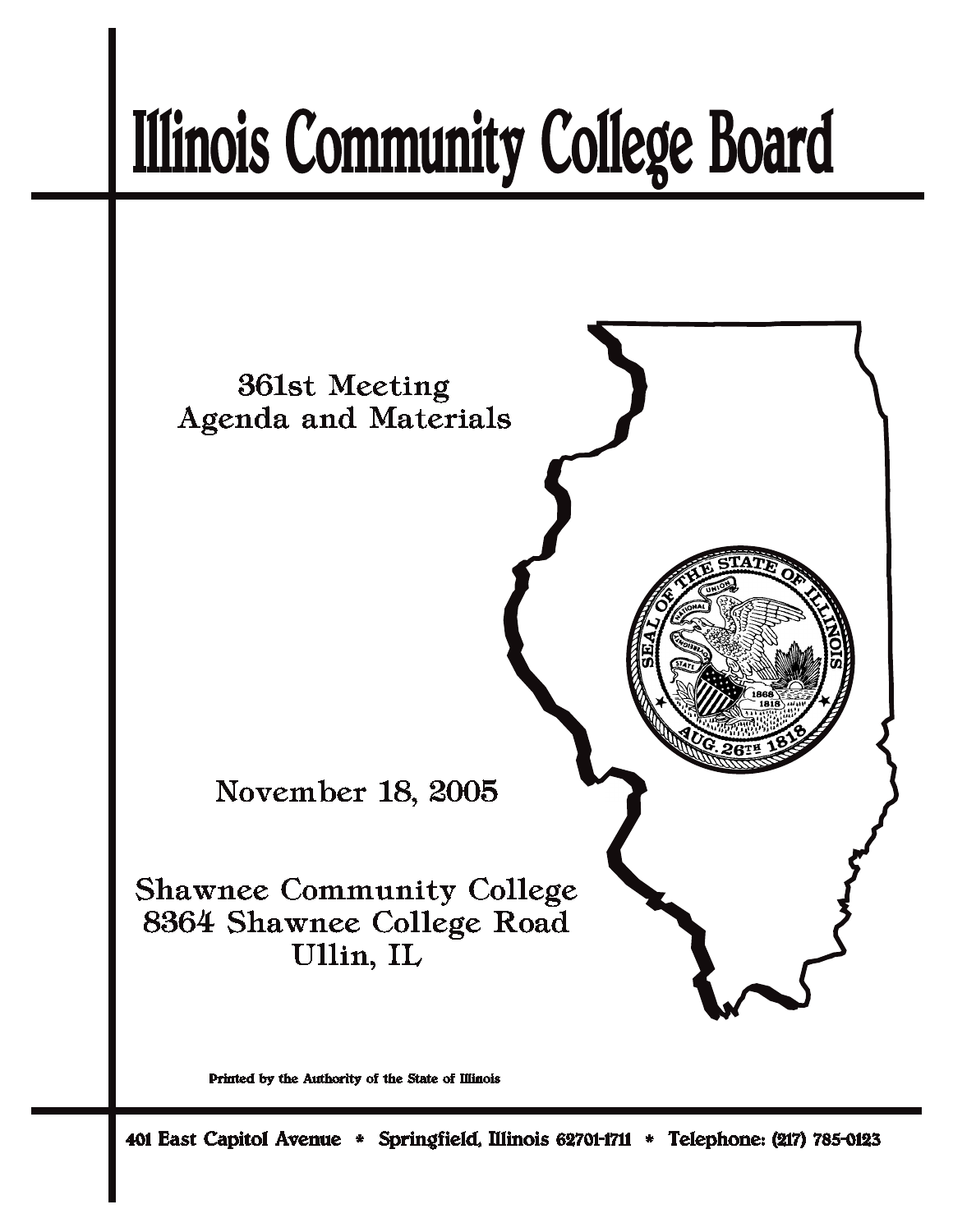## Agenda 361st Meeting of the Illinois Community College Board Shawnee Community College Ullin, Illinois

## November 17-18, 2005

November 17, 2005 Noon - 6:00 p.m. - Board Retreat

#### November 18, 2005

*Committee Meetings* 9:00 a.m. - Adult Education Committee Meeting 9:00 a.m. - Budget and Finance Committee Meeting

## *10:00 a.m. - Board Meeting*

|--|

| 1. | Roll Call and Declaration of Quorum                                        |                                                                                                                                                                                                                                    |  |
|----|----------------------------------------------------------------------------|------------------------------------------------------------------------------------------------------------------------------------------------------------------------------------------------------------------------------------|--|
| 2. |                                                                            | Announcements and Remarks by Guy H. Alongi, Chair                                                                                                                                                                                  |  |
| 3. | Remarks by Dr. Larry Choate, President<br><b>Shawnee Community College</b> |                                                                                                                                                                                                                                    |  |
| 4. |                                                                            | Recognition of Marjorie Cole, Laurna Godwin, and<br>Roberto Rivera for Service as Members of the Illinois<br><b>Community College Board</b>                                                                                        |  |
| 5. |                                                                            | <b>Committee Reports</b>                                                                                                                                                                                                           |  |
|    | 5.1<br>5.2                                                                 | Adult Education & Family Literacy Committee<br><b>Budget and Finance Committee</b>                                                                                                                                                 |  |
| 6. |                                                                            | President/CEO Report                                                                                                                                                                                                               |  |
| 7. |                                                                            | <b>Advisory Organizations</b>                                                                                                                                                                                                      |  |
|    | 7.1<br>7.2<br>7.3<br>7.4<br>7.5                                            | <b>Presidents Council</b><br>Illinois Community College Faculty Association<br><b>Student Advisory Committee</b><br>Illinois Community College Trustees Association<br><b>Adult Education and Family Literacy Advisory Council</b> |  |
|    |                                                                            |                                                                                                                                                                                                                                    |  |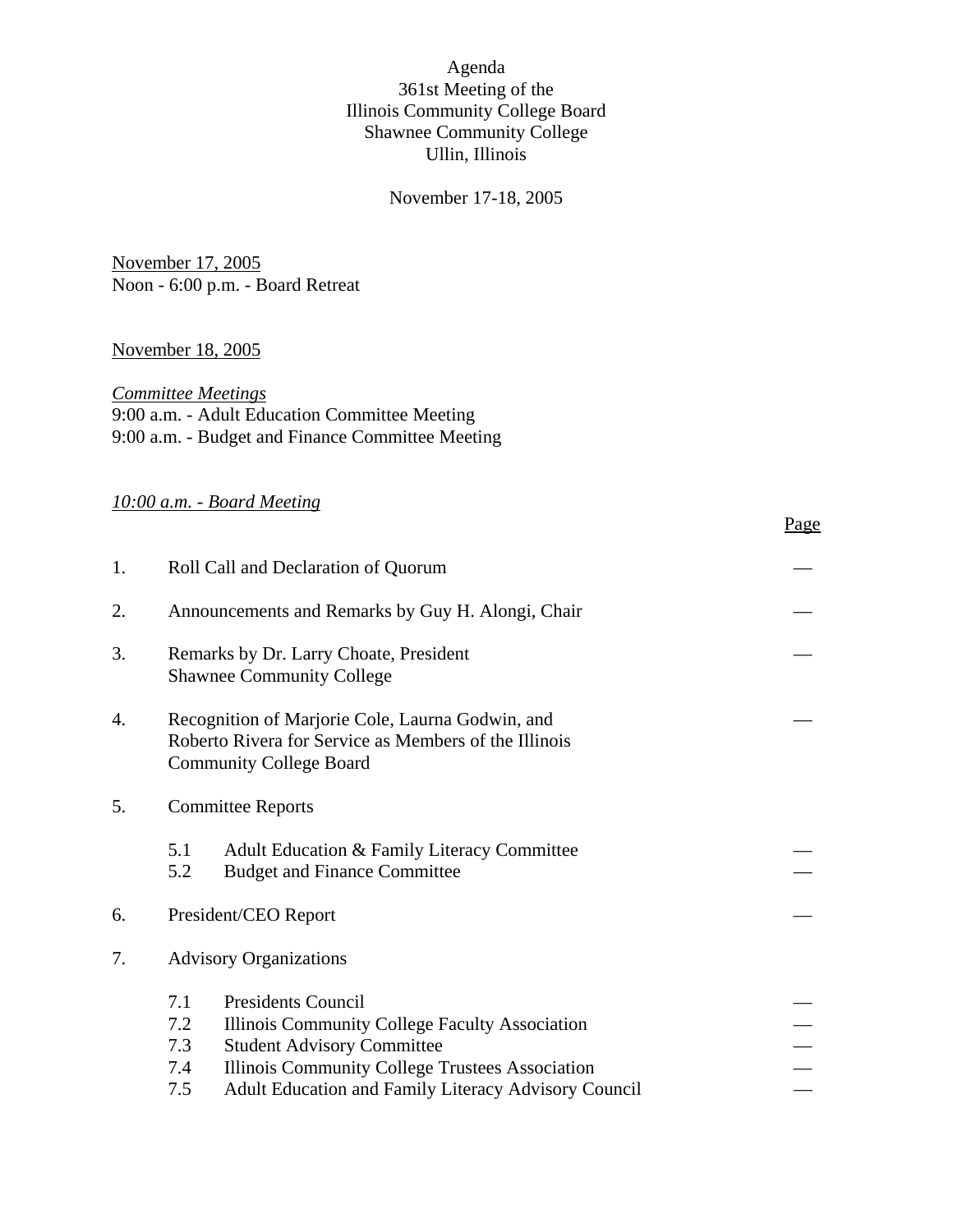## Agenda 361st Meeting of the Illinois Community College Board Shawnee Community College Ullin, Illinois

## November 17-18, 2005

|     |                                                                                                                                                                  | Page           |
|-----|------------------------------------------------------------------------------------------------------------------------------------------------------------------|----------------|
| 8.  | <b>External Affairs Report</b>                                                                                                                                   | 1              |
| 9.  | Baccalaureate Access Task Force Report (Action)                                                                                                                  | $2 - 3$        |
| 10. | Illinois Community College Accountability Reports                                                                                                                |                |
|     | 10.1<br>Follow-Up of Fiscal Year 2004 Career and                                                                                                                 | $4-14$         |
|     | <b>Technical Education Graduates (Action)</b><br>10.2<br>Accountability and Productivity in the Illinois<br>Community College System - Fiscal Year 2005 (Action) | $15 - 17$      |
|     | 10.3<br>Performance Report - Fiscal Year 2005 (Action)                                                                                                           | 18             |
| 11. | <b>Consent Agenda (Action)</b>                                                                                                                                   |                |
|     | 11.1<br>Minutes of the September 16, 2004 Meeting<br>New Units of Instruction<br>11.2<br>Revised Calendar for Fiscal Year 2006 and Fiscal<br>11.3<br>Year 2007   | 19-35<br>36-43 |
|     | 11.4<br>Revised Employee Guidebook                                                                                                                               |                |
| 12. | <b>Information Items</b>                                                                                                                                         |                |
|     | Fiscal Year 2006 Financial Statements<br>12.1                                                                                                                    |                |
| 13. | <b>Other Business</b>                                                                                                                                            |                |
| 14. | Adjournment                                                                                                                                                      |                |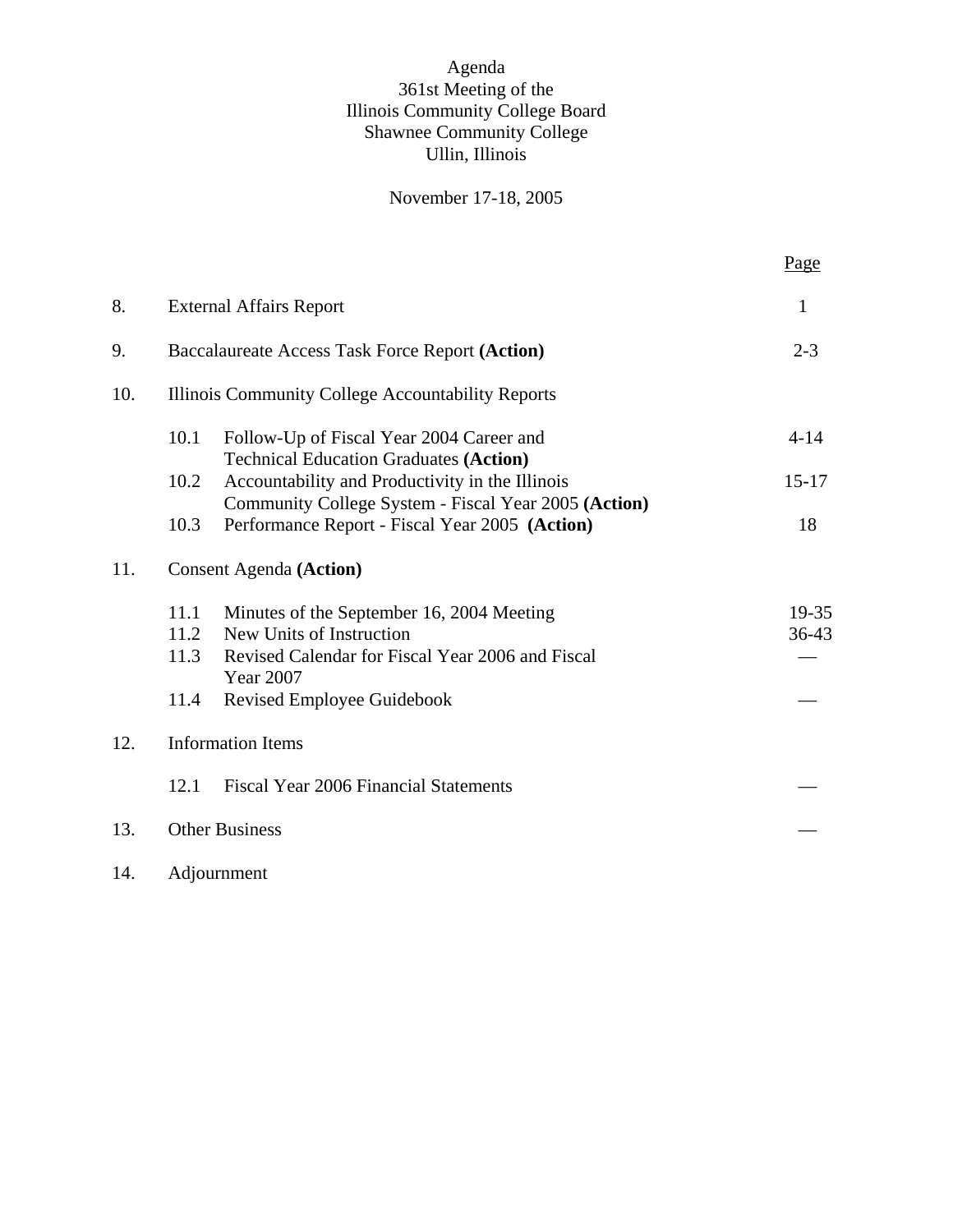Illinois Community College Board

# **EXTERNAL AFFAIRS REPORT**

An oral report will be presented to the Board at the meeting on November 18.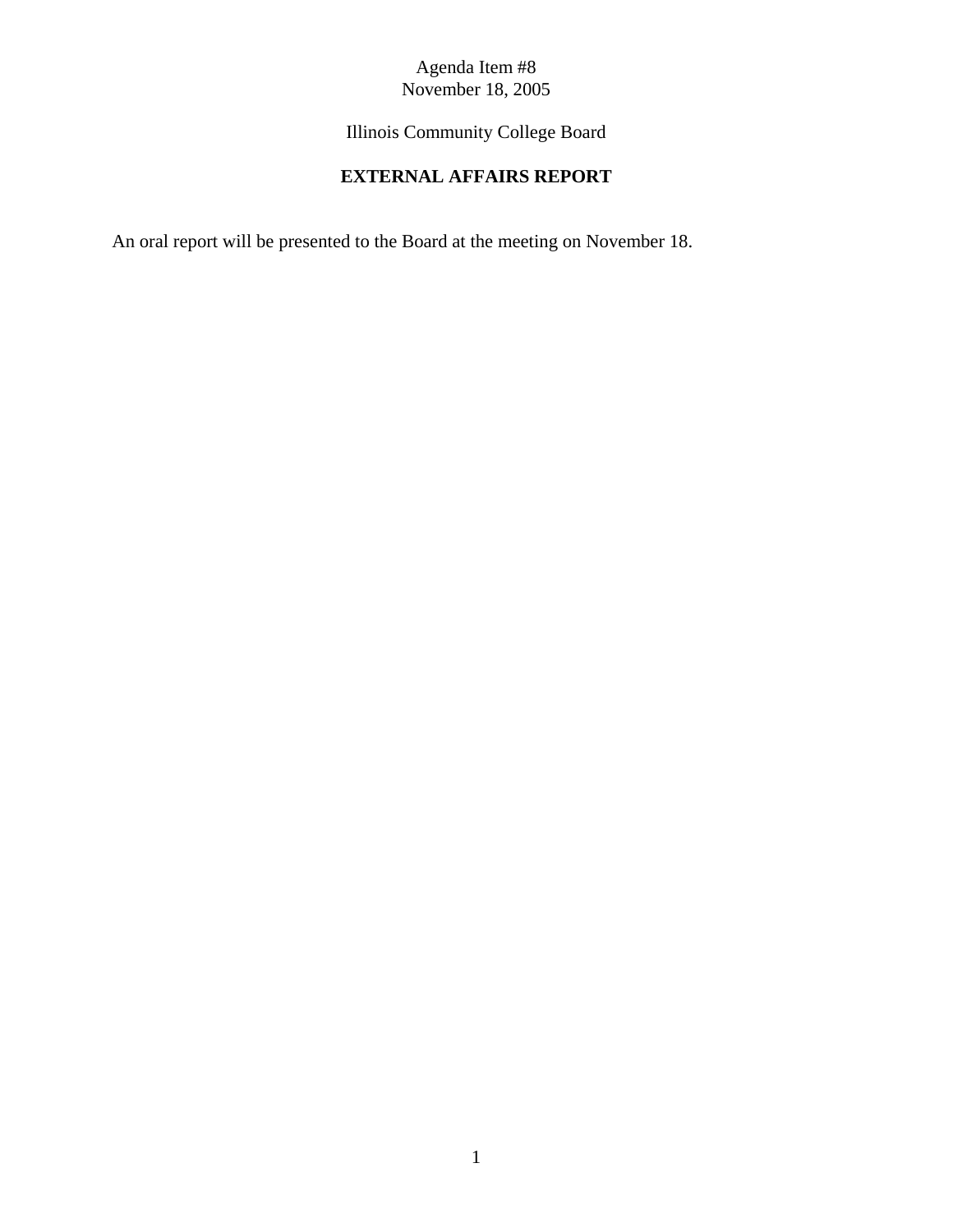#### Illinois Community College Board

#### **REPORT OF THE BACCALAUREATE ACCESS TASK FORCE**

One year ago, the Illinois Community College Board (ICCB), supported by the Illinois Board of Higher Education (IBHE), appointed a task force to review issues associated with baccalaureate degree access for community college students. The task force, comprised of representatives of executive, administrative, instructional, and student constituencies at the community colleges and representatives from the IBHE (staff and university representatives) and ICCB staff, has completed its work and presents the attached report for the Board's consideration and action. *(NOTE: Report will be emailed and handed out at the board meeting.)*

#### **RECOMMENDED ACTION**

It is recommended that the following motion be adopted:

The Illinois Community College Board hereby accepts the report of the Baccalaureate Access Task Force and authorizes its President/CEO to begin implementation of the recommendations within the report.

**BACKGROUND.** A recent report entitled "Improving Access to the Baccalaureate" produced by the American Association of Community Colleges and the American Association of State Colleges and Universities says "In an economy that is increasingly complex, fast changing, and global, education has become the new currency, securing better futures for individuals and continued progress for our nation. Ironically, at the same time the need for higher learning has grown, barriers to accessing that learning have proliferated."

One of the major missions of community colleges is to assist in meeting the educational needs of the communities they serve. In Illinois, this traditionally has been done through a system of comprehensive community colleges that provide baccalaureate transfer (first two-years of the baccalaureate degree) education, career and technical education (including credit and non-credit preparation and upgrading for employment needs), adult education and literacy, and personal enrichment through non-credit coursework. The system serves nearly one million students a year providing access at times and locations convenient to the nontraditional populations it serves. Students include those from teens to senior citizens from all racial and ethnic backgrounds. For many, community colleges provide the only access to higher education opportunities in the state. Because of these factors community colleges are being asked to assist students in acquiring access to completion of baccalaureate degree education.

In fall 2004, the Illinois Community College Board, supported by the Illinois Board of Higher Education (IBHE), appointed a task force to review issues associated with baccalaureate degree access for community college students. The task force composition represented executive, administrative, instructional, and student constituencies at the community colleges plus representatives from the IBHE (staff and university representatives) and ICCB staff.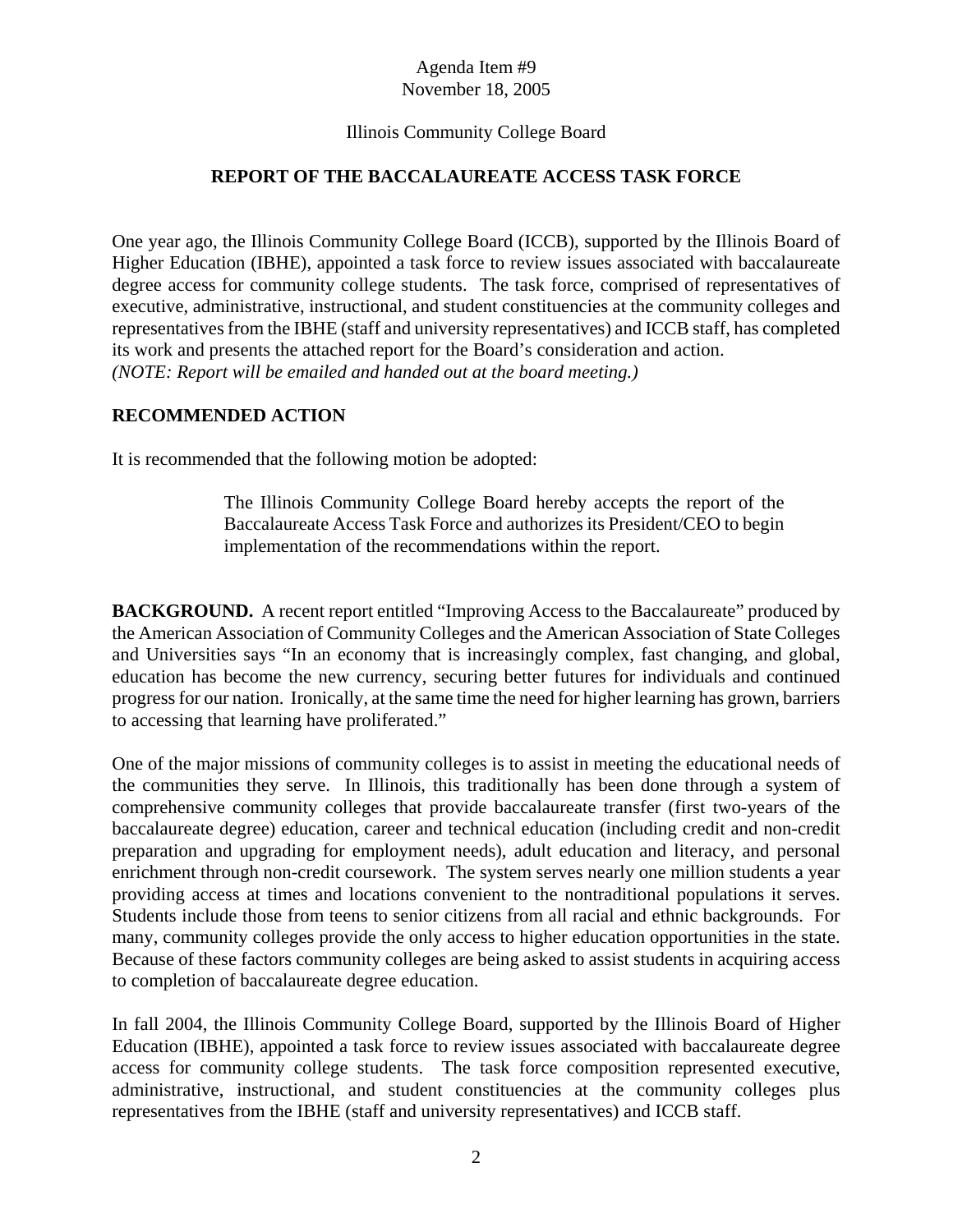After an intense review of issues surrounding access to the baccalaureate degree, the task force concluded that there are unmet needs within the state of Illinois that call for immediate action. For example, working adults with family responsibilities are unable to relocate to complete baccalaureate degrees through the traditional route of enrolling on university campuses. Another example, among many identified by the task force, is employers calling for education beyond the applied or technical associate degree which is not readily accepted in transfer by universities in the state. These needs vary across the state and call for more than one method to address them.

The task force also recognized that the strong tradition of cooperation between sectors (community college, public and private, and proprietary institutions) of higher education has resulted in Illinois's stellar reputation as one of the strongest systems of higher education in the country. It believes that working together, the system, with the support of state policy makers, is capable of addressing these unmet needs through the enhancement of existing models and the implementation of new and more innovative models.

The task force urges the institutions of higher education in the state to recognize the necessity of meeting the needs for baccalaureate access and to accept their responsibility in addressing the needs It encourages universities to recognize that community colleges can and must play a role as a partner in providing enhanced access to the baccalaureate. It encourages community colleges in their role as the primary advocate for higher education in their communities to actively seek enhanced partnerships with four-year institutions.

The task force further urges the Illinois Community College Board and the Illinois Board of Higher Education to endorse the recommendations contained within this report and to work with the General Assembly and Governor's office to assist in implementing them immediately. It respectfully requests that the Boards review the progress made in implementing the recommendations on an annual basis to ascertain the degree of improvement in baccalaureate access and to take further action if the needs are not being met.

The task force is fully aware of the economic climate in which these recommendations are being made, but believes that in the long run, it is education that will drive an improved economy for the state and the nation.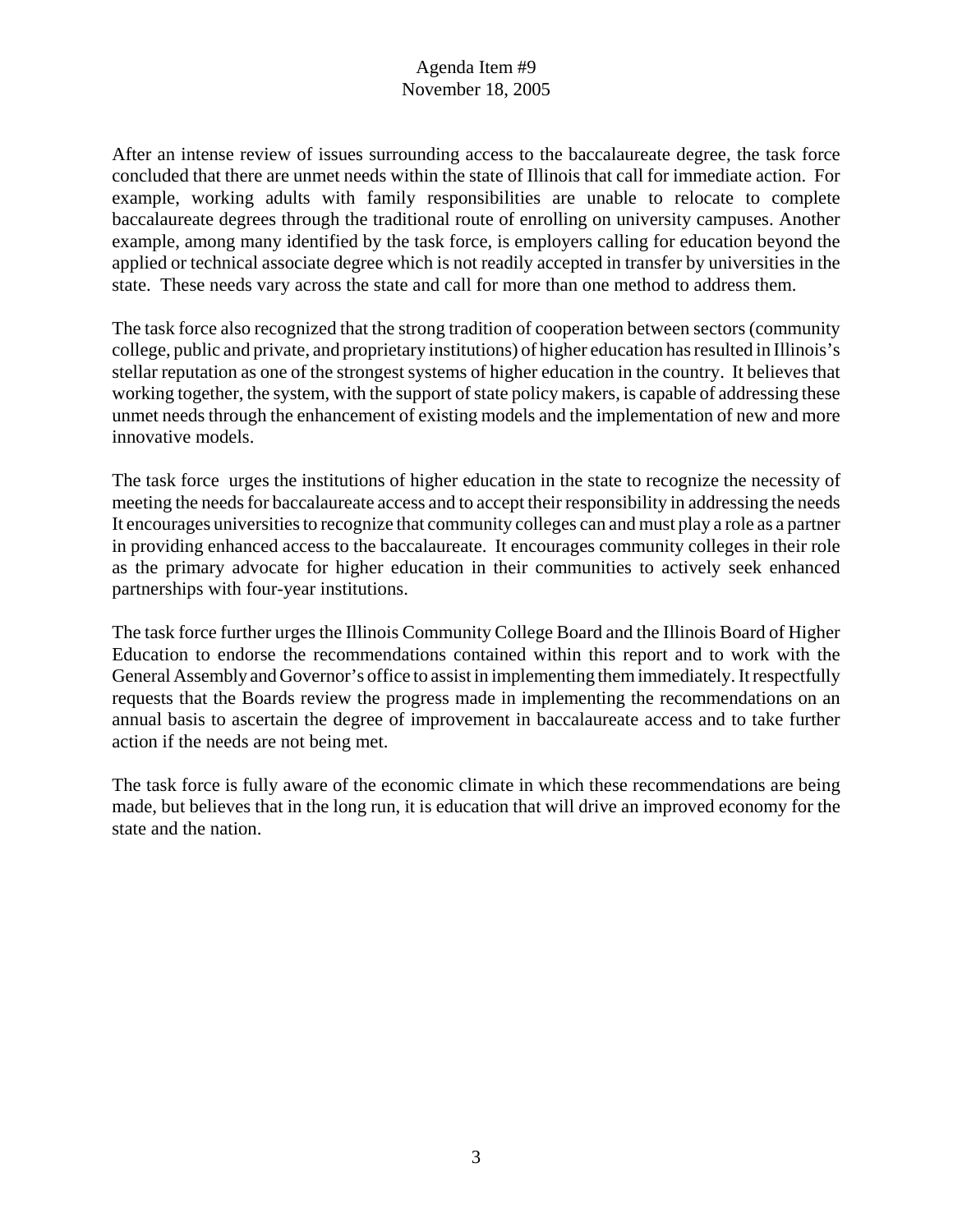#### Illinois Community College Board

## **FOLLOW-UP STUDY OF FISCAL YEAR 2004 CAREER AND TECHNICAL EDUCATION GRADUATES**

#### **RECOMMENDED ACTION**

It is recommended that the following motion be adopted:

The Illinois Community College Board hereby adopts the following recommendations from the *Follow-up Study of Fiscal Year 2004 Career and Technical Education Graduates* report.

- *1 Recommendation: College officials are invited to take an even more in depth look at local results for programs receiving bottom line statewide assessments of "mixed." Efforts to identify areas for improvement and develop action plans to address them while building on traditional strengths are recommended. In a worst case scenario, where interventions have been unsuccessful and exhausted, program elimination is an option at the local level if warranted by the local review process.*
- *2. Recommendation: College officials are encouraged to continue implementing, developing, and refining computerized automated degree and certificate audit systems to recognize and promote student success.*
- *3. Recommendation: Colleges are encouraged to offer additional assistance to completers in their job search activities if they were unable to locate a position in their field of study or were unemployed when surveyed. While generally economic signs are improving in Illinois, the current economy still presents individuals in the job market with challenges and some graduates may require more assistance than usual in locating suitable employment*.
- *4. Recommendation: Illinois Community Colleges are encouraged to continue actively partnering at the local level to address health care services, Manufacturing and Transportation/Warehousing/Logistics shortages and other emerging workforce needs through the Illinois Critical Skill Shortage Initiative*.
- *5. Recommendation: Colleges with follow-up study response rates below recommended levels should put forth additional effort to increase response rates for the coming year. Recommended response rate levels are 50 percent for programs with 30 or more completers and 60 percent for those with fewer.*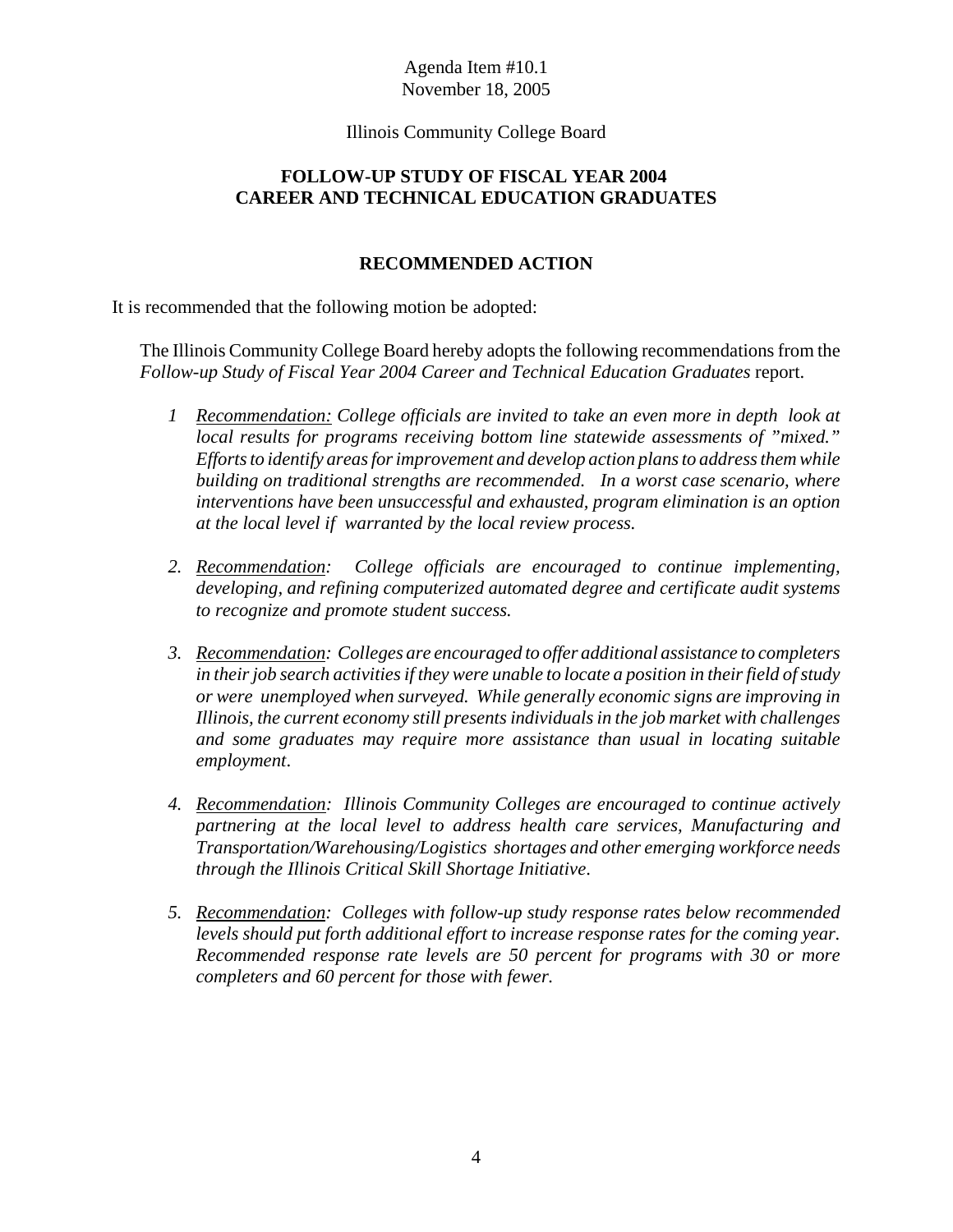#### **BACKGROUND**:

The externally attached *Follow-up Study of Fiscal Year 2004 Career and Technical Education Program Graduates* contains results on individuals who completed selected career and technical education programs during fiscal year 2004. Graduates furnished information about how their college experience prepared them for the workplace and their performance outcomes after program completion. Every college with completers in the selected programs surveys their graduates to obtain data

Career and Technical Education Follow-up Study data are used at the state and local levels to evaluate programs and identify and prioritize needed improvements. Results are also used by college officials to develop new program proposals and keep workforce curricula aligned with the changing job market.

on employment, continuing education, and compensation. Information was also collected to assess the extent to which graduates are satisfied with their careers, the programs they completed and college services. Data are used at the state and local levels to evaluate programs and identify and prioritize needed improvements. Results are also used by college officials to develop new program proposals and keep workforce curricula aligned with the changing job market.

The Executive Summary and Recommendations at the end of the externally attached report address the following topics in greater depth: Graduates Employed and/or Continuing Their Education; Unemployment; Out-of-Field Work; Graduates' Wages and Comparative Wages; Graduates Working in a Related Position and Their Satisfaction Levels; Labor Market Supply and Demand; and Fields Covered in the Current Report with Large Numbers of Anticipated Job Openings. Complete coverage of the thirty-two individual programs that were reviewed appear in Part II of the externally attached *Follow-up Study of Fiscal Year 2004 Career and Technical Education Program Graduates*.

Below is a list of programs included in this year's report.

#### **CAREER AND TECHNICAL EDUCATION PROGRAM AREAS SURVEYED IN FY 2005 BY CIP CATEGORY**

| CIP    | Title                                          |
|--------|------------------------------------------------|
| 0102   | AGRICULTURAL MECHANIZATION                     |
| 010201 | Agricultural Mechanization, General            |
| 1315   | <b>TEACHER ASSISTANT/AIDE</b>                  |
| 131501 | Teacher Assistant/Aide                         |
| 1506   | INDUSTRIAL PRODUCTION TECHNOLOGIES             |
| 150603 | Industrial/Manufacturing Technology/Technician |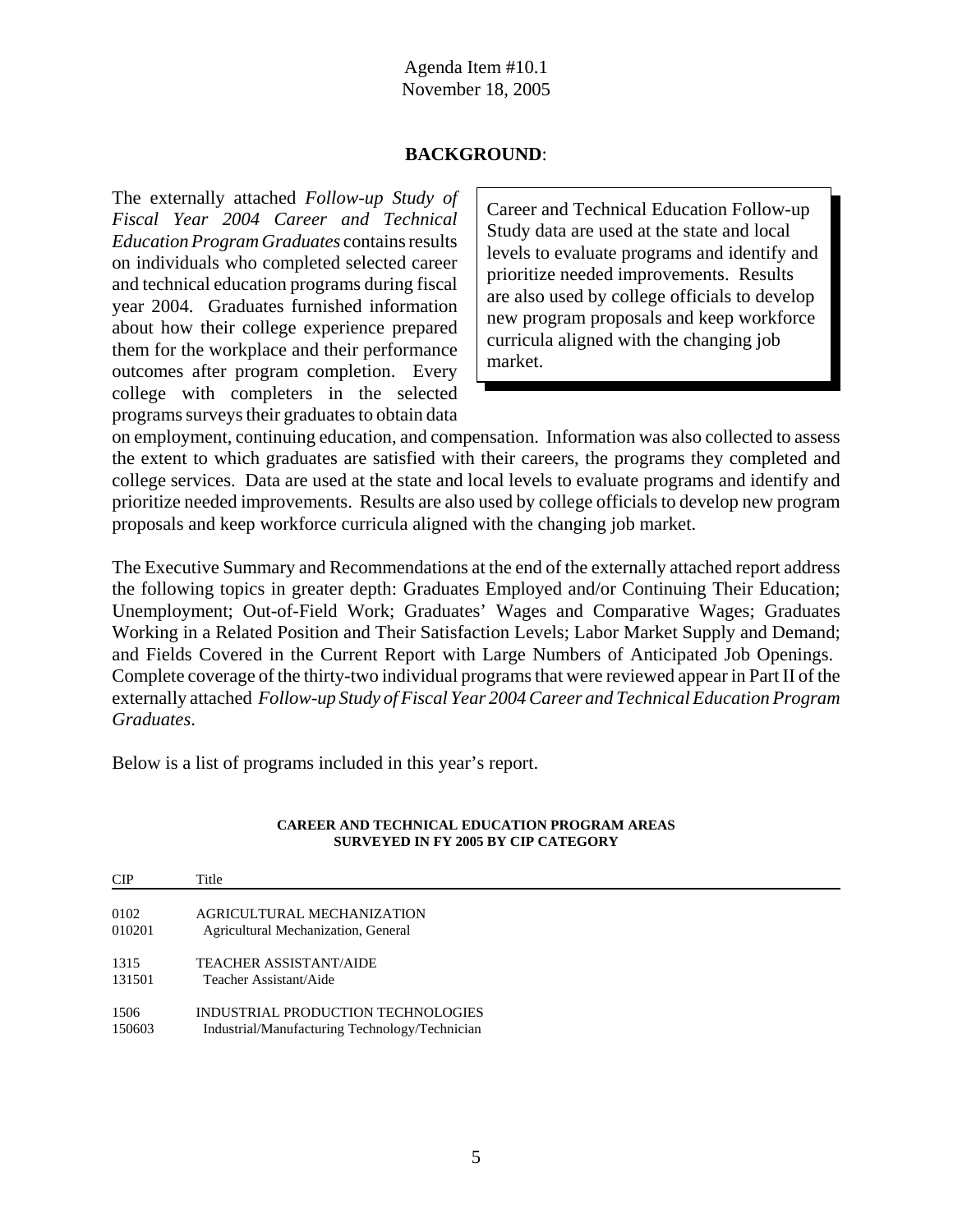#### **CAREER AND TECHNICAL EDUCATION PROGRAM AREAS SURVEYED IN FY 2005 BY CIP CATEGORY**

*(Continued)*

| <b>CIP</b> | Title                                                             |
|------------|-------------------------------------------------------------------|
| 150607     | Plastics Technology/Technician*                                   |
| 2002       | <b>CHILD CARE AND GUIDANCE WORKERS AND MANAGERS</b>               |
| 200202     | Child Care Provider/Assistant                                     |
| 200203     | Child Care Services Management*                                   |
| 4103       | PHYSICAL SCIENCE TECHNOLOGIES                                     |
| 410301     | Chemical Technology/Technician                                    |
| 4407       | SOCIAL WORK                                                       |
| 440701     | Social Work                                                       |
| 4601       | <b>MASONS AND TILESETTERS</b>                                     |
| 460101     | Mason and Tile Setter                                             |
| 4602       | <b>CARPENTERS</b>                                                 |
| 460201     | Carpenter                                                         |
| 4703       | INDUSTRIAL EQUIPMENT MAINTENANCE AND REPAIRERS                    |
| 470302     | Heavy Equipment Maintenance and Repairer                          |
| 470303     | Industrial Machinery Maintenance and Repairer                     |
| 4706       | VEHICLE AND MOBILE EQUIPMENT MECHANICS AND REPAIRERS              |
| 470603     | Auto/Automotive Body Repairer                                     |
| 470604     | Auto/Automotive Mechanic/Technician                               |
| 470605     | Diesel Engine Mechanic and Repairer                               |
| 470609     | Aviation Systems and Avionics Maintenance Technologist/Technician |
| 4901       | AIR TRANSPORTATION WORKERS*                                       |
| 490102     | Aircraft Pilot and Navigator*                                     |
| 490104     | Aviation Management*                                              |
| 490107     | Aircraft Pilot (Private)*                                         |
| 4902       | VEHICLE AND EQUIPMENT OPERATORS                                   |
| 490205     | Truck, Bus and Other Commercial Vehicle Operator                  |
| 4904       | RAILROAD TECHNOLOGY                                               |
| 490410     | Railroad Technology                                               |
| 5102       | COMMUNICATION DISORDERS SCIENCES AND SERVICES                     |
| 510203     | Speech-Language Pathology*                                        |
| 510205     | Sign Language Interpreter                                         |
| 5108       | HEALTH AND MEDICAL DIAGNOSTIC AND TREATMENT SERVICES              |
| 510801     | <b>Medical Assistant</b>                                          |
| 510803     | Occupational Therapy Assistant                                    |
| 510805     | Pharmacy Technician/Assistant                                     |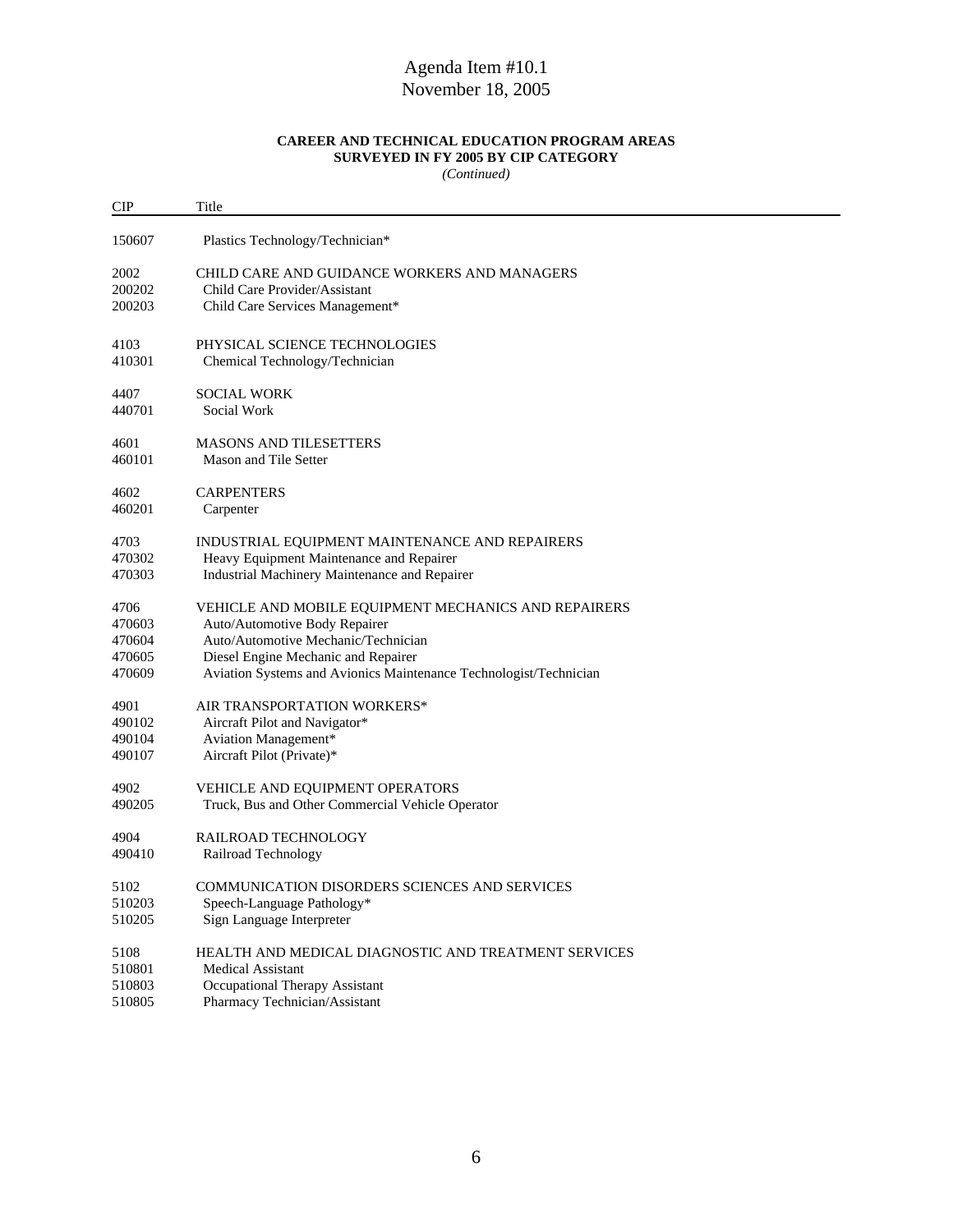#### **CAREER AND TECHNICAL EDUCATION PROGRAM AREAS SURVEYED IN FY 2005 BY CIP CATEGORY**

*(Continued)*

| <b>CIP</b> | Title                                              |
|------------|----------------------------------------------------|
|            |                                                    |
| 510806     | <b>Physical Therapy Assistant</b>                  |
| 510807     | Physician Assistant                                |
| 510808     | Veterinarian Assistant/Animal Health Technician    |
| 5115       | <b>MENTAL HEALTH SERVICES</b>                      |
| 511501     | Alcohol/Drug Abuse Counseling                      |
| 511502     | Psychiatric/Mental Health Services Technician      |
| 511503     | Clinical and Medical Social Work                   |
| 511504     | Developmental Disabilities/Habilitation Aide       |
| 511599     | Mental Health Services, Other                      |
| 5207       | ENTERPRISE MANAGEMENT AND OPERATION                |
| 520701     | Enterprise Management and Operation, General       |
| 5209       | HOSPITALITY SERVICES MANAGEMENT                    |
| 520901     | Hospitality/Administration Management*             |
| 520902     | Hotel/Motel and Restaurant Management              |
| 520903     | <b>Travel-Tourism Management</b>                   |
| 5210       | HUMAN RESOURCES MANAGEMENT                         |
| 521001     | Human Resources Management                         |
| 5211       | <b>INTERNATIONAL BUSINESS*</b>                     |
| 521101     | International Business*                            |
| 5214       | MARKETING MANAGEMENT AND RESEARCH                  |
| 521401     | <b>Business Marketing and Marketing Management</b> |
| 521402     | Marketing Research*                                |
| 521403     | International Business Marketing*                  |
| 5215       | <b>REAL ESTATE</b>                                 |
| 521501     | <b>Real Estate</b>                                 |
|            |                                                    |

\* Excluded from state report due to low number of graduates or low response rates.

A total of 3,955 (Table A-2) former students who graduated from designated Illinois community college programs in fiscal year 2004 were surveyed in March 2005 using mailed surveys, standardized telephone interviews, on-line surveys, or a combination of these approaches. For most graduates, this was approximately six to nine months after program completion. Graduates from programs that are asterisked in the table above were eliminated from the statewide analysis due to a low number of responses or low number of graduates. Removing these programs and their responses resulted in the use of 2,164 responses from a pool of 3,930 graduates in 32 programs. Therefore, the survey yielded a usable response rate of 55.1 percent (Table A-1). Table A-1 also shows response rates by college. Appendix Table C shows additional breakouts by program within college.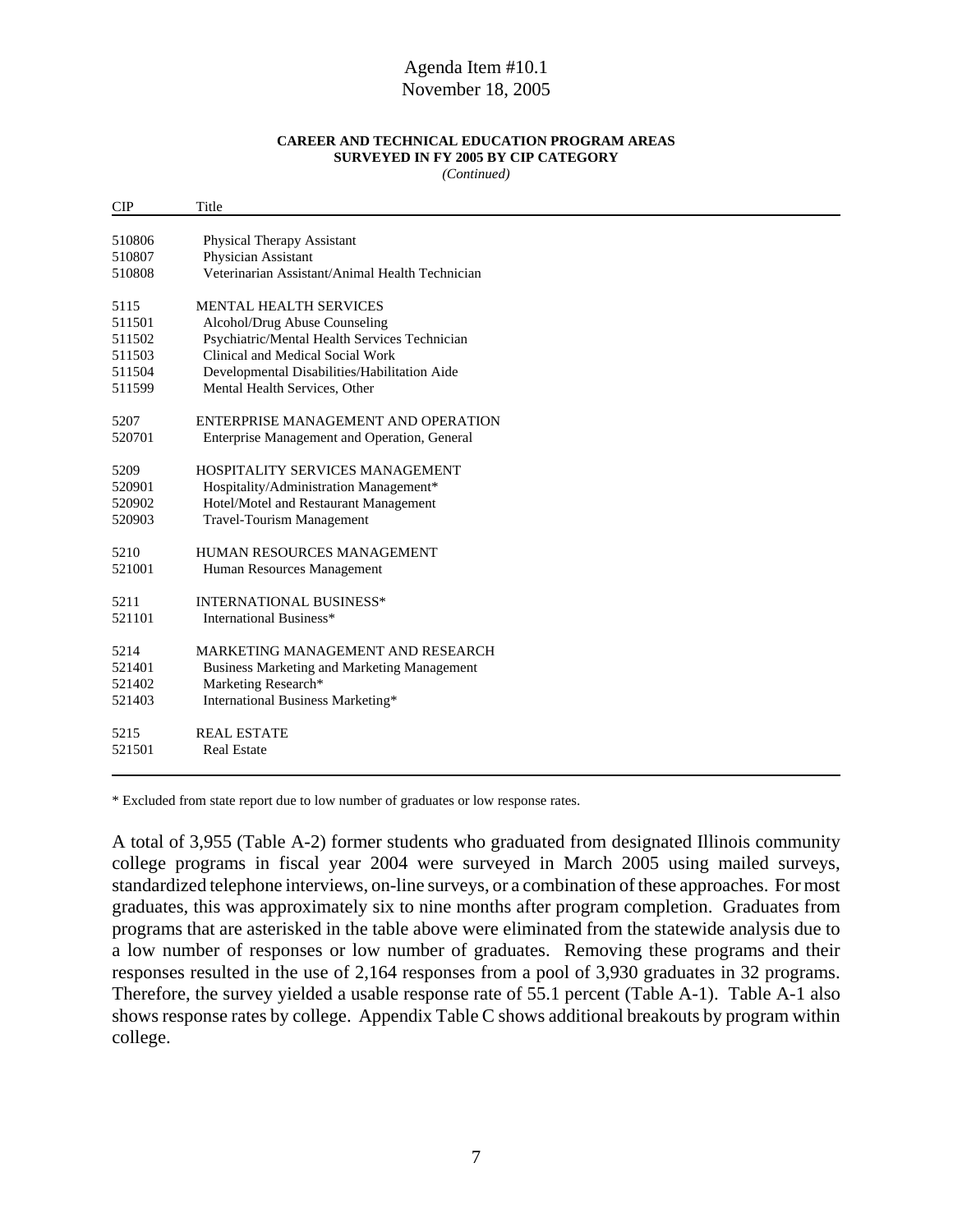Nine out of ten career and technical program graduates from the designated programs were employed and/or pursuing additional education.

More than one-quarter of usable responses (25.4 percent) came from a single program, the Child Care Assistant program. Graduates from the remaining 31 program areas combined accounted for 74.6 percent of the respondents. Overall statewide results are influenced by differences in program size and by the number of graduates responding to particular questions.

Percentages cited throughout the report reflect the number of responses to each question. Statewide results reported by these graduates included:

- $\blacktriangleright$  90.1 percent were employed or pursuing additional education or both (Table B-1).
- < 85.3 percent of the completers were employed (Table B-2).

Among working graduates:

- $\blacktriangleright$  71.4 percent held full-time status in their current jobs (Table B-2).
- ▶ 73.9 percent were employed in positions related to the field in which they studied at the community college (Table B-5).
- $\blacktriangleright$  70.3 percent obtained their current positions while enrolled or after graduating (Table B-7).
- ► 94.0 percent were employed in Illinois. This includes two-thirds who remained in the district where they received their training (Table B-8).
- $\blacktriangleright$  The average salary for all working graduates was \$14.43 per hour  $-2.22$  times minimum wage (\$6.50 per hour) at the time of the survey (Table B-9).
- $\triangleright$  Graduates employed in full-time positions earned the equivalent of \$31,075 annually (Table B-9).
- $\blacktriangleright$  The average rate of unemployment (the percent of graduates who were unemployed and seeking work) was 7.3 percent (Table B-2).
- More than one-fifth (23.2 percent) of the respondents were pursuing additional education. Three out of four of those who were enrolled in further study enrolled in course work in a related field (Table B-4).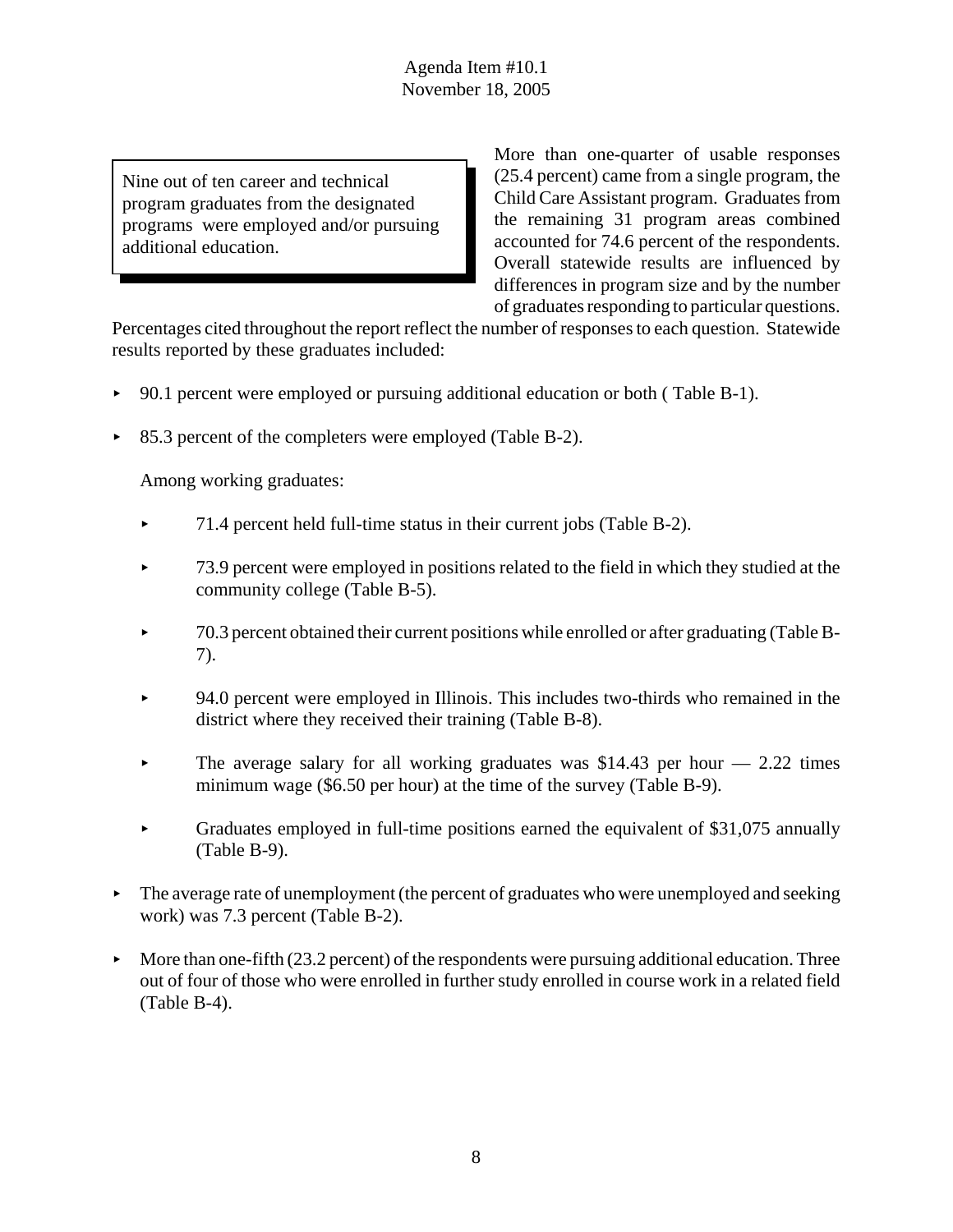- $\blacktriangleright$  Less than five percent (4.7 percent) of respondents were pursuing additional education and not employed (Table B-1).
- $\triangleright$  Graduates employed in positions related to their community college program were satisfied with their current positions (85.8 percent). Job satisfaction averaged 70.5 percent for graduates in unrelated positions (Table B-10).
- < Overall, nine out of ten graduates expressed satisfaction with the major components of the program they completed: course content, lecture/lab experiences, equipment, facilities and materials, job preparation, preparation for further education, and labor market employment information (Table B-11).
- $\triangleright$  Overall, nearly eighty-seven percent of the graduates were also satisfied with college services, including financial aid, academic advising, career planning, transfer planning, counseling, tutoring, library/audio visual, student activities (Table B-12).

Graduates from similar program areas were surveyed five and ten years ago. A comparison of follow-up survey outcomes from 1994, 1999 and 2004 revealed differences between the three groups. Generally, graduates from similar programs five years ago exhibited higher performance outcomes than the 2004 and 1994 graduates. Part of the difference was attributed to differing overall economic conditions at the three points in time. Illinois' economy was more favorable five years ago than it was this past year and ten years ago. Statewide unemployment in Illinois was 5.9 percent in 2005, compared to 4.8 percent in 2000, and 5.3 percent in 1995. State unemployment figures are from March of the year following program completion (e.g. March of 2005 for 2004 graduates).

Occupational overview, employment outlook, and earnings were adapted from authoritative sources that provide indispensable contextual and comparative information. Two primary sources were used for state and national information and data. The Illinois Department of Employment Security in conjunction with IntoCareers from the University of Oregon provides the *Career Information System* (2005) which furnishes Illinois specific employment projections, salary data, and occupational overviews. The U.S. Bureau of Labor Statistics provides national overview, outlook, and earnings data through the *Occupational Outlook Handbook* (2004-2005). The contributions by the authors of these reference documents are recognized and fully acknowledged. Both sources have much more extensive information about occupations than can be included in this report and are recommended reading.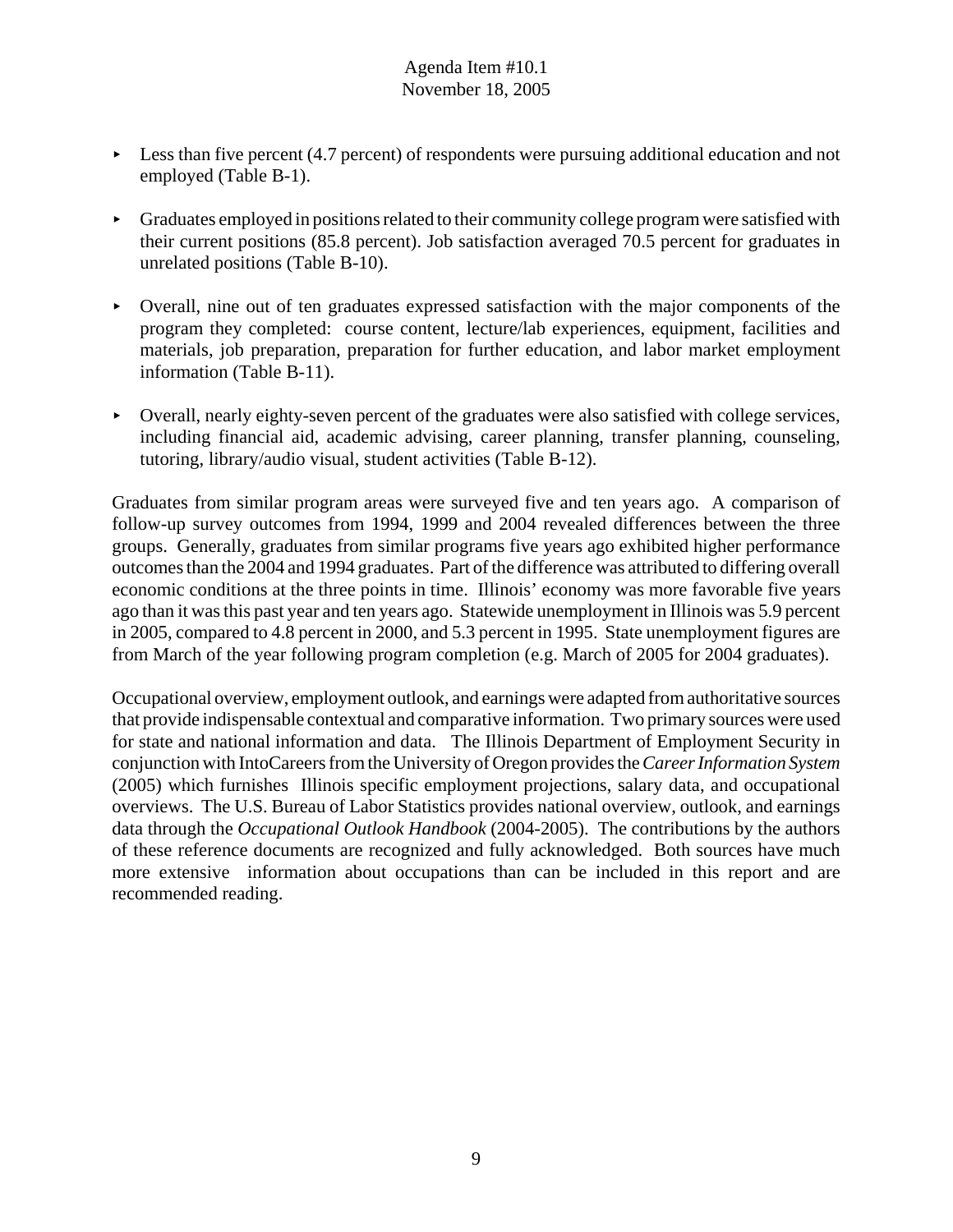**Promoting Student Success and Increasing**

**the Number of Graduates.** Ten programs were eliminated from this year's report due to small numbers of graduates and/or a low number of follow-up survey responses. In an era of increased accountability, fully capturing and reporting completers through the Annual Enrollment and Completion Submission (A1) In an era of increased accountability, fully capturing and reporting completers through the Annual Enrollment and Completion Submission (A1) is an essential component of performance reporting.

is an essential component of performance reporting. Graduates from designated programs in the A1 submission form the basis for the Career and Technical Education Follow-up Study. Moreover, to reinforce and promote student success each student's achievement should be recognized as it is accomplished. Every year there are individuals attending community colleges who meet certificate and sometimes even degree requirements but either do not recognize that they have done so or do not file the necessary paperwork to receive their formal award and recognition.

Computerized automated degree and certificate audit systems can both recognize student academic accomplishments and prompt students to continue pursuing their degree completion goals.

The Postsecondary Perkins Performance Enhancement Grant is an important resource colleges are using to strengthen their computerized automated degree and certificate audit systems. College officials are in various stages of refining their degree audit systems to both recognize student academic accomplishments and prompt students to

continue pursuing their degree completion goals. Computer programs can be written to run student transcript records against certificate and degree requirements to determine if a student has successfully qualified for a formal award. Earned degrees or certificates can either be awarded immediately or an e-mail or letter sent to the student inviting the individual to apply for graduation. Degree audit systems require careful scrutiny, updating and that college officials take the necessary steps to insure the integrity of the process. Highly developed degree audit systems can allow students to monitor their own progress to degree and certificate completion via the internet in a secure environment. Additionally, colleges can use these systems to identify students who are close to graduating, inform these individuals of their status as being on the verge of program completion, generate letters or emails welcoming them back to campus, and then provide them with priority registration for the remaining classes needed to graduate. Effective implementation of push/pull technology by college officials using student e-mail addresses can prompt timely re-enrollment and promote student success.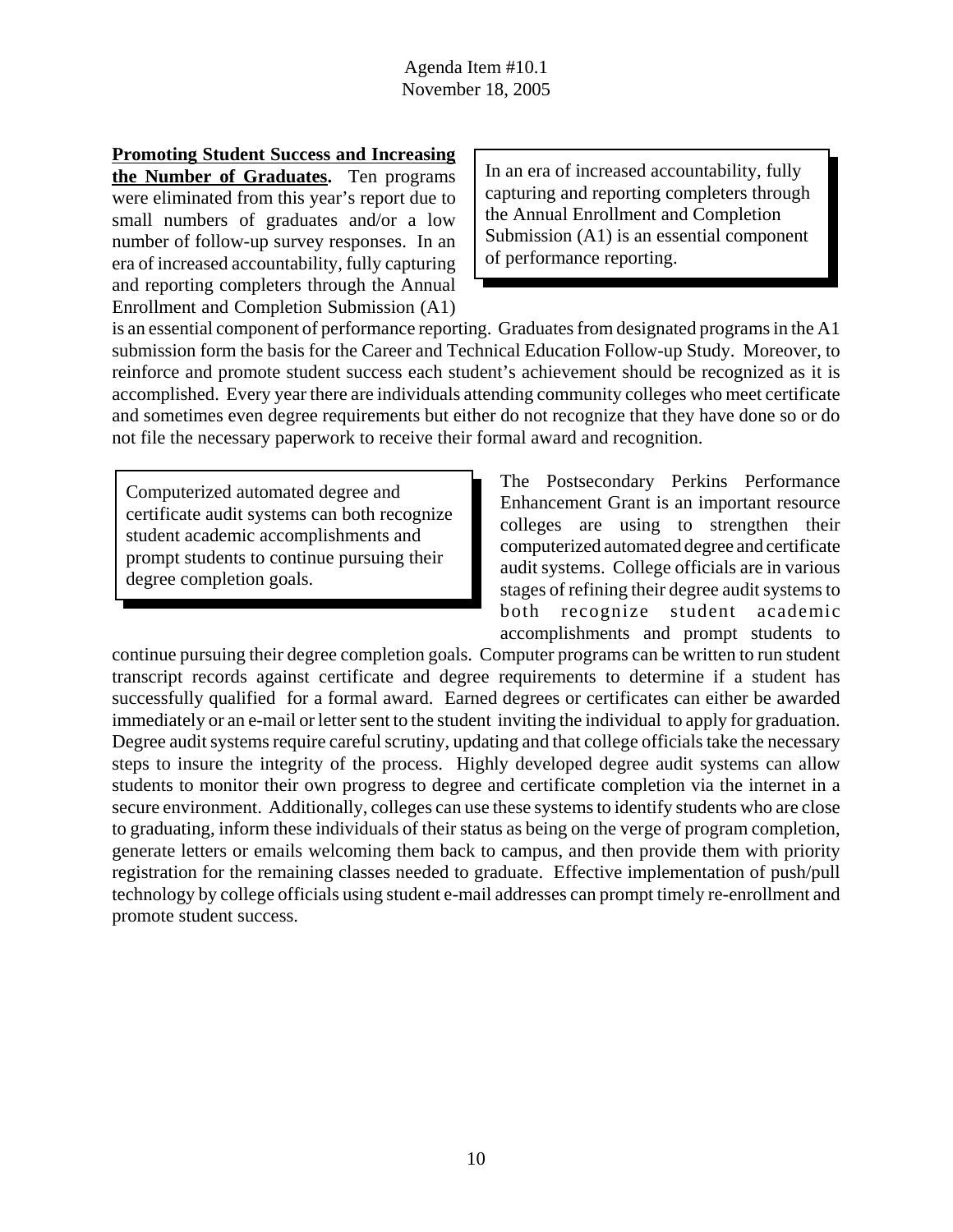**Response Rates.** The overall survey response rate of 55.1 percent for this year's study was substantially lower than that of the 2000 report (60.3 percent), but appreciably higher than last year's report (47.5 percent). This year's rate was affected by the following three programs that had response rates lower than 50 percent: Auto Mechanic (44.0 percent;  $N = 245$  of 557), Truck/Bus/ Commercial Driver (45.4 percent;  $N = 260$  of 573), and Real Estate (46.8 percent;  $N = 220$  of 470). These low response-rate programs were partially offset by the Child Care Assistant program (62.4 percent;  $N = 549$  of 880), with a response rate well above that of the overall survey.

**Key Questions.** Important questions for programs to address relate to programmatic need, quality, and cost. Are the students working and/or continuing their education (quality)? To what extent are graduates working in positions unrelated to their training doing so because they cannot locate employment in the field (quality)? Relatedly, what can college officials do to provide additional assistance to facilitate related employment (quality)? To what extent do graduates locate full-time employment (quality)? Are wages competitive for the field (quality)? Are graduates satisfied that their programs prepared them for the workplace (quality)? Are graduates satisfied with their current positions (quality)? Are there employment opportunities for graduates from the program (labor market need)? To what extent is the program cost effective (cost)?

Responses to these questions help programs align offerings with the current marketplace and focus program improvement initiatives where needed. The combined Follow-up Study and Program Review processes are important parts of a multifaceted approach to address programmatic need, quality, and cost.

The combined Follow-up Study and Program Review processes are important parts of a multifaceted approach to address programmatic need, quality, and cost.

Additional efforts by college officials to strengthen their programs include convening program advisory committees, initiating other contacts with area employers, involving faculty industry exchanges, and hiring part-time faculty who are currently employed in the industry. College officials design and implement action plans to address areas where local analysis shows that improvement is warranted.

This year's statewide Follow-up Study results show more training was associated with lower unemployment.

**Unemployment.** The overall unemployment rate for FY2004 graduates was 7.3 percent (N  $= 150$  of 2,053), which was substantially higher than the unemployment rate of fiscal year 1999 and 1994 graduates (4.3 percent and 4.4 percent, respectively). The statewide

unemployment rate in 2005 was 5.9 percent, higher than it was five (4.8 percent) and ten (5.3 percent) years ago, when these programs were last studied.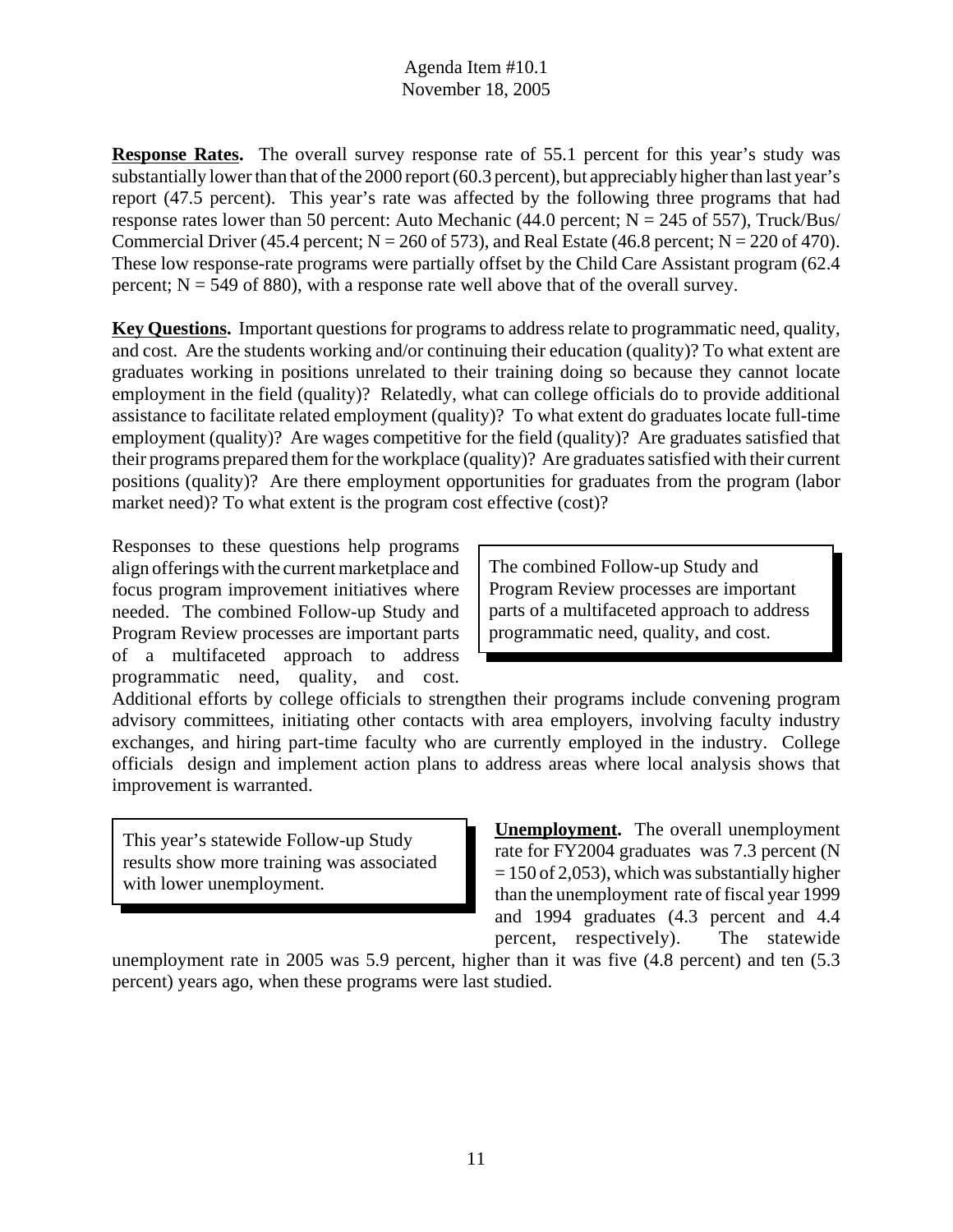Statewide unemployment rates reflect a much wider cross section of the workforce than the selected programs included in this years career and technical follow-up study. Two community college programs combined to account for one-third  $(N = 51$  out of 150) of all unemployed graduates: Child Care Assistant ( $N = 27$ ) and Truck/Bus/Commercial Driver ( $N = 24$ ).

Programs with above average unemployment included: Psychiatric/Mental Health Technician (N  $= 4$  out of 12), Chemical Technician (N = 1 out of 4), Teacher Assistant (N = 4 out of 37), Pharmacy Technician (N = 9 out of 56), Industrial Machinery Repairer (N = 12 out of 79), Enterprise Management ( $N = 2$  out of 14), Auto Body Repairer ( $N = 6$  out of 48), Alcohol/ Drug Abuse Counseling ( $N = 7$  out of 63), Medical Assistant ( $N = 8$  out of 76), Aircraft Mechanics (N  $= 1$  out of 13), Truck/Bus/Commercial Driver (N  $= 24$  out of 254), Hotel/Motel/Restaurant Management ( $N = 2$  out of 22), Physician Assistant ( $N = 1$  out of 12), and Travel/Tourism Management ( $N = 1$  out of 13).

Looking across programs (Table B-2) , the unemployment rate for Associate degree graduates was 5.7 percent, compared to 8.8 percent for completers of Certificates of One Year or More and 8.0 percent for graduates with Certificates of Less Than One Year. This year's statewide Follow-up Study results show more training was associated with lower unemployment.

**Out-of-Field Work.** Appendix Table B-6 provides reasons graduates were working in positions *unrelated* to the program they completed. One reason of concern for out-of-field work was when individuals could not locate employment in their chosen field. Seventy-six graduates (Table B-6) reported that they could not find employment in their field of preparation. Programs with at least ten completers with proportionately elevated incidences of out-of field work due to an inability to find a job in their field included Alcohol/Drug Abuse Counseling ( $N = 5$ ), Medical Assistant ( $N =$ 6), Social Work ( $N = 5$ ), Pharmacy Technician ( $N = 8$ ), and Auto Mechanic ( $N = 4$ ). Other programs with a relatively large number of completers that could not find a related job include Auto Mechanic ( $N = 10$ ), Pharmacy Technician ( $N = 8$ ), Child Care Assistant ( $N = 8$ ), and Real Estate  $(N = 7)$ . Relocation can sometimes be required for employment within a given field. Individuals who are place bound by family responsibilities, a spouse's or another family member's work situation, or other obligations may be less inclined to consider relocation a viable option.

**State Level Perspective of Bottom Line Results.** At the statewide level, each program was given a bottom line assessment as a result of graduate survey responses and a review of supplemental labor market information. Factors into the bottom line assessment included but were not limited to: extent to which graduates are employed and or continuing their education, competitiveness of wages for graduates compared to the field, in-field employment of graduates, low unemployment, satisfaction with work, program components, and college services and occupational outlook/availability of related jobs. Bottom Line results are summarized below. More in-depth coverage of each program is included in the analysis in Part II of the report. Program areas with overall Positive Bottom Line results outnumbered those with Mixed ratings by more than 2 to 1.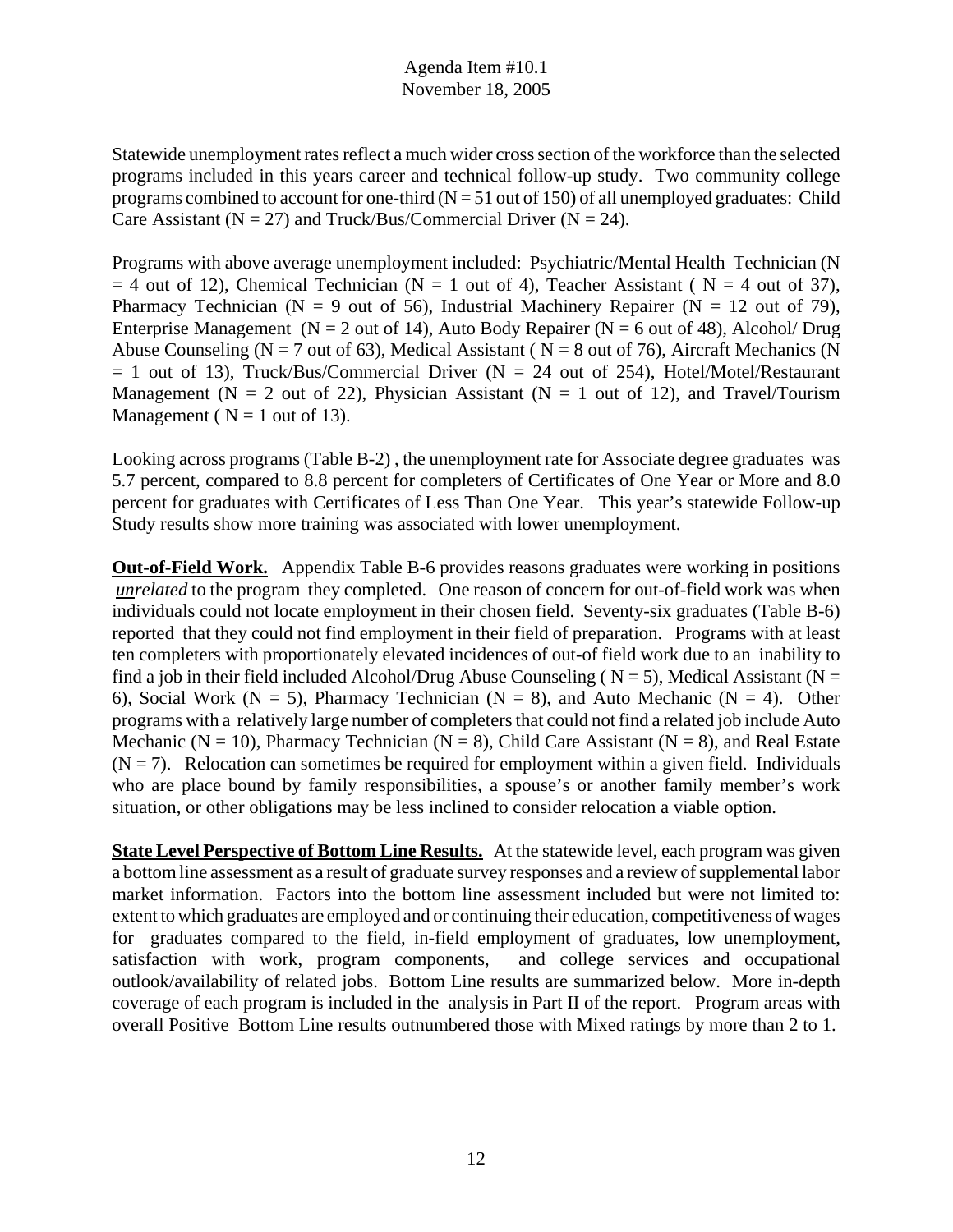#### **Positive**:

Agricultural Mechanization Carpenter Chemical Technician Child Care Assistant Developmental Disabilities Aide Diesel Engine Repairer Heavy Equipment Repairer Hotel/Motel/Restaurant Management Human Resources Management Industrial/Manufacturing Technician Mason and Tile Setter Medical Assistant Occupational Therapy Assistant Physical Therapy Assistant Physician Assistant Railroad Technology Real Estate Sign Language Interpreter Teacher Assistant Truck/ Bus/Commercial Driver Veterinary Assistant

#### **Mixed**:

Aircraft Mechanic Alcohol/Drug Abuse Counseling Auto Body Repairer Auto Mechanic Business Marketing and Management Enterprise Management Industrial Machinery Repairer Pharmacy Technician Psychiatric/Mental Health Technician Social Work Travel/Tourism Management

Community colleges are increasingly being looked to as an important gateway for helping individuals build skills that lead to high wage, high demand careers.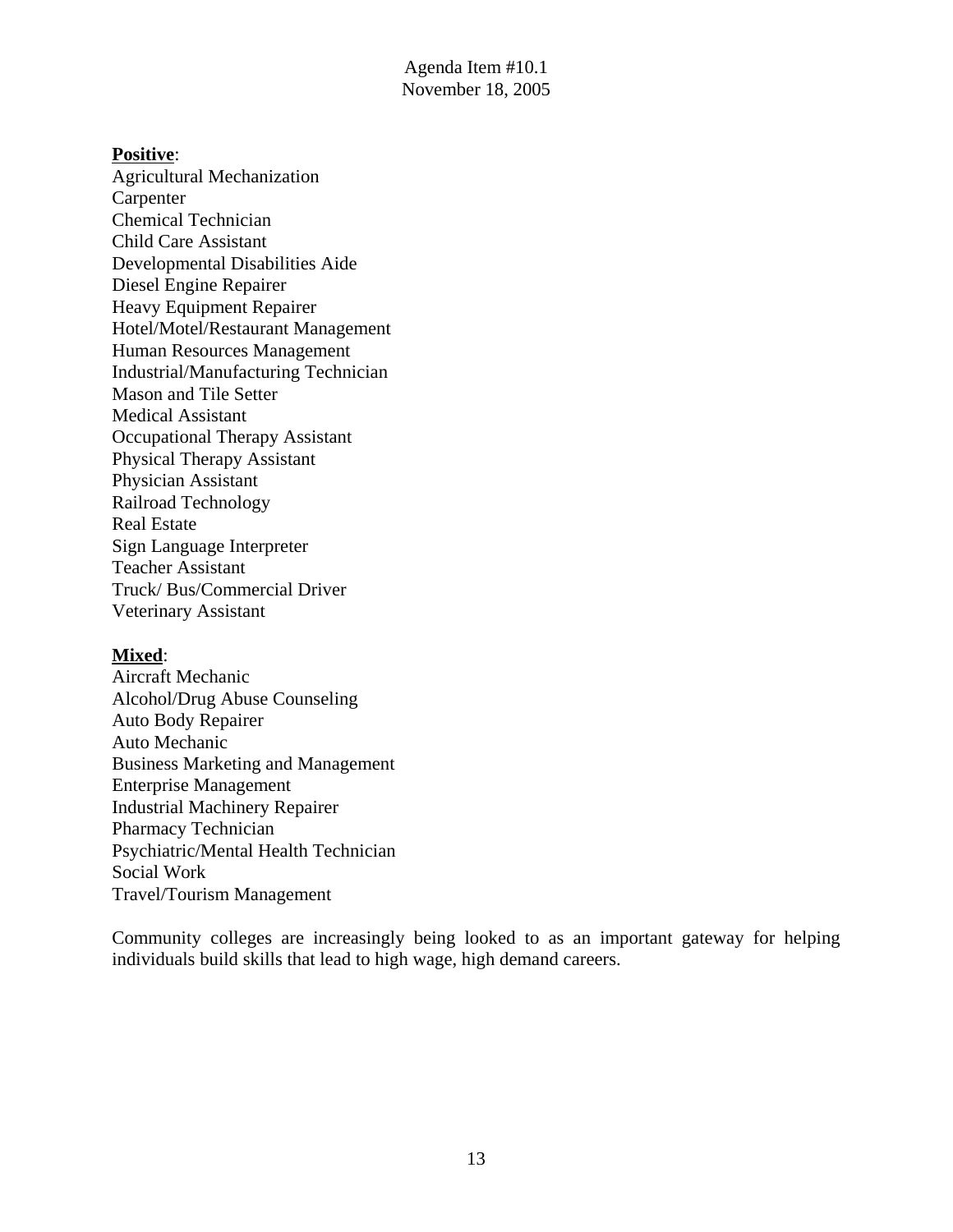America is already experiencing a labor shortage, and there is a skills gap that is growing as technology intensive jobs replace lower-skilled jobs that have become obsolete or have moved offshore. Skilled workers, of which there are already too few, are more independent and mobile than ever. Zeiss (2004)

There will be an estimated 168 million jobs in the United States economy by 2011 but only 158 million workers will be available.

U.S. Bureau of Labor Statistics (2004)

Human capital drives the engine of the knowledge-based economy in the United States. Six out of every 10 jobs now require at least some postsecondary education and training and the numbers are growing... In today's economy, access to postsecondary education or training has become the threshold requirement for individual career success. Carnevale & Desrochers (2003 & 2004)

The trends are clear. Jobs and careers that can support a family and a middle class or better lifestyle are increasingly requiring postsecondary education and training. In order to meet the future demand for skilled workers more postsecondary training needs to occur. Community colleges which offer open access, high quality, affordable programs leading to a broad cross section of skilled occupations are in a pivotal position to meet the escalating demand for qualified workers. A skilled workforce is a key component in fueling economic growth.

Career and Technical Follow-up, Program Review, and Performance Reporting are a few key systemwide mechanisms designed to provide data and information to promote continuous improvement of community college programs. Based on input from the colleges and external consultants, the Program Review process is in the midst of a transformation aimed at making it even more results oriented at the local and state level. Need, quality, and cost comparisons will be a central part of the revised process. Existing processes are being refined and new technology used in an effort to help further develop the Illinois workforce and give Illinois a competitive advantage.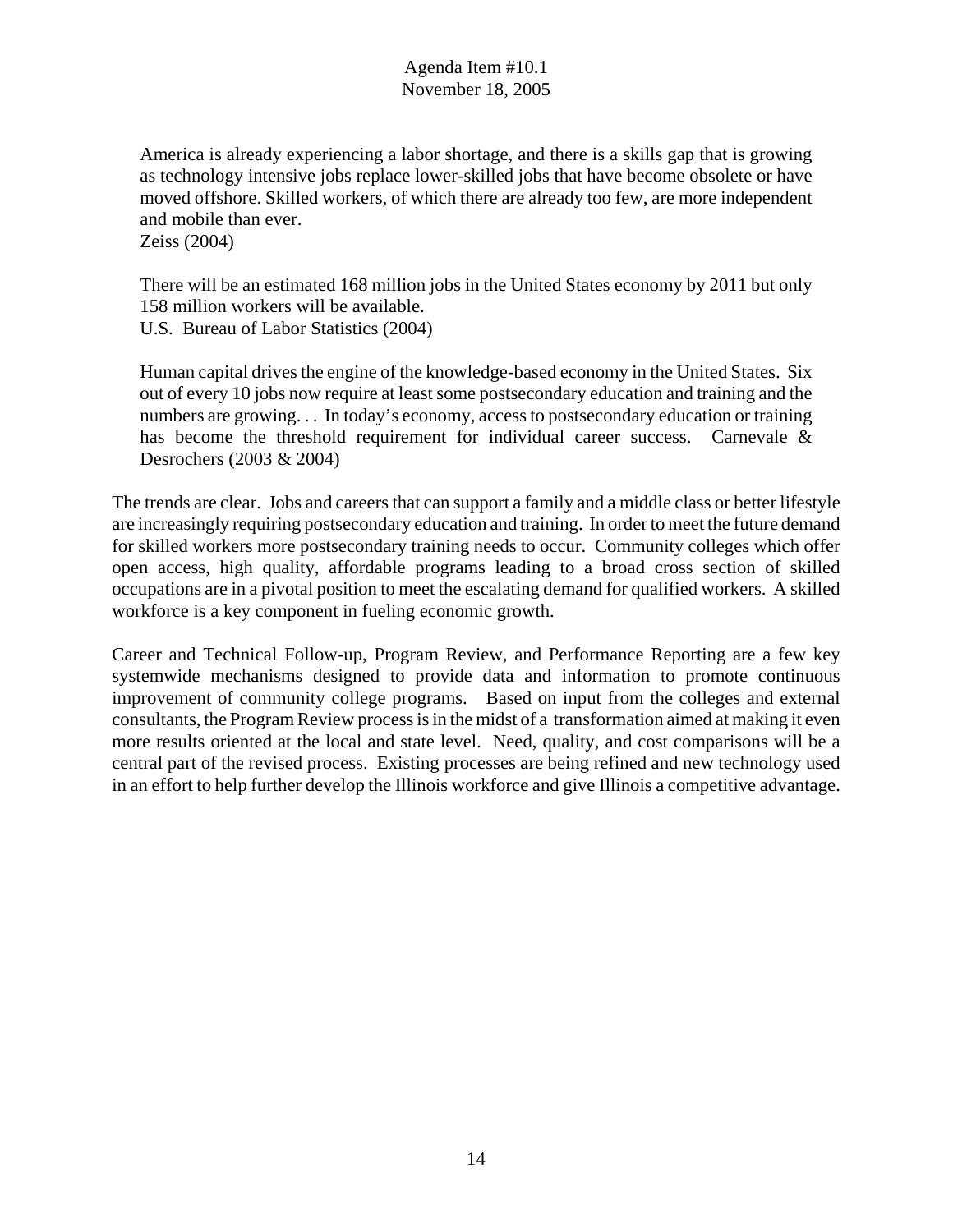#### Illinois Community College Board

## **ACCOUNTABILITY AND PRODUCTIVITY IN ILLINOIS COMMUNITY COLLEGES - FISCAL YEAR 2005**

The externally attached Accountability and Productivity in the Illinois Community College System highlights and summarizes accountability activities and initiatives described by Illinois' 48 community colleges in their Accountability/Program Review Reports for Fiscal Year 2005. The reports submitted by the colleges provide evidence of the ongoing review processes that are in place to ensure that high levels of quality and productivity are achieved for programs and services that best support each college's mission. Through program review, the colleges examine targeted program areas and services to assess their ability to meet their intended purpose in a cost-effective, highquality manner.

The externally attached report on community college program accountability provides analyses of program reviews in 5 academic disciplines, 23 career and technical areas, Adult Education and Family Literacy, English as a Second Language, and Development Education. Highlights of the findings of the report follow:

- Annual reporting of the results of program reviews is a major accountability effort by the colleges that began in 1983. The review is based on three criteria: program need, program cost, and program quality. Programs are reviewed at least once every five years.
- During fiscal year 2005, colleges reviewed a total of **199 academic disciplines, 30 adult and developmental education and English as a Second Language programs, and 469 career and technical programs.**
- Findings of the reviews of academic disciplines indicated adequate need and cost-effectiveness. Quality enhancements included expanding methods of assessment and continuing to use the results to improve instruction, applying technology to improve teaching and learning, adding ethics courses across the curriculum, and the use of portfolios to showcase student learning.
- Reviews of Adult Education and Family Literacy, English as a Second Language, and Developmental Education programs indicated that strong need for the programs continues, with particular growth noted in the need for ESL programs. Most colleges indicated these programs are cost-effective due to the use of part-time instructors and staff and large enrollments. In cases where program costs exceeded the average, colleges still considered them to be cost-effective in relation to the needs of the populations served. Commonly noted program strengths included experienced and dedicated faculty and staff, flexible class schedules and formats, multiple instructional sites, and access to student support services.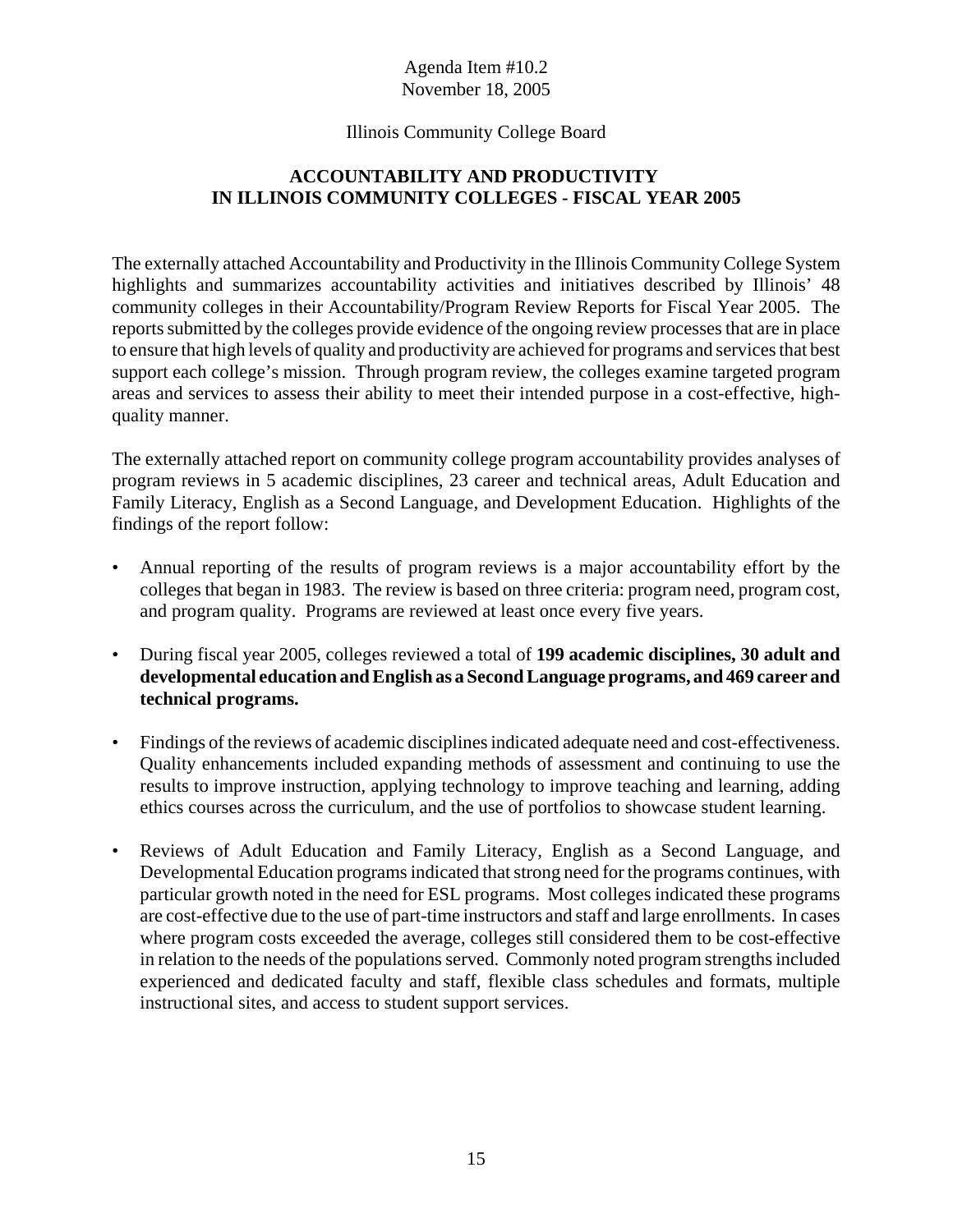Commonly noted program concerns included the need for more full-time staff and the need for additional staff to provide more intensive follow-up services for students. A common focus for quality improvements was on providing support to transition students to college-level courses and track their success.

- As a result of reviews of career and technical programs, **392 programs were continued with minor improvements, 12 programs were significantly modified, 51 programs were identified for elimination, and 14 programs were scheduled for further review during the coming year.**
- The most commonly identified strengths for career and technical programs were well-qualified faculty, active advisory committees, external accreditation (where applicable), industry and local partnerships, and placement of program completers. The most common weaknesses were low enrollments, low completions, the need to continually upgrade and/or replace curricula and equipment to keep pace with changing technologies, and the need to provide more flexible scheduling options.

Program review has been the major accountability tool by which community colleges demonstrate the quality and effectiveness of the programs and services they offer to students. However, the demand for institutional accountability for student learning outcomes has intensified at the state and national level, leading to the development of external systems to measure the performance and effectiveness of postsecondary programs and services. For example, the Department of Education, Office of Vocational and Adult Education, requires colleges to report annual progress toward meeting performance goals for career and technical programs, and the Illinois Board of Higher Education has recently implemented a system of performance indicators as part of the annual *Performance Report* as well as a requirement that all academic programs systematically assess student learning and use the results to improve programs. Program review needs to be the mechanism that brings all of this information together for use in an evaluation of programs and services that leads to continuous improvement.

**Status of Recommendations from 2004 Report:** A recommendation in the report *Accountability and Productivity in Illinois Community Colleges Fiscal Year 2003* stated that, **"To ensure that the program review process continues to be a major accountability tool for Illinois community colleges, during fiscal year 2005 ICCB staff should convene a work group to examine the process and make recommendations to enhance the process to provide increased accountability and to reduce duplicative reporting."**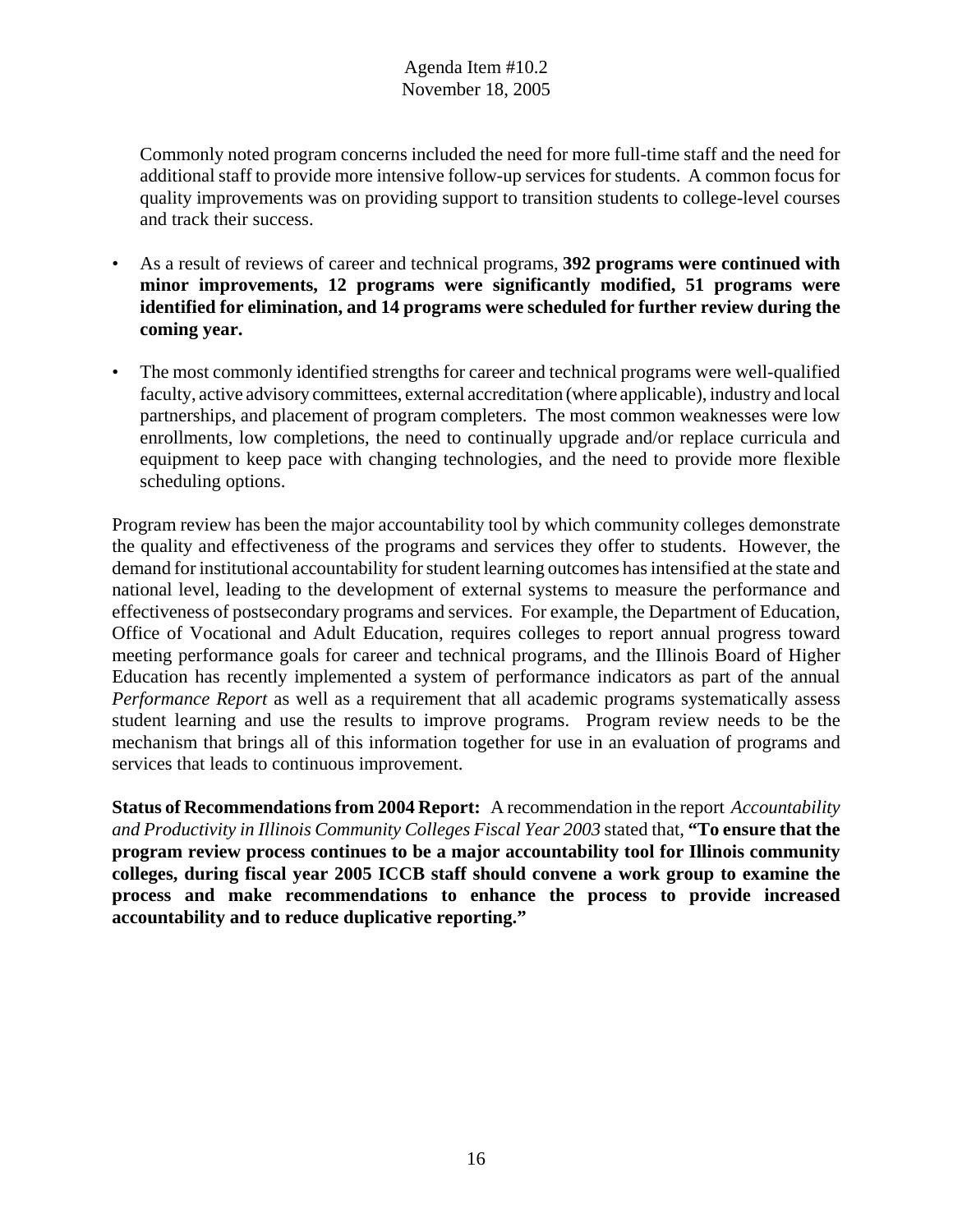During the past fiscal year, ICCB staff along with the project consultant team (Drs. Kathleen Kelly, Ivan Lach, and Sharon Kristovich) coordinated a comprehensive review of the existing process, drafted preliminary recommendations, met with various stakeholders in program review to seek input on the draft report, and have since presented the Illinois Community College Board with Final Recommendations for revising the statewide program review process. These final recommendations were accepted by the Board on September 16, 2005. During the remainder of this fiscal year, the consultant team will produce a program review manual and host a series of regional training sessions for college staff. Finally, ICCB staff continues working with the consultant team to achieve revisions of the current process as outlined in the Final Recommendations, to identify pilot colleges and to ensure smooth transitioning into the new reporting system for the colleges.

**Conclusion.** The report of *Accountability and Productivity in Illinois Community Colleges Fiscal Year 2005* provides evidence that Illinois' comprehensive community colleges play a vital role in the state's educational and workforce preparation. They provide access and opportunity to nearly one million diverse students annually, including those seeking assistance deciding on a new career or upgrading skills for their current occupation, persons interested in transferring to another college or university, and students who need to sharpen their basic skills. In addition, they are a valuable resource to businesses and industries and a partner in economic development in the districts they serve. The report also illustrates that the colleges are committed to continuous improvement of their programs and services. As enrollments increase and fiscal constraints continue, the colleges have implemented strategies to maintain their level of service to their districts. The content of the reports affirms that Illinois community colleges continue to play an essential role in preparing the welleducated, high-skilled citizenry the state must have to strengthen the economy and support a desirable living environment.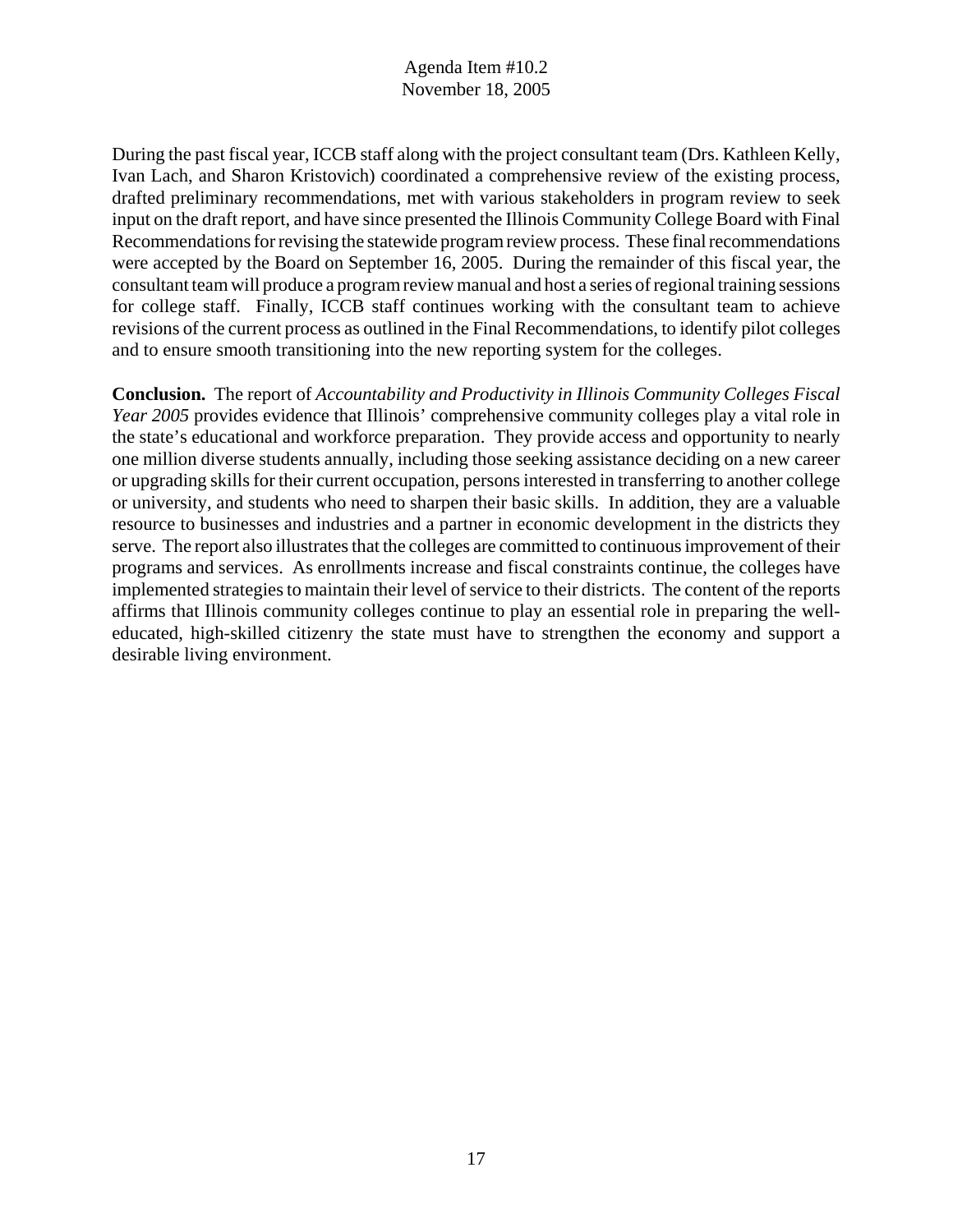#### Illinois Community College Board

## **ILLINOIS COMMUNITY COLLEGE SYSTEM PERFORMANCE REPORT FOR FISCAL YEAR 2005**

The externally attached *Illinois Community College System Performance Report for Fiscal Year 2005* addresses important indicators and outcome measures that are built around the Policy Areas from the Illinois Board of Higher Educations's *Illinois Commitment*. The *Illinois Commitment* was developed based on the premise that higher education must be part of the process of providing a foundation for Illinois' future by enhancing the social, economic, and civic well-being of the state and its residents.

The Policy Areas for the *Illinois Commitment* include:

- $\bullet$  Economic Growth Higher education will help Illinois sustain strong economic growth through teaching, service, and research.
- ' P-20 Partnerships/Teaching and Learning Higher education will join elementary and secondary education to improve teaching and learning at all levels.
- $A$ ffordability No Illinois resident will be denied an opportunity for a college education because of financial need.
- $\triangle$  Access and Diversity Illinois will increase the number and diversity of residents completing training and education programs.
- High Quality Illinois colleges and universities will be accountable for providing high quality academic programs and the systematic assessment of student learning outcomes while holding students to ever higher expectations for learning and growth.
- ' Accountability and Productivity Illinois colleges and universities will continually improve productivity, cost effectiveness, and accountability.

The pledges in the Illinois Community College System's *Promise for Illinois* intentionally compliment the goals. Illinois community colleges pledge to:

- ' Address Workforce Development needs with flexible, responsive and progressive programs.
- ' Offer Rigorous Courses and Programs designed for college and university Transfer.
- ' Expand Adult Education and Literacy programs necessary for individuals and families to have high-quality work and life in Illinois.
- Equip Illinois residents with the Technology Skills they need to be successful in the 21st century.
- Emphasize High Quality in all programs, services, and operations.
- ' Deliver Affordable Learning Opportunities to the doorstep of Illinois residents.
- ' Model and promote Leadership and Ethical Decision Making

Through the development of the annual Performance Report colleagues within and across institutions and at the state level take the opportunity to review and describe accomplishments and progress achieved over the past year, enumerate challenges, and formulate plans to make further positive movement.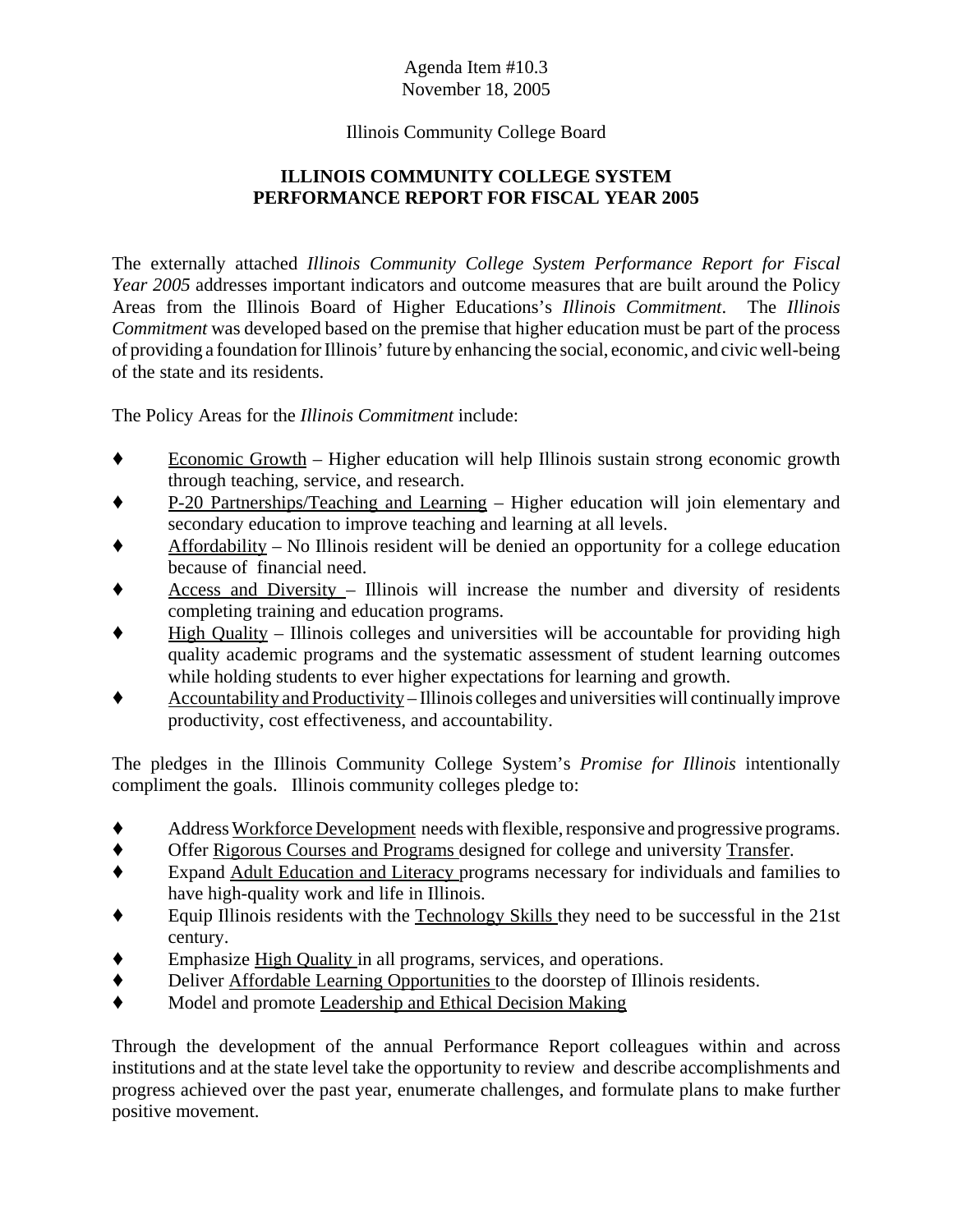For community colleges, the Performance Report builds on a series of complementary accountability and quality assurance initiatives.

For community colleges, the Performance Report builds on a series of complementary accountability and quality assurance initiatives including: the Course and Program Approval Processes, Program Review, Recognition, Underrepresented Groups reporting, Career and Technical

Follow-up Study reporting, the Transfer Assembly Transfer Rate project, the Uniform Financial Reporting System, Unit Cost Study reporting, and other financial reporting including Audits, the Comptroller's Office Public Accountability Initiative entitled Service Efforts and Accomplishments, Integrated Postsecondary Data System reporting, Perkins Postsecondary Performance Measure reporting, Workforce Investment Act Title I outcomes reporting, the National Reporting System for Adult Education and Family Literacy performance reporting, and others. Additionally, individual community colleges actively participate in regional institutional accreditation through the North Central Association as well as program specific accreditation which are focused on documenting the quality of their programs and services.

A statewide Performance Indicator Advisory Committee working group helped develop and refine the Performance Report and included representatives from Illinois community colleges, public universities, and private institutions. The Advisory Committee developed three levels of indicators:

- ' Statewide Indicators assess performance of Illinois' system of higher education as a whole;
- ' Common Institutional Indicators relate to the statewide goals for higher education, and are reported on by all institutions; and
- Mission Specific Indicators focus on each institution's unique role within the overall context of higher education's goals.

A subset of *Illinois Commitment* Policy Areas are focused on for the narrative portion of the Performance Report each year based on a rotating schedule. For the 2005 report, the narrative focus was on the following Policy Areas: P-20 Partnerships/Improving Teaching and Learning (Policy Area Two), Affordability (Policy Area Three), and Access and Diversity (Policy Area Four). While more targeted narrative reporting was required on these three

For the 2005 report, the narrative focus was on the following Policy Areas: **P-20 Partnerships**/**Improving Teaching and Learning** (Policy Area Two), **Affordability** (Policy Area Three), and **Access and Diversity** (Policy Area Four).

Policy Areas, data reporting was required across all six Policy Areas. Institutional level community college Performance Reports included data and analysis on Common Institutional and Mission Specific indicators. Information was also provided on local level Accomplishments, Challenges, Plans and Goals.

As a value added service to the community colleges and to reduce the data burden on college officials, Illinois Community College Board staff furnished as much of the data at the individual college level as possible. This approach recognizes the colleges for their extra efforts throughout the year to provide accurate and complete information through regularly scheduled data submissions.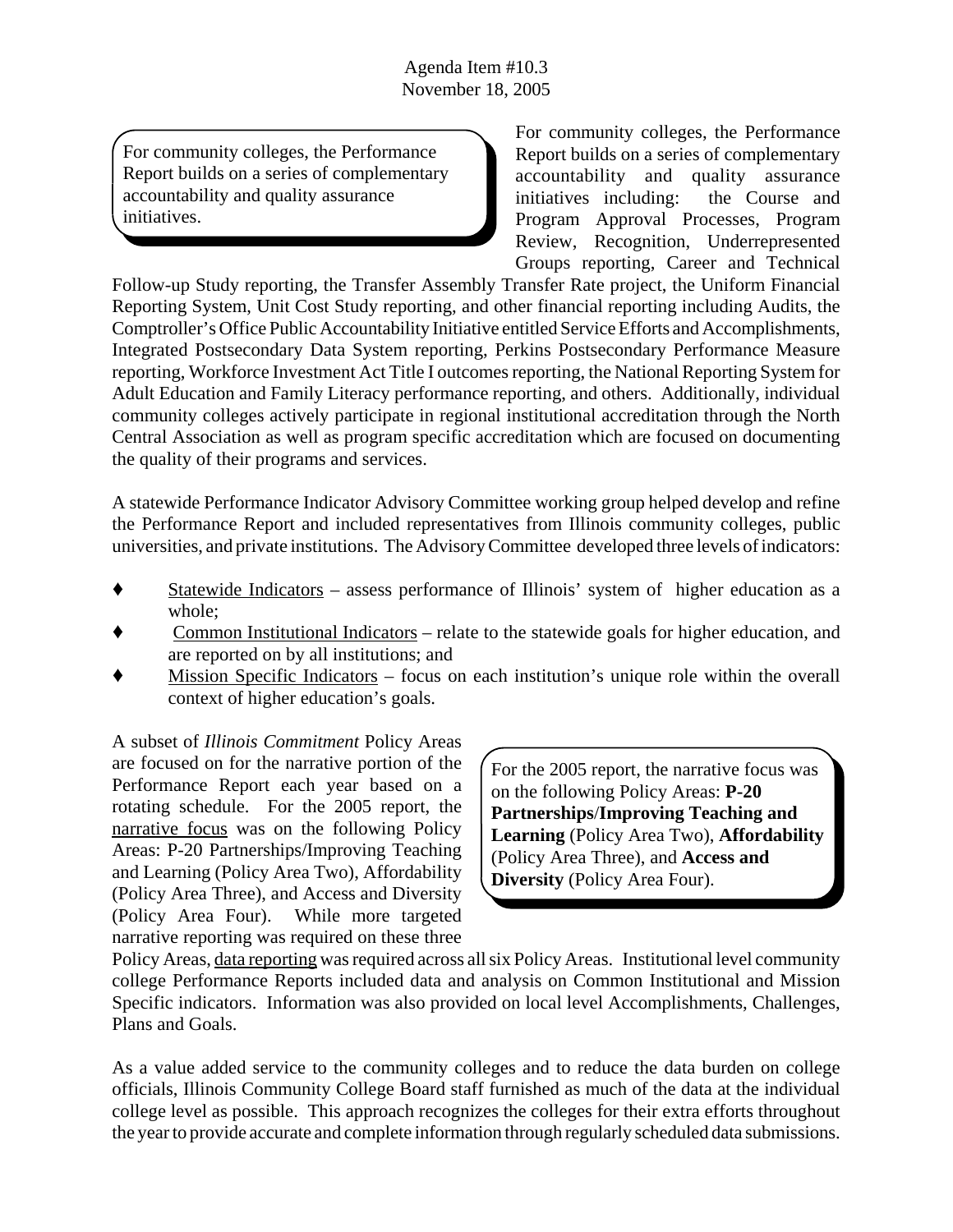This is an efficient approach that enhances comparability. One set of computer programs and data runs were performed by state staff for each applicable measure rather than having individuals at each college develop separate computer programs that could take slightly different approaches. Colleges are also better able to benchmark their performance using this process.

What makes each college unique is how it responds to the communities it serves.

The Illinois Community College System's Performance Report for Fiscal Year 2005 contains information about the following types of indicators: Statewide, Common Institutional and selected Mission Specific. To

provide context, external comparative benchmarks and points of reference were cited whenever possible. In national reporting the data are generally less timely than what is available at the state level. As anticipated, for Mission Specific reporting the colleges chose a variety of performance indicators for their reports. This is as it should be since each district has a primary charge to serve a unique region of the state and address the needs of these communities.

Illinois community colleges share a common mission. They prepare people for college, for transfer to other colleges or universities, and for good paying jobs that demand high skills. Community colleges also provide adult, literacy, and continuing education and services. What makes each college unique is how it responds to the communities it serves.

*Promise for Illinois*, (February 2001), page 2.

The following paragraphs contain summaries of state and local activities and initiatives organized around the Policy Areas from the *Illinois Commitment*. For the three focus Policy Areas – P-20 Partnerships/Improving Teaching and Learning (Policy Area Two), Affordability (Policy Area Three), and Access and Diversity (Policy Area Four). – the state report includes Highlights of Accomplishments, Highlights of Plans and Selected Challenges. All Policy Area write-ups include information on Selected Performance Indicators.

## **POLICY AREA ONE: ECONOMIC GROWTH**

*Higher education will help Illinois sustain strong economic growth through teaching, service, and research*

## **SELECTED ECONOMIC GROWTH PERFORMANCE INDICATORS**

A half-dozen Economic Growth performance indicators are included in the report: Annual Number of Community College Graduates By Broad Field of Study; Percent of Degree/Certificate Recipients Either Employed or Enrolled in Further Education; Number of Businesses Provided with Technical Assistance Through College Business and Industry Centers; Number of Individuals Provided with Technical Assistance Through College Business and Industry Centers; Number of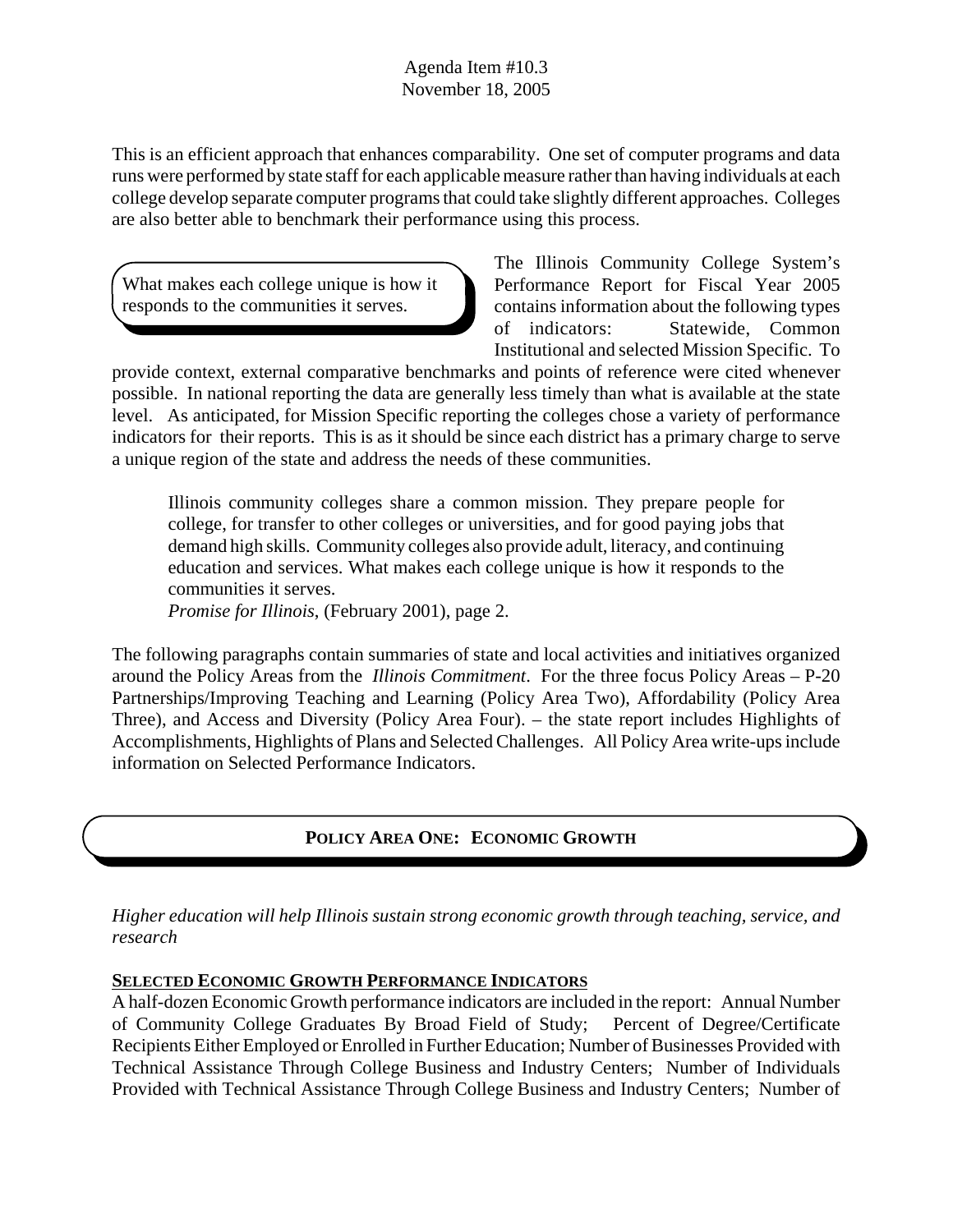Current Workers Receiving Customized Training Through College Business and Industry Centers; and Number of Businesses Attracted or Retained Through College Business and Industry Centers.

**Annual Number of Community College Graduates By Broad Field of Study (1S3).** Community colleges offer specialized education and training programs in a wide variety of academic and occupational areas. College-level program graduate trends appear in the following paragraphs. There has been an overall increase of 37.9 percent for all graduates since FY 2000. Short term, the overall number of completers rose 5.9 percent from 2003 to 2004. Broad categories are used in the analysis to provide an overview of trends. More detailed analysis for specific programs appear in *Career and Technical Follow-up* and *Program Review* reports.

**Pre-Baccalaureate/Transfer** programs account for approximately **one-third of all graduates** over the last several years (N = 14,791 in FY 2004). **Health Sciences** account for the **second largest** number of graduates in 2004 ( $N = 11,538$ ). **Trade and Industrial** programs contributed the **third largest** number of graduates  $(N = 7,143)$ . Based on the percentage change, notable short-term increases (at least 25 percent) occurred in Trade and Industrial programs. Engineering (-22.1 percent), Agriculture (-5.5 percent), Public and Protective Services (-5.5 percent), and Business (-2.4 percent) programs had single-year decreases. **Five year trends showed increases in the number of graduates in seven of the nine program areas.** Programs with at least 25 percent long term growth included Trade and Industrial (130.6 percent), Health Sciences (75.1 percent), Public and Protective Services (57.9 percent), and Education (46.8 percent). Agriculture (-6.1 percent) and Engineering (-4.4 percent) had five-year decreases.

| Program Area Cluster                  | Number of<br>2004 Graduates | <b>Short Term</b><br>1 Year Trend | Longer Term<br><b>Trend 00-04</b> |
|---------------------------------------|-----------------------------|-----------------------------------|-----------------------------------|
| Pre-baccalaureate-transfer            | 14,791                      | 3.0%                              | 15.4%                             |
| Education                             | 1,224                       | 16.1%                             | 46.8%                             |
| Agriculture                           | 683                         | $-5.5%$                           | $-6.1%$                           |
| <b>Business</b>                       | 6,107                       | $-2.4%$                           | 14.6%                             |
| <b>Engineering Related</b>            | 968                         | $-22.1%$                          | $-4.4%$                           |
| <b>Health Sciences</b>                | 11,538                      | 9.4%                              | 75.1%                             |
| <b>Public and Protective Services</b> | 1,498                       | $-5.5\%$                          | 57.9%                             |
| Trade and Industrial                  | 7,143                       | 26.6%                             | 130.6%                            |
| All Other Programs Combined           | 4,034                       | 3.0%                              | 16.9%                             |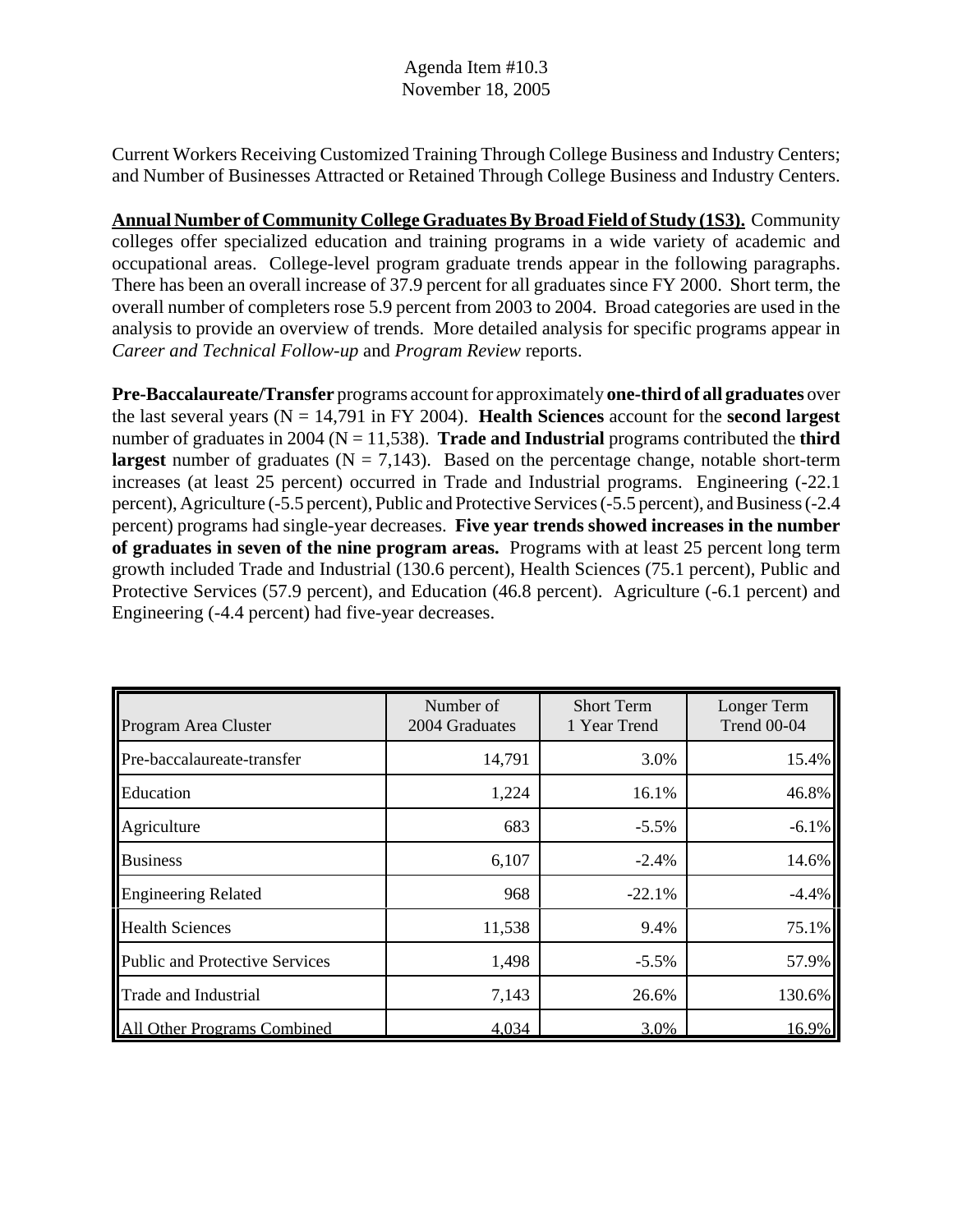The most recent 3-year average, shows **9 out of 10** occupational graduates from Illinois community colleges were either **employed or enrolled in further education** within a year of graduation.

**Percent of Degree/Certificate Recipients Either Employed or Enrolled in Further Education (1C1)** Based on the 3-year average from fiscal year 2002 to 2004 Career and Technical Education Follow-up Survey results, over 9 out of 10 (91.0 percent) of career and technical education graduates from Illinois community colleges were either employed or

enrolled in further education within one year of graduation. Graduate follow-up studies among community colleges are common across the country but there is no nationwide standardized process, so methodological differences exist. Statewide enrollment or continuing education figures from similar studies covering 2002 graduates in Texas (90 percent) and 2003 graduates in Wisconsin (92 percent) show that Illinois' employment and continuing education results (91.6 percent) among 2003 graduates are competitive with outcomes in those states.

**Number of Businesses and Individuals Provided with Technical Assistance Through College Business and Industry Centers (1M1 & 1M2).** During fiscal year 2004, Illinois community colleges served 4,837 *businesses* through Business and Industry Centers, a 147.9 percent increase from the 3,497 businesses served in fiscal year 2000. During fiscal year 2004, Illinois community colleges served 82,455 *individuals* through Business and Industry Centers, a 35.4 percent decrease from the 127,650 individuals served in fiscal year 2000.

## **POLICY AREA TWO: P-20 PARTNERSHIPS/TEACHING AND LEARNING**

*Higher education will join elementary and secondary education to improve teaching and learning at all levels.*

POLICY AREA TWO: TEACHING AND LEARNING BACKGROUND – The Illinois Community College system continues to partner with other state agencies including the Illinois Board of Higher Education (IBHE) and the Illinois State Board of Education (ISBE) to strengthen the knowledge, skills, and abilities needed to be competent and successful teachers and paraprofessionals.

The Illinois community college system plays a pivotal role in the ultimate success of student learning in Illinois. It provides a community-based infrastructure of postsecondary institutions with ties to K-12 schools, universities, and other local organizations. These partnerships enable the system to be a major contributor to teaching and learning through teacher recruitment, preparation and professional development, as well as through outreach and support to elementary and secondary schools.

**HIGHLIGHTS OF 2005 TEACHING AND LEARNING ACCOMPLISHMENTS** – Teacher Aid/Teacher Assistant AAS Degree and/or Paraprofessional Certificate programs based on models developed by the Paraprofessional Task Force are being offered by 28 community colleges. Additionally, ICCB provided leadership and collaborated with teacher preparation partners to develop a test preparation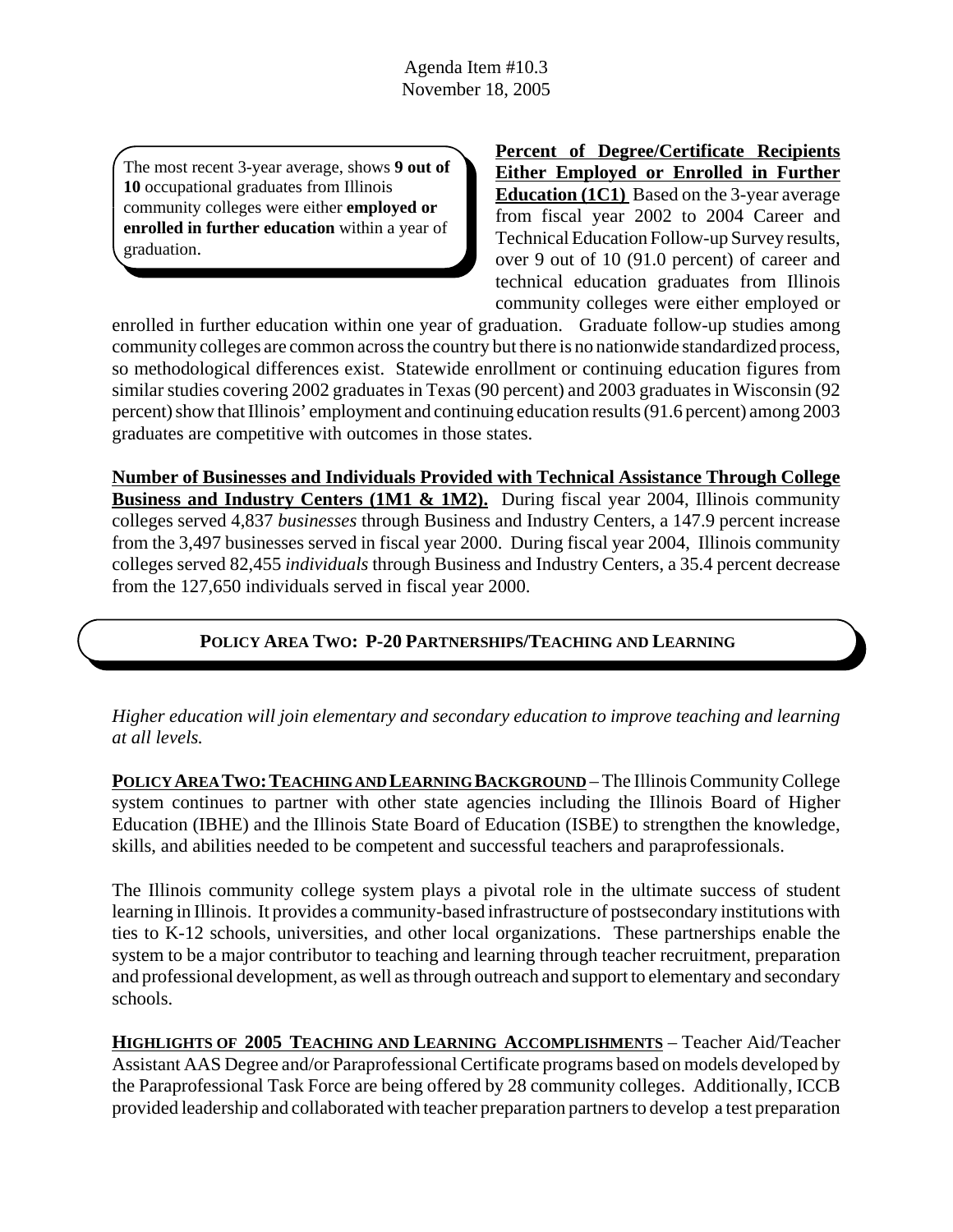curriculum to assist paraprofessionals prepare to take either of two state-approved assessments – the ETS Parapro Test and the ACT Work Keys. Delivery of the curriculum began in Fall 2003 and will continue through fiscal year 2006. During fiscal years 2004 and 2005, 450+ test preparation courses enrolled more than 8,000 paraprofessionals. Regional Offices of Education, local school districts, and teacher unions throughout the state are partnering in this initiative.

In September 2002, in cooperation with the ICCB, the IBHE, and the ISBE, the University of Illinois formed a steering committee through its P-16 Initiative to develop Associate of Arts in Teaching (AAT) degree models. The AAT degree models for Secondary Mathematics, Secondary Science, Early Childhood Education, and Special Education, to date, have been completed, and are in the early

The AAT degree models for Secondary Mathematics, Secondary Science, Early Childhood Education, and Special Education, to date, have been completed, and are in the early stages of implementation.

stages of implementation. In November 2005, the AAT Successful Implementation Conference will bring together teams of key individuals from universities and community colleges that have approved AAT degrees to discuss the next steps in cooperatively implementing AAT degrees to ensure that students can transition smoothly to university programs. A second conference is planned for Spring 2006.

Dual credit and dual enrollment courses continue to experience rapid growth. Statewide data show that the number of students served by dual credit/dual enrollment courses has grown from just over 8,000 in fiscal year 2001 to nearly 17,900 in fiscal year 2004. Due to the size, scope and phenomenal growth of dual credit/dual enrollment programs in the state, a statewide Working Group that includes representatives from K-12, community colleges, ISBE, ICCB, IBHE, the Governors Office, and the General Assembly has been convened to examine issues related to dual credit/dual enrollment and make recommendations to guide future program development.

**HIGHLIGHTS OF 2006 TEACHING AND LEARNING PLANS** – Delivery of the test preparation curriculum to assist paraprofessionals prepare to take either of two state-approved assessments – the ETS Parapro Test and ACT Work Keys will continue through fiscal year 2006. Additionally, a second conference for the P-16 Initiative to develop Associate of Arts in Teaching (AAT) degree models will bring together teams of key individuals from universities and community colleges in Spring 2006. Most colleges reported plans to continue and/or expand successful programs and initiatives, particularly dual credit, placement testing for high school students and high school feedback and curriculum alignment efforts.

**SELECTED TEACHING AND LEARNING 2006 CHALLENGES** – The great challenge of planning, prioritizing, and partnering to do outreach for high school faculty, staff and students with limited or declining resources was cited by almost all of the community colleges. The rapid growth of dual credit programs has created capacity issues at some colleges. Other colleges stated the federal No Child Left Behind legislation increases the time high school faculty and administrators spend on accountability and reduces the time for high school/community college collaboration on dual credit/dual enrollment. Lastly, in some regions of the state, the transition of non-native English speakers from high school to postsecondary education is a challenge, as many of these students come to the colleges in need of remediation.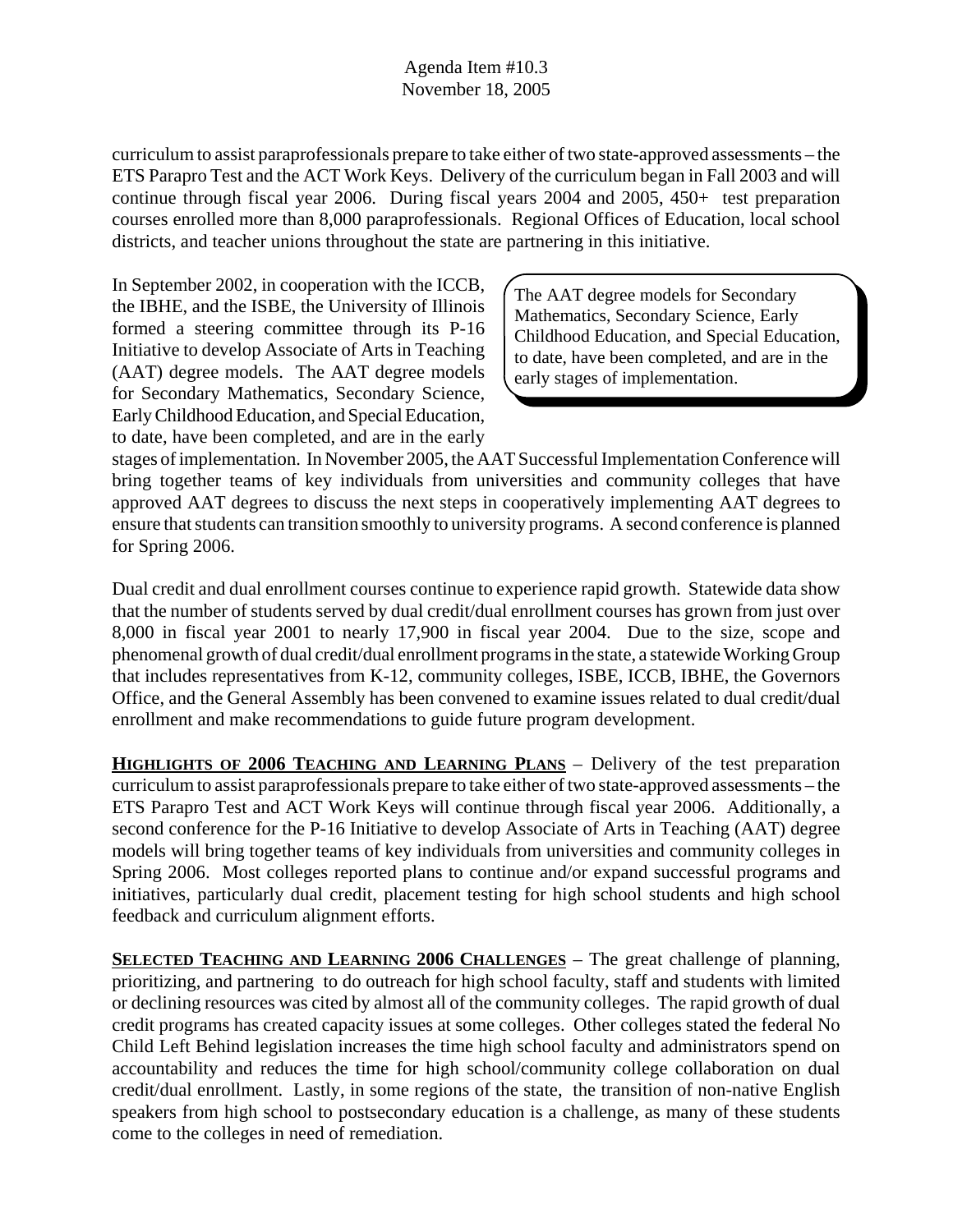## **POLICY AREA THREE: AFFORDABILITY**

*No Illinois resident will be denied an opportunity for a college education because of financial need.*

**BACKGROUND ON AFFORDABILITY POLICY AREA** – Community colleges offer affordable higher education and workforce preparation opportunities. Many individuals are place-bound due to family and/or employment obligations and see community colleges as a way to pursue their educational and occupational goals without leaving their families, communities, and employment. Others see community colleges as an economical path to complete some or all of the first two years toward a bachelor's degree or to prepare for employment in technical and skilled occupations. Many colleges implemented modest increases in tuition and/or fees, in large part to offset declining state resources. Yet, the cost of attending a community college remains reasonable and offers access to an increasing numbers of students statewide.

The colleges make every attempt to keep tuition and/or fee increases to a minimum so that the cost of attending a community college remains reasonable and offers access to an increasing number of students statewide.

**HIGHLIGHTS OF 2005 AFFORDABILITY ACCOMPLISHMENTS** – Given the state's current fiscal condition, many colleges felt the need to increase tuition and/or fees to offset declining state resources and increasing costs. The colleges make every attempt to keep tuition and/or fee increases to a minimum so that the cost of attending a community college remains reasonable and offers access to an

increasing number of students statewide. The most commonly used strategies for assisting students with unmet need include partnerships with community groups and local employers; scholarships from college Foundations and other contributors; tuition payment plans; textbook loan or rental programs; assistance with transportation, daycare, and other costs that limit students' ability to attend class; emergency loan funds; increased opportunities for work study; and new or streamlined administrative systems to manage and monitor the financial aid process. Several colleges reported taking actions to reduce or redistribute the burden of tuition/fees for students, especially an increased use of tuition payment plans.

**HIGHLIGHTS OF 2006 AFFORDABILITY PLANS** – Colleges indicated plans to continue their current efforts to provide financial assistance to students with need. Most also indicated that they will seek additional funds to support these efforts through enhanced fund-raising, utilizing available community resources and seeking grant funding.

**SELECTED 2006 AFFORDABILITY CHALLENGES** – Clearly, the major challenges identified by the colleges relate to the impact of state and federal financial aid funding decisions and continuing budget reductions on students and institutions. In the face of a continued decline in state funding coupled with rising operational costs, many colleges reported that they were forced to raise tuition and fees, shifting additional financial burden to the student. Colleges reported reallocating resources from reserves and other programs to sustain services previously supported by the Special Populations and Advanced Technology/Educational Technology grants, but acknowledged that the actions are only a short-term fix for the loss of these dollars.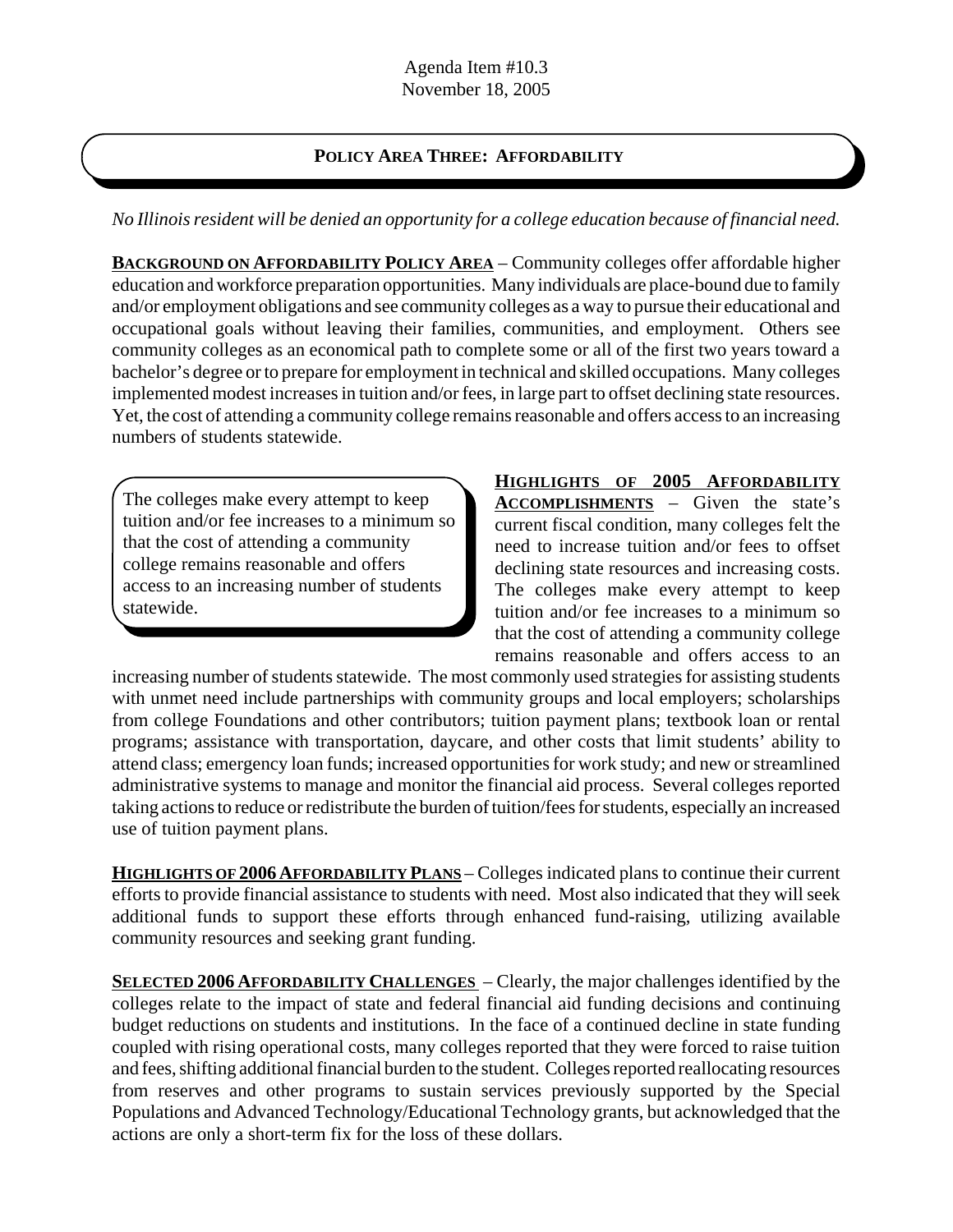As students' cost of attendance continues to increase, state-funded assistance programs continue to decline. At many colleges, there is now a gap between a student's Monetary Award Program (MAP) grant award and actual tuition. Colleges also expressed concern about the impact on students of recent policy changes for state funded financial assistance. The new 75 MAP Payable Hour Rule is likely to have an adverse impact on students who require remedial/developmental course work

. Many students use their financial aid to pay for remedial/developmental courses and run out of funds before they complete an associate's degree.

#### **SELECTED AFFORDABILITY PERFORMANCE MEASURES**

Several affordability performance indicators are included in this report: Net Price of Attendance, Tuition & Basic Fees for a Full-time In-district Student; Number of enrolled students who receive Monetary Award Program (MAP) grants; Number of Enrolled Students Who Receive Illinois Incentive for Access (IIA) Grants; and the Number of Enrolled Students Who Receive Pell Grants.

#### **Net Price of Attendance (3C1)**

For purposes of the Performance Report, the definition of "net price" of attendance focuses on affordability and relates to undergraduates who apply for aid using the Free Application for Federal Student Aid (FAFSA) after subtracting grants – nonrepayable gifts – that come from federal, state, and institutional sources. The Net Price of Attendance reflects the remainder of the percent of total cost of attendance covered by institutional, state and grant aid by income quintile for students filing the FAFSA Total cost of attendance includes tuition and fees, books, transportation, living expenses and other miscellaneous expenses. This year the measure focused on fall 2003 dependent full-time, first time freshmen who were Illinois residents. Generally, grant aid relative to cost is greatest for students with the highest financial need/lowest quintile income and declines as income increases. The exception is for individuals with maximum grant aid in the highest quintile whose results mirror individuals with maximum awards in the third quintile. Upper income quintile assistance typically reflects institutional aid that is provided in recognition of academic achievement and student's possessing special talents.

**Tuition & Basic Fees for a Full-time In-district Student (3M1)** During fiscal year 2006, average annual tuition and basic fee costs for a full-time, in-district Illinois community college student was \$2,097, up 9.3 percent over the previous year when they averaged \$1,918. During fiscal year 2006, the highest annual tuition and basic fees are at William Rainey Harper College (\$2,817) in the northwestern suburbs and lowest annual tuition/fees are at Shawnee Community College (\$1,650) in rural southern Illinois.

**Number of Enrolled Students Who Receive Monetary Award Program (MAP) Grants (3M2)** During fiscal year 2004, a total of 51,656 students who were enrolled in Illinois community colleges received MAP grants. South Suburban College, Southwestern Illinois

During fiscal year 2004, a total of 51,656 students who were enrolled in Illinois community colleges received MAP grants

College, and Parkland College were the Illinois community colleges with the largest number of students receiving MAP grants in fiscal year 2004.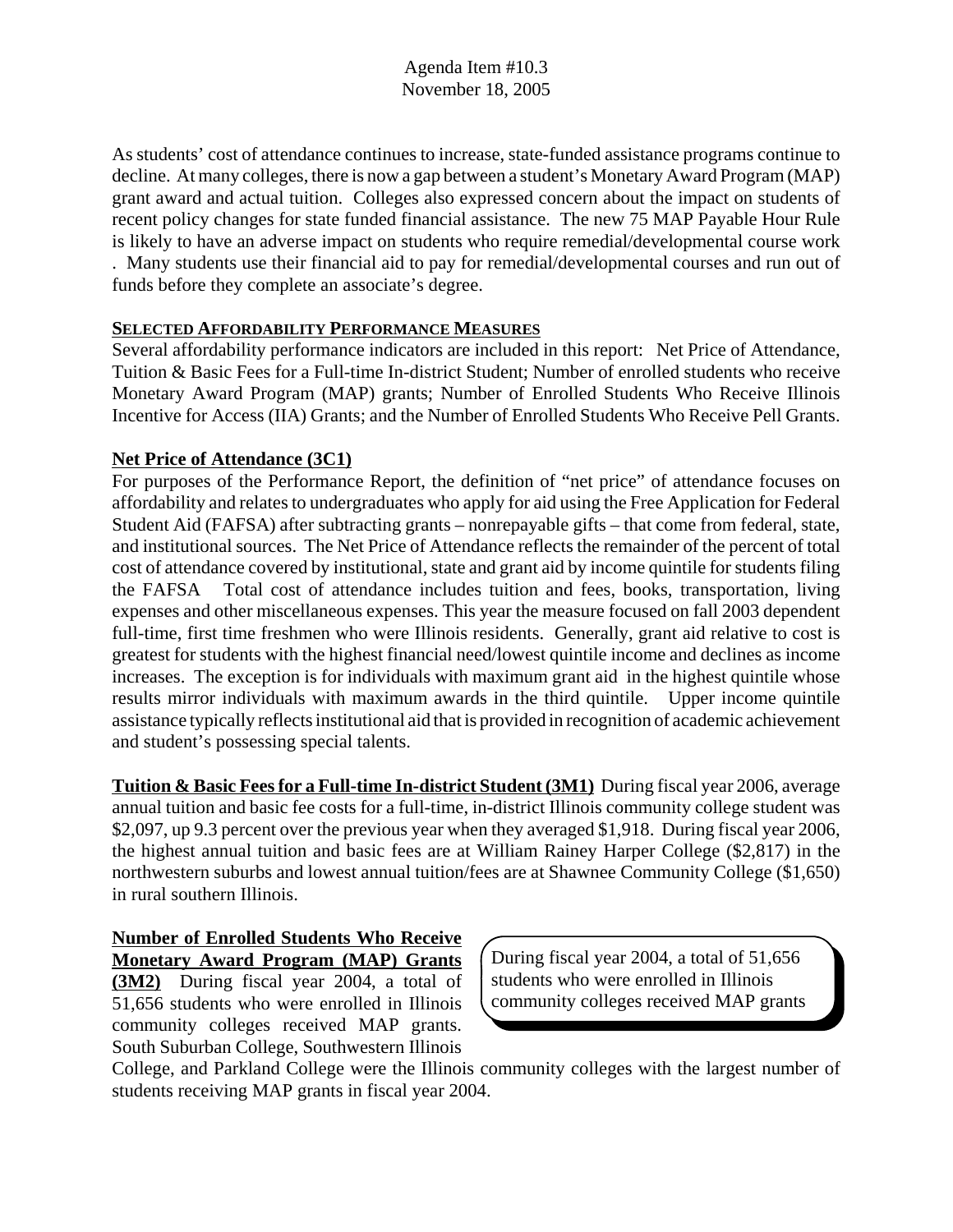#### **Number of Enrolled Students Who Receive Illinois Incentive for Access (IIA) Grants (3M3)**

In fiscal year 2004, a total of 11,763 students who were enrolled in Illinois community colleges received Illinois Incentive for Access (IIA) grants. South Suburban College, Malcolm X College, and Harold Washington College had the largest number of students receiving IIA grants in fiscal year 2004.

**Number of Enrolled Students Who Receive Pell Grants (3M4)** During fiscal year 2004, a total of 80,888 students who were enrolled in Illinois community colleges received Pell Grants. Combined, the City Colleges of Chicago had 19,051 students receiving Pell Grants, which was the largest number of students in any district. South Suburban College enrolled 4,436 students with Pell Grants which was the second largest number of students receiving this form of financial aid.

## **POLICY AREA FOUR: ACCESS AND DIVERSITY**

*Illinois will increase the number and diversity of residents completing training and education programs.*

The Illinois community colleges reported a total of 959,081 students enrolled during fiscal year 2004 in credit and non-credit courses

#### **BACKGROUND ON ACCESS AND DIVERSITY** –

The Illinois Community College System serves a diverse student clientele through a variety of credit and non-credit programs and courses. The Illinois community colleges reported a total of 959,081 students in credit and noncredit courses during fiscal year 2004 . For

students enrolled in credit course work, more than half were female (55.9 percent), more than onethird were minorities, and the median age of credit-generating students was 26.3 with an average age of 30.9, which were both slight decreases from the previous year. The number of students documented with disabilities in community colleges totaled 11,639 in fiscal year 2004. Information on students enrolled in noncredit courses showed nearly identical gender representation (57.1 percent female), less minority participation, with around one-quarter minority non-credit enrollments, and over one-half of non-credit students 40 years of age or above.

Collegiate-level degrees and certificates were awarded to 47,986 students at Illinois Community Colleges in fiscal year 2004, 5.9 percent more than in fiscal year 2003. Baccalaureate/transfer degrees were earned by 14,022 students, up 3.1 percent since 2003, and made up 29.2 percent of all completions. Career and technical education programs made up nearly 69 percent of the remaining college degree and certificate completions, totaling 33,080, which was a 7.2 percent increase.

**HIGHLIGHTS OF 2005 ACCESS AND DIVERSITY ACCOMPLISHMENTS** – Fiscal year 2005 saw a variety of efforts put forth by Illinois community colleges to increase access for and diversity of their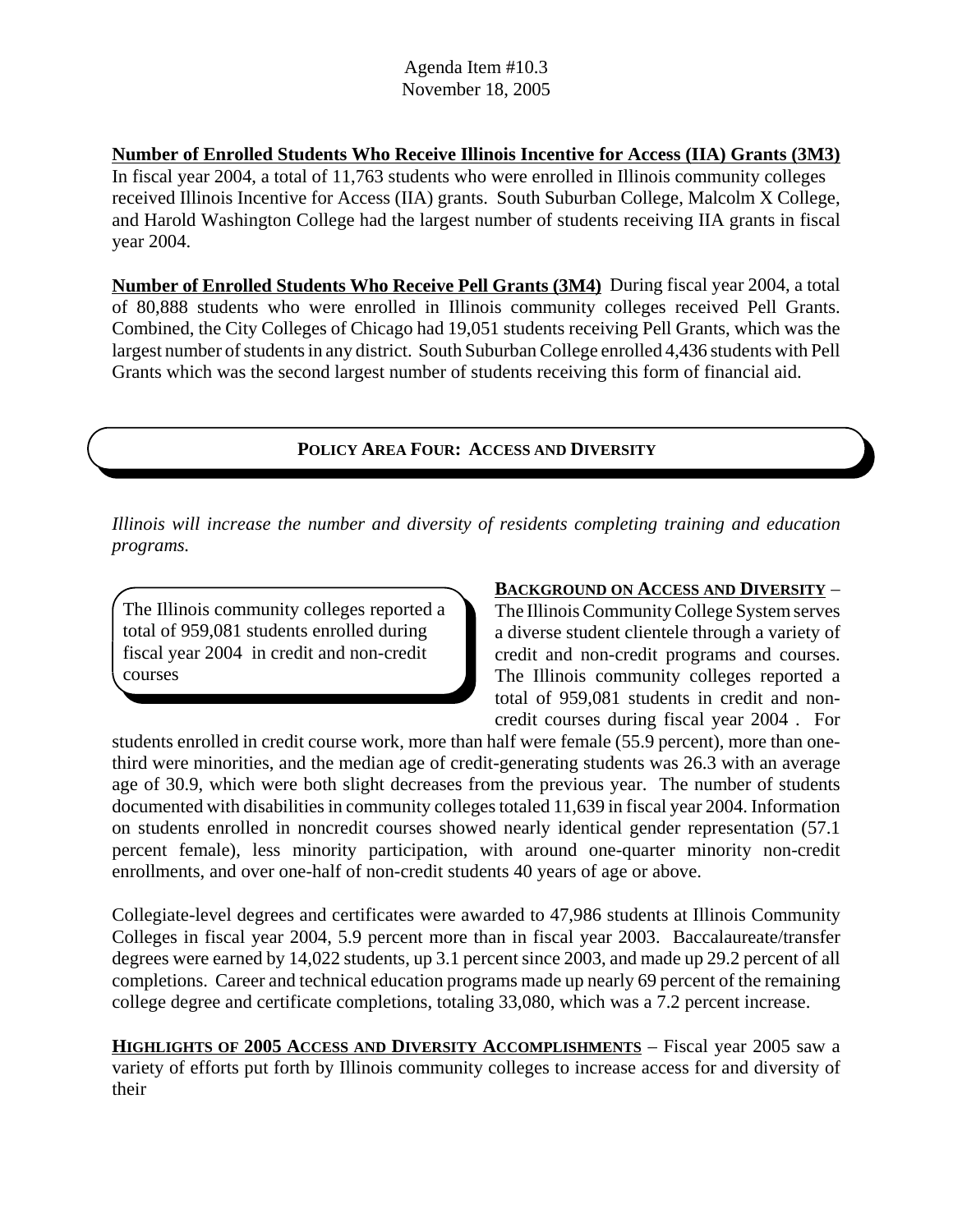students. Several colleges developed new and more flexible courses and programs to help attract a broader student population and reached out to community members to develop better relationships in assessing the needs of the community, and how the college can help meet those needs. Another common accomplishment that was reported was instituting some sort of diversity training at the college for staff and instructors to better prepare them for working with a variety of students. A third commonly reported accomplishment was the creation and implementation of some sort of event that would serve to display and promote examples of diversity at the college and encourage students to get involved.

**HIGHLIGHTS OF 2006 ACCESS AND DIVERSITY PLANS** – The fiscal year 2006 college plans are of a wide variety and range of focus, but with the ultimate goal of increasing access and diversity at individual institutions in ways that fit logically and locally. Several colleges report focusing on their marketing efforts, whether it be attracting new students to campus programs or heightening awareness to existing students on programs that are available to them. A few colleges report reaching out directly to a variety of community groups to gain knowledge that will help them to assess needs in their district. Some other forms of such marketing include special events and increased advertising. Numerous colleges also reported a strong focus in adding certificates, degrees or courses in an effort to increase access to all students. Several colleges also stated that they would focus on developing diversity workshops and training for faculty/staff, developing better placement testing, commissioning studies on retention, and making a commitment to student success in a variety of ways. Finally, several colleges will be seeking out additional funding sources, such as external grants, to assist them in developing new or supplementing current efforts in this area.

#### **SELECTED 2006 ACCESS AND DIVERSITY**

**CHALLENGES** – The most commonly reported challenge by colleges was the concern over decreases in state funds during the last few years and how that has impacted the local level with cuts and reallocations. Other fiscal concerns included problems in the local economy and the effect those would have on the

The most commonly reported challenge by colleges was the concern over decreases in state funds during the last few years and how that has impacted the local level with cuts and reallocations.

district. Another major challenge was recruiting a qualified and diverse faculty/staff as well as a student body. Remaining challenges that were commonly reported included under prepared students, implementing dual credit, classroom space and materials, and balancing program expansion with demand.

#### **SELECTED ACCESS AND DIVERSITY PERFORMANCE INDICATORS**

Several access and diversity indicators are included in the report: Individuals with Disabilities Completions; Race/Ethnicity Completions; Gender Completions; Number of Students Served Through Developmental Course work; Remedial Credits Earned Versus Attempted, Number of Students Served Through Adult Education (ABE/ASE) Course Work, and Number of Students Served Through English as a Second Language (ESL) Course Work.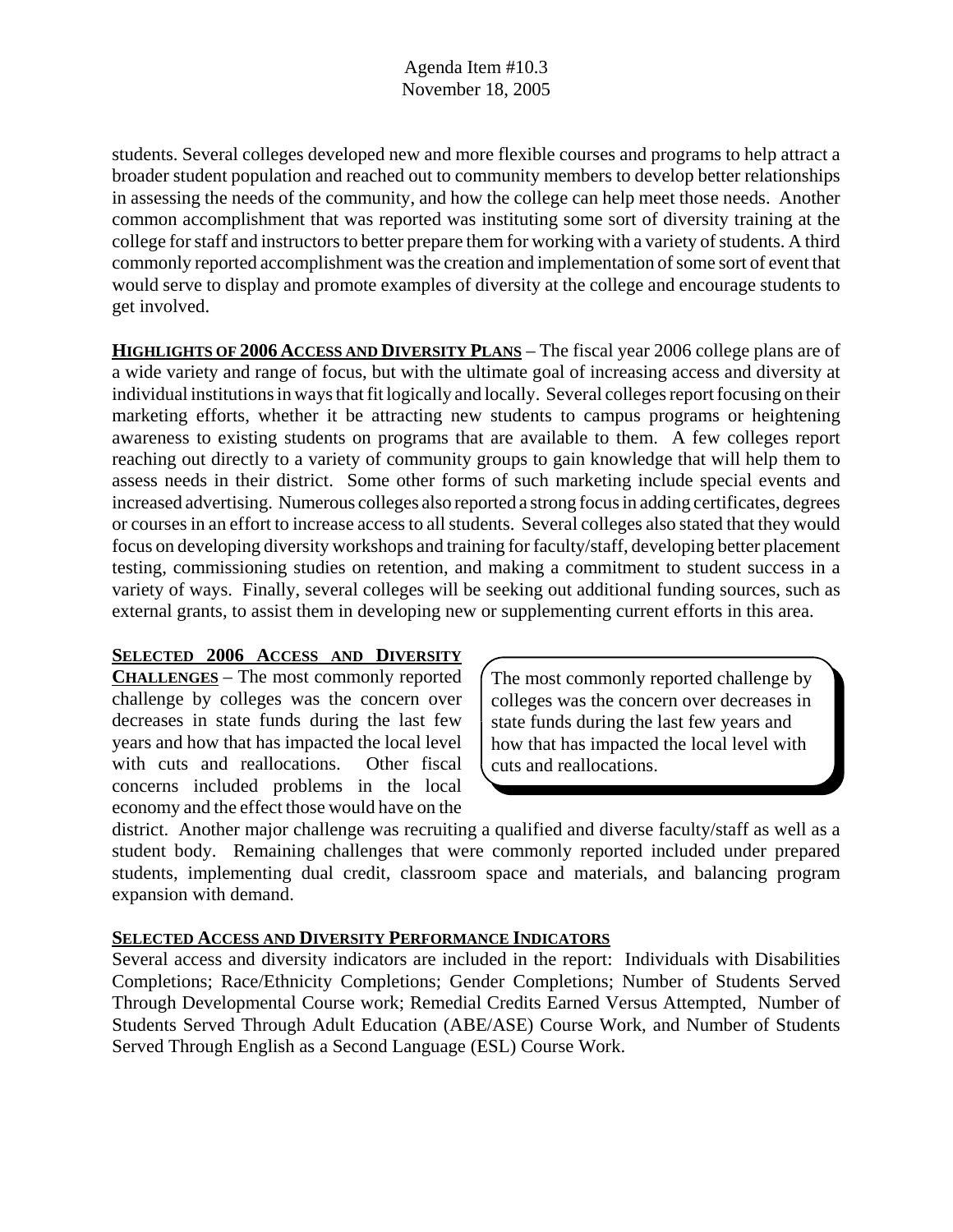*Completions* **by Race/Ethnicity, Disability Status, and Gender (4C1)** Statewide the number of students with disabilities who graduated in fiscal year 2004 increased by 12.7 percent compared to the previous year. The College of DuPage reported the largest number of individuals with disabilities who graduated from a single college and the City Colleges of Chicago reported the overall largest number of individuals with disabilities who graduated from the whole district. Nearly one-third of fiscal year 2004 certificate and associate degree graduates identified themselves as being members of a minority group (non-white). From 2003 to 2004 the overall number of minority graduates increased by 9.4 percent. Waubonsee Community College and Harold Washington College registered the largest percentage gains in minority completions over this time span. In fiscal year 2004, there were 27,365 female completers statewide in the Illinois Community College System, which was 57.0 percent of all completers, and a 4.6 percent increase from fiscal year 2003.

| Population                              | Number of<br>2004 Graduates | Short-Term<br>1 Year<br>Percent Change | Longer Term<br>FY 00-04<br>Percent Change |
|-----------------------------------------|-----------------------------|----------------------------------------|-------------------------------------------|
| Individuals with<br><b>Disabilities</b> | 1,110                       | 12.7%                                  | 63.0%                                     |
| <b>Minorities Combined</b>              | 14,422                      | 9.4%                                   | 62.0%                                     |
| Asian                                   | 2,734                       | 20.9%                                  | 116.6%                                    |
| African American                        | 7,229                       | 7.7%                                   | 49.5%                                     |
| Latino                                  | 3,917                       | 6.8%                                   | 63.5%                                     |
| Native American                         | 209                         | 18.8%                                  | 86.6%                                     |
| Nonresident Alien                       | 196                         | 1.0%                                   | 40.0%                                     |
| Other                                   | 137                         | $-0.3%$                                | $-14.9%$                                  |
| White                                   | 33,564                      | 4.4%                                   | 29.6%                                     |
| Female                                  | 27,365                      | 4.6%                                   | 30.2%                                     |
| Male                                    | 20,621                      | 7.6%                                   | 49.6%                                     |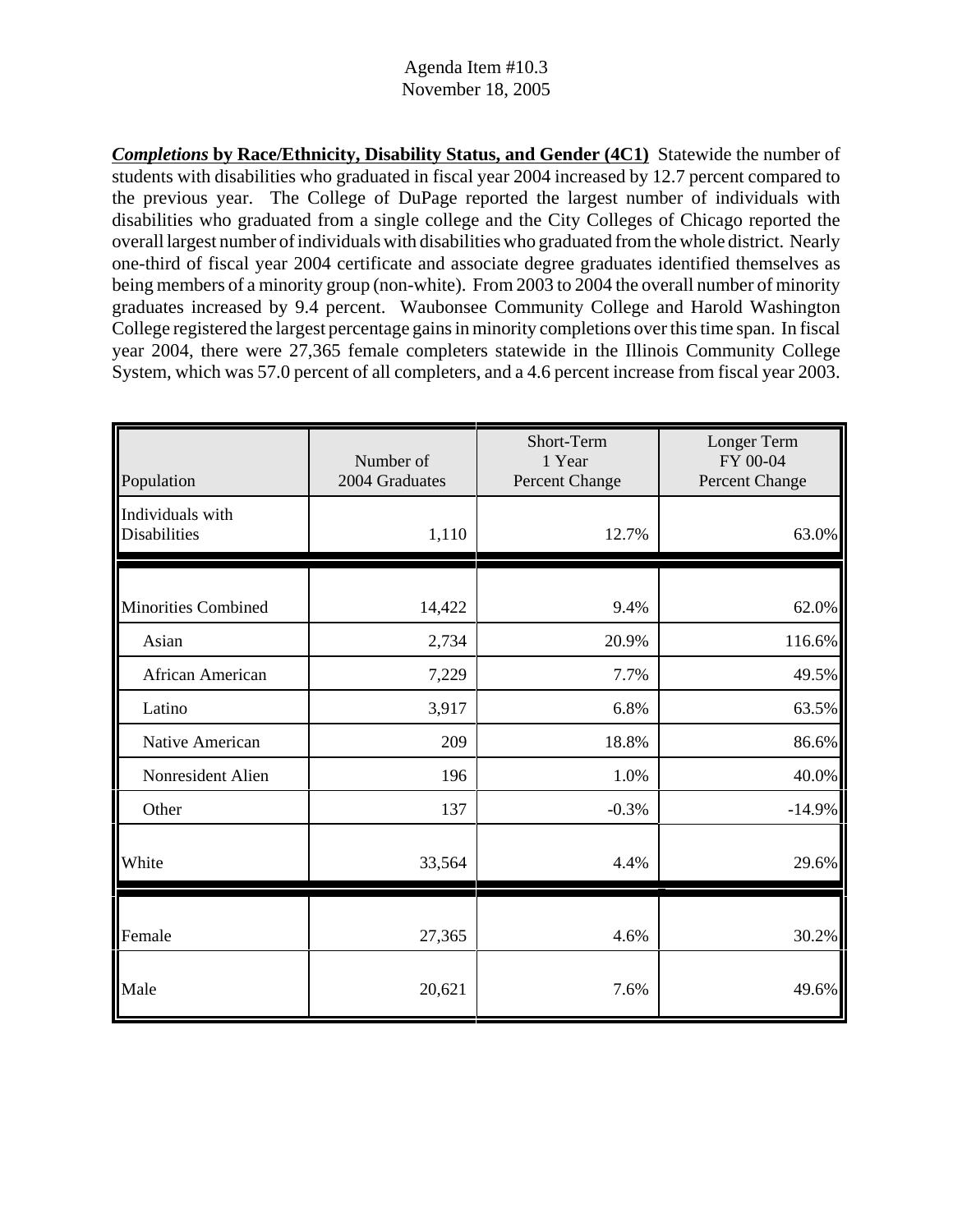**Number of Students** *Enrolled* **by Disability Status, Race/Ethnicity, and Gender (4M1)** During fiscal year 2004, a total of 11,639 students self identified as being disabled were enrolled in Illinois community colleges, which is approximately 1.7 percent of the total community college population served through credit course work. During fiscal year 2004, Wilbur Wright College served the largest proportion of disabled students (5.2 percent), nearly three times the state wide average. In fiscal year 2004, Olive-Harvey College served the largest proportion of combined minority students (98.7 percent of all students), which was much higher than the statewide average of 36.1 percent. Female students accounted for over two-thirds (67.9 percent) of Kennedy-King College students, which was much higher than the statewide figure of 55.9 percent.

**Number of Students Served Through Developmental Course work (4M6)** During fiscal year 2004, an average of 21.3 percent of students enrolled in Illinois community colleges ( $N = 103,542$ ) were enrolled in developmental course work, which is similar to reports at the national level ( 23.2 percent).

During fiscal year 2004, Illinois Community College System students earned slightly more than two-thirds of the remedial credits they attempted, which was a 2.2 percent increase over fiscal year 2003.

**Remedial Credits Earned Versus Attempted (4M7)** During fiscal year 2004, Illinois Community College System students earned slightly more than two-thirds (66.8 percent) of the remedial credits they attempted, which was a 2.2 percent increase over fiscal year 2003.

**Number of Students Served Through Adult Education (ABE/ASE) Course work (4M2)** During fiscal year 2004, a total of 52,744 students were served through adult education course work, which was a 3.1 percent decrease from the 54,456 students served during fiscal year 2003.

**Number of Students Served Through English as a Second Language (ESL) course work (4M3)** During fiscal year 2004, 73,879 students were served through ESL course work, which was a 4.5 percent decrease from the 77,369 students served during fiscal year 2003.

# **POLICY AREA FIVE: HIGH QUALITY**

*Illinois colleges and universities will be accountable for providing high quality academic programs and the systematic assessment of student learning outcomes while holding students to ever higher expectations for learning and growth.*

## **SELECTED HIGH QUALITY INDICATORS**

Information pertaining to several mission specific indicators is provided in the following paragraphs including: Transfer Rates, Full Time Baccalaureate-transfer Faculty Preparation, Number of General Education Courses Included in the Illinois Articulation Initiative, Average class size, and Number of Major-Specific Courses Included in the Illinois Articulation Initiative.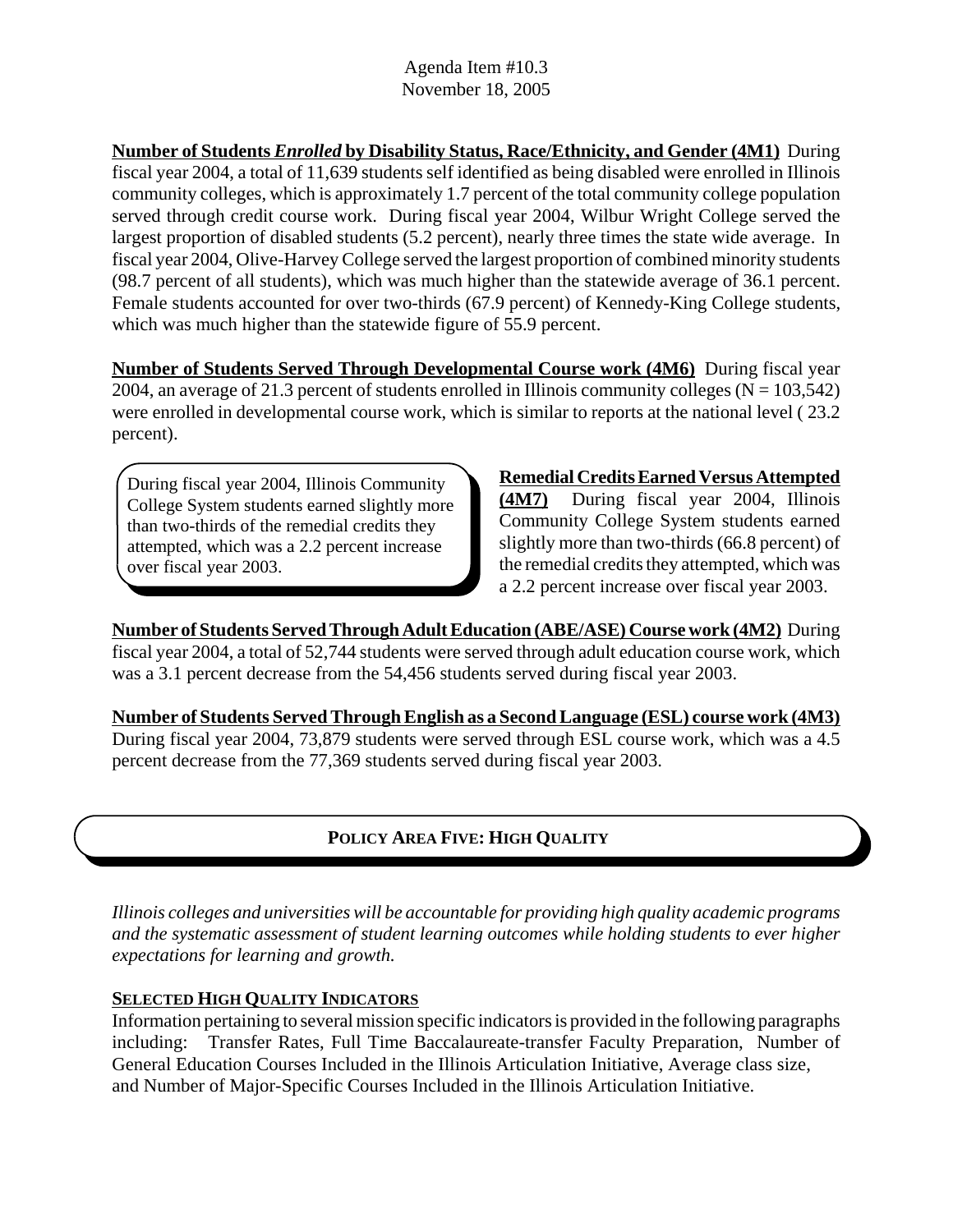## **Pass Rate on Professional Licensure Exams (5C2)**

Pass rates on Professional Licensure Exams are calculated based on the number of graduates from a program who pass the examination in a specified year versus all graduates from that program that take the test in that year. Illinois community college Associate Degree Nursing Fiscal year 2004 Illinois community college graduates in **Associate Degree Nursing/ Registered Nursing, Dental Hygiene, and Radiologic Technology** all **exceeded** available comparative pass rates.

programs on the National Council Licensure Examination for **Registered Nurses** (NCLEX-RN®) had a median pass rate of 89. Hence, Illinois community college A D N graduates performed above the state (87) and national (85) level on the NCLEX-RN® exam.

The median pass rate for Illinois community college **Dental Hygiene** programs in fiscal year 2004 was 100.0 percent versus 96.0 percent for the corresponding national average rate. Illinois community college **Radiologic Technology** programs providing fiscal year 2004 rate information reported a median pass rate of 93.0 percent versus 84.0 percent at the national level. The **Emergency Medical Technician** median pass rate for fiscal year 2004 Illinois community college graduates was 96.0 percent. Nine colleges reported flawless pass rates of 100.0 percent.

Transfer rate results in Illinois are competitive with recent National Transfer Assembly results.

## **Transfer Rate (5M3)**

Transfer Rate (5M3) is one measure of quality for students interested in pursuing a bachelors degree. Transfer rates for Illinois community colleges are calculated using the National Transfer Assembly approach. Cohorts of

entering students with no prior college experience who completed 12 or more credits at the community college are tracked for four years and the number of successful transfers is identified. Over the last several years, national results have varied between 21.5 and 25.2 percent. The statewide **transfer rate** for cohorts of Illinois community colleges entering students **was 22.9 percent in fiscal year 2004 and 21.1 percent in fiscal year 2005.** Transfer rates reported here are limited to in-state public institutions and DePaul University. The rates would be higher if information from additional colleges and universities were readily available. The rates could also be expected to increase if the time frame was expanded. Still, Illinois' transfer rate results are competitive with recent National Transfer Assembly results.

## **Average class size (5M4)**

Classes that are reasonable in size offer students an opportunity for additional interaction with the professor and classmates. During fiscal year 2004, the average class size among Illinois community colleges was 18.45, which is a 5.5 increase from fiscal year 2003 (17.5) and a 5.9 percent increase from fiscal year 2000 (17.4).

## **Faculty Preparation (5M5)**

During fiscal year 2005, an average of 96.2 percent of all Illinois Community College System transfer faculty held a Master's or higher degree. Eight out ten colleges reported that 95 percent or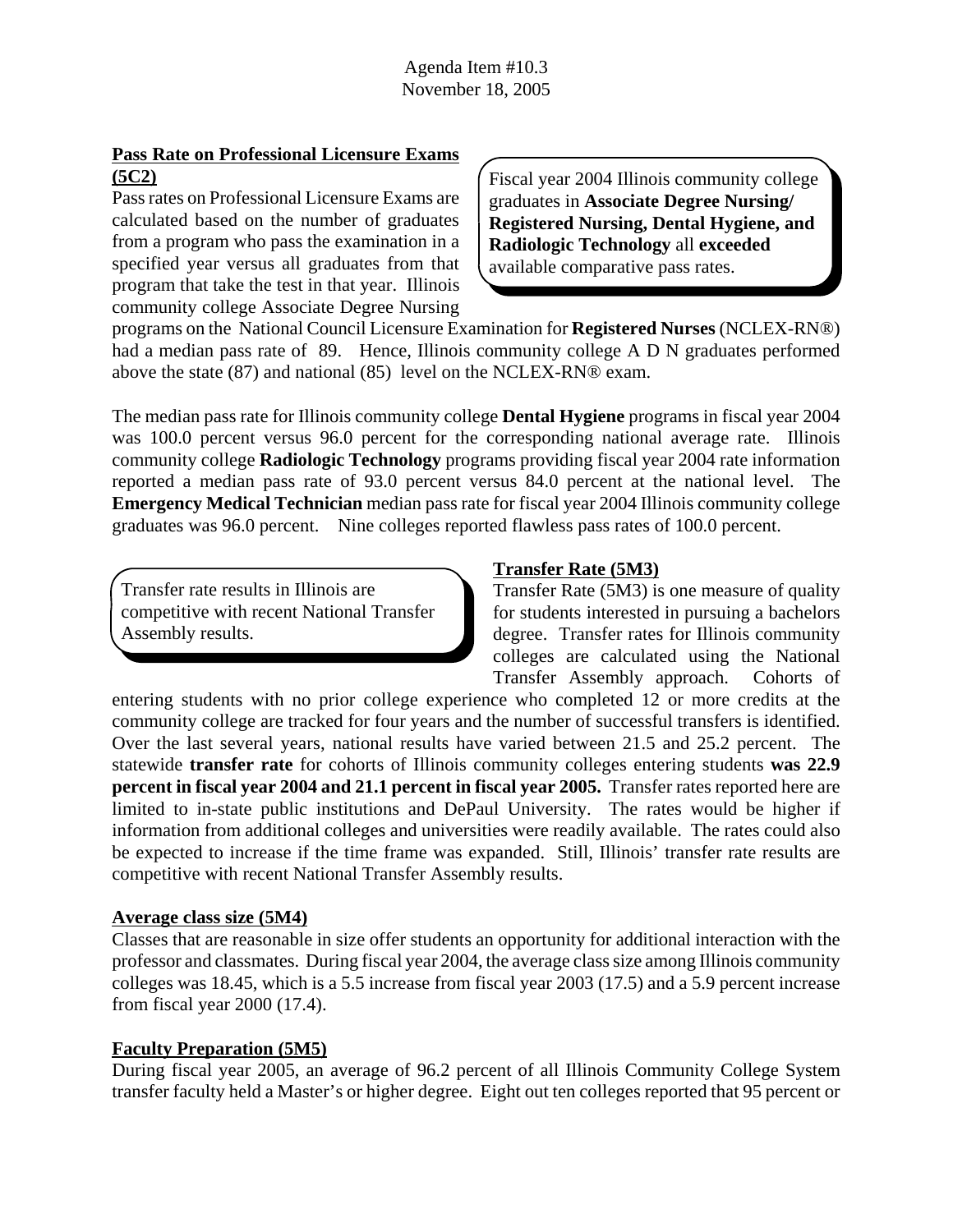above of their transfer faculty held a Master's or higher degree. Nationwide the most recent available data from the *Digest of Education Statistics, 2002* are for full-time faculty teaching across all programs at community colleges and show 81.8 percent possessing a Master's degree or above (Fall, 1998).

**Number of General Education Courses Included in the Illinois Articulation Initiative (5M6)** During fiscal year 2005, 4,327 Illinois community college general education courses were included in the Illinois Articulation Initiative. Every community college actively participates in the Illinois Articulation Initiative.

## **POLICY AREA SIX: PRODUCTIVITY AND ACCOUNTABILITY**

*Illinois colleges and universities will continually improve productivity, cost effectiveness, and accountability*

## **SELECTED ACCOUNTABILITY AND PRODUCTIVITY PERFORMANCE INDICATORS**

A handful of Performance Measures related to Accountability and Productivity are included: Cost of Instruction per Credit Hour by Student Level as a Percent of Sector Average by Student Level; Indirect Instructional Support Cost per Credit Hour as a Percent of Sector Average; Proportion of First-time, Full-time Freshmen Who Complete Their Degree within 150% of Catalog Time, or are Still Enrolled or Transferred; Population Served, and Full-Time Equivalent Student/Faculty Ratio.

#### **Cost of Instruction per Credit Hour by Student Level as a Percent of Sector Average by Student Level (6C1)**

Statewide, the one-year rate of instructional unit cost between 2003 (\$191.09) to 2004 (\$193.16) increased by 1.1 percent, while the Higher Education Price Index (HEPI) for overall operations increased an estimated 4.6 percent during the same time frame.

Statewide, the one-year rate of instructional unit cost between 2003 (\$191.09) to 2004 (\$193.16) increased by 1.1 percent, while the Higher Education Price Index (HEPI) for overall operations increased an estimated 4.6 percent during the same time frame.

## **Indirect Instructional Support Cost per Credit Hour as a Percent of Sector Average (6C2)**

Statewide, indirect instructional support costs experienced a 0.9 percent increase from 2003 to 2004. This translates into a \$0.77 average increase for community colleges. Many colleges experienced indirect instructional support cost decreases during fiscal year 2004 compared to the statewide average.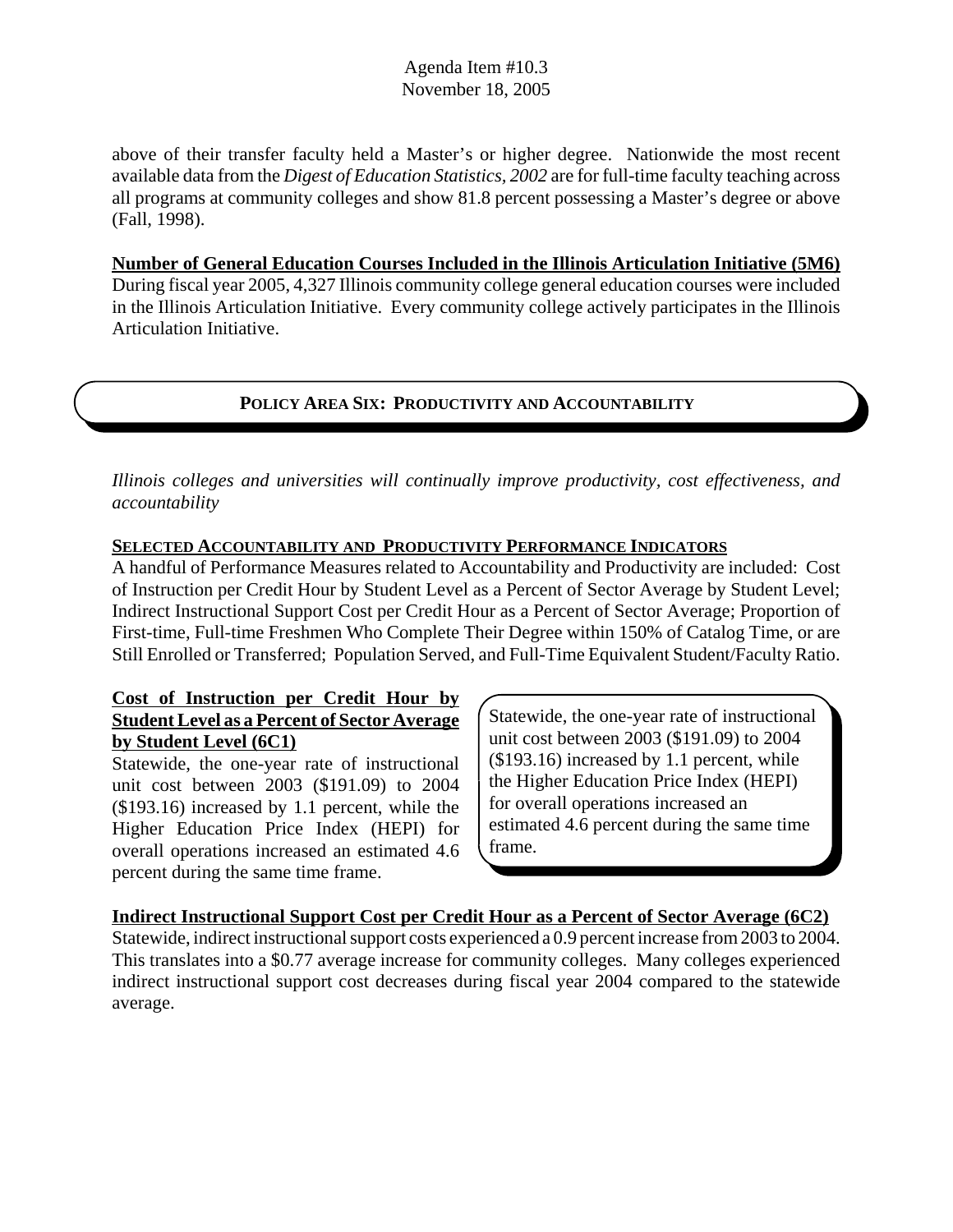Of the 24,822 fall 2001 cohort of full-time, entering freshmen, 70.6 percent graduated, transferred, or were still enrolled by summer 2004.

**Proportion of First-time, Full-time Freshmen Who Complete Their Degree within 150% of Catalog Time, or are Still Enrolled or Transferred (6C3)**

Of the 24,822 fall 2001 cohort of full-time, entering freshmen, 70.6 percent graduated, transferred, or were still enrolled by summer

2004. From the 2000 cohort to the 2001 cohort, the number of successful student advancements increased 3.8 percent.

#### **Population Served (6M1)**

During fiscal year 2004, Illinois community colleges enrolled a total of 959,081 students through credit and noncredit course work. According to the most recent Bureau of the Census figures, there were 12,653,525 people living in Illinois. Therefore, one out of every thirteen Illinoisans attended course work in a community college. Narrowing the look to an estimated 11,122,448 Illinoisans over18 years of age indicates that one out of eleven individuals attended a community college during fiscal year 2004. The average community college enrollment percentage of the entire population was 9.0 percent of each respective district.

#### **Full-Time Equivalent Student/Faculty Ratio (6M6)**

During fiscal year 2004, Illinois community colleges averaged a 20.3 student-faculty FTE ratio. The most recent national data from the *Digest of Education Statistics, 2004* are from fiscal year 2001 and indicate a student-faculty FTE ratio nationwide for public two-year colleges of 18.8 (http://nces.ed.gov/ programs/digest/d04/tables/ dt04\_226.asp). The Illinois ratio shows a level of efficiency over the national average, while remaining sufficiently small to allow for individualized student attention. During fiscal year 2004, Frontier Community College had the lowest studentfaculty FTE ratio (12.4).

#### **CLOSING CHALLENGES**

Lifelong learning will be necessary for workers to keep pace with the changing workplace. Community colleges and all of higher education have an important role to play in anticipating and responding to emerging needs of the marketplace. New York Times foreign affairs columnist and Pulitzer Prize winning

Friedman (2005) makes a strong case that highly skilled, innovative, collaborative, and competitive individuals will thrive in the emerging flattened global economy.

author Thomas L. Friedman provides a national/international perspective on challenges facing present workers and the workers of tomorrow. In his latest book, *The World Is Flat: A Brief History of the Twenty-first Century* (2005) Friedman makes a strong case that highly skilled, innovative, collaborative, and competitive individuals will thrive in the emerging flattened global economy. He takes the reader through ten major political events, innovations and companies that created forces that flattened the competitive environment in the world. He writes about the billions of people living in China, India, Russia, Eastern Europe, Latin America, and Central America, where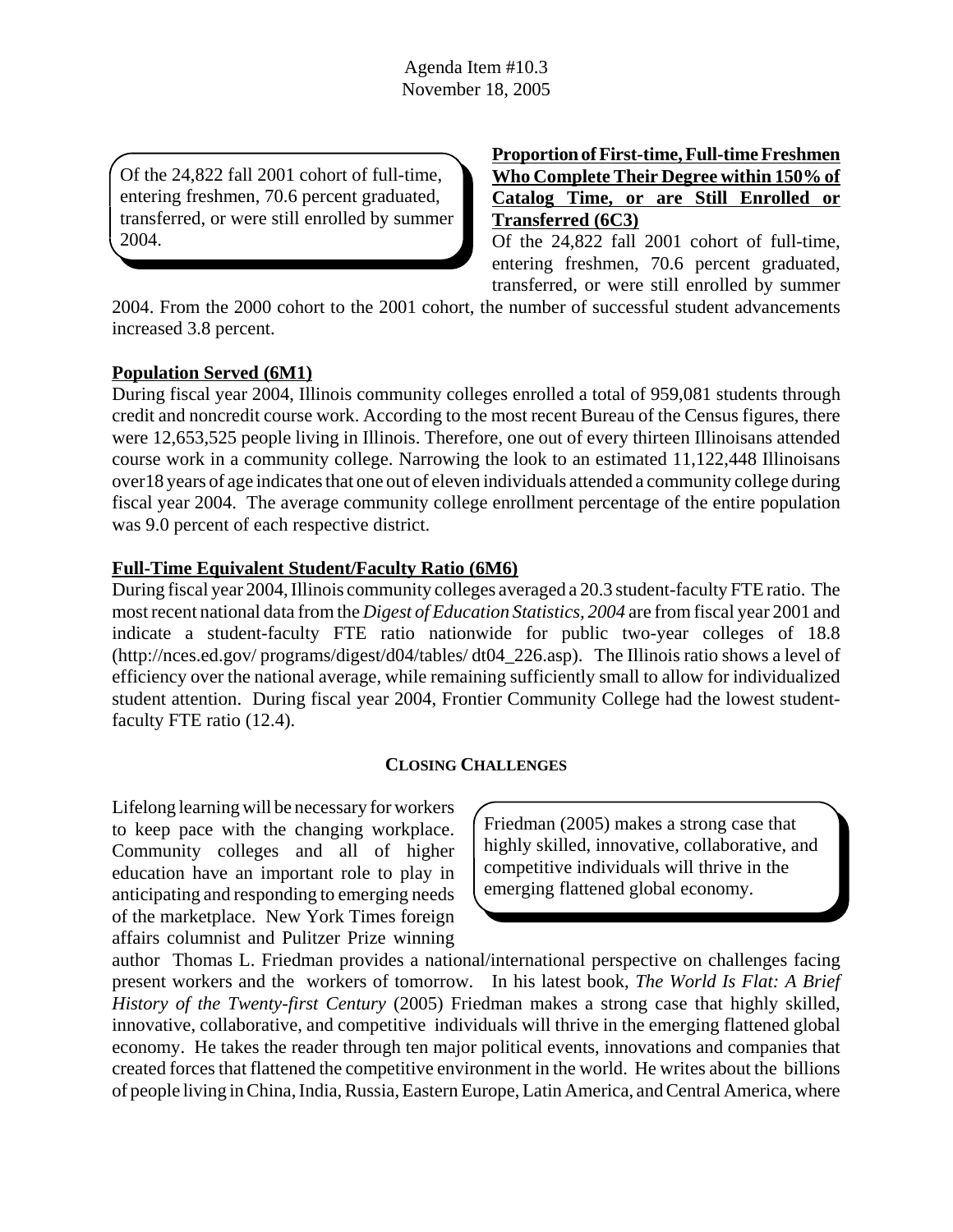recent economic, technological and political alignments have opened up the workforces during the decade of the 1990s.

Maybe only 10 percent of the new 1.5 billion strong workforce entering the global economy have the education and connectivity to collaborate and compete at a meaningful level. But this is still 150 million people, roughly the size of the entire U.S. workforce . . . The winners will be those that learn the habits, processes and skills most quickly and there is simply nothing that guarantees it will be Americans or Western Europeans leading the way.

Friedman , Thomas L. (2005). *The World Is Flat: A Brief History of the Twenty-first Century*, p.183.

In his triple convergence discussions, Friedman (2005) relays a conversation with a successful entrepreneur from India. The entrepreneur makes some interesting points.

There are dozens of people who are doing the same thing you are doing, and they are trying to do it better. It is like water in a tray, you shake it and it will find the path of least resistence. That is what is going to happen to many jobs – they will go to the corner of the world where there is the least resistence and most opportunity. If there is a skilled person in Timbuktu, he/she will get work if he/she knows how to access the rest of the world which is quite easy today. You can make a website and have an e-mail address and you are up and running. If you are able to demonstrate your work, using the same infrastructure, and if people are comfortable giving work to you, and if you are diligent and clean in your transactions you are in business . . .

Instead of complaining about outsourcing . . . think about how you can raise your bar and raise yourself into doing something better . . . It's about how you can create a great opportunity for yourself and hold onto that or keep creating new opportunities where you can thrive . . . It's about efficiency, collaboration and competitiveness . . . It's about staying sharp.

Friedman , Thomas L. (2005). *The World Is Flat: A Brief History of the Twenty-first Century*, pp. 190-191

In the flattened economy, where an individual lives is of little consequence, as long as the individual has the ability to communicate effectively and deliver a quality product cost effectively and on time. Demonstrating a capacity to improve either product, price, or both can also be important considerations in landing and retaining business.

Education and training are the foundations upon which success in the flattened economy will be built.

Education and training are the foundations upon which success in the flattened economy will be built. The Performance Report provides one mechanism for Illinois higher education to measure progress, identify challenges, and develop plans to move forward. Colleges and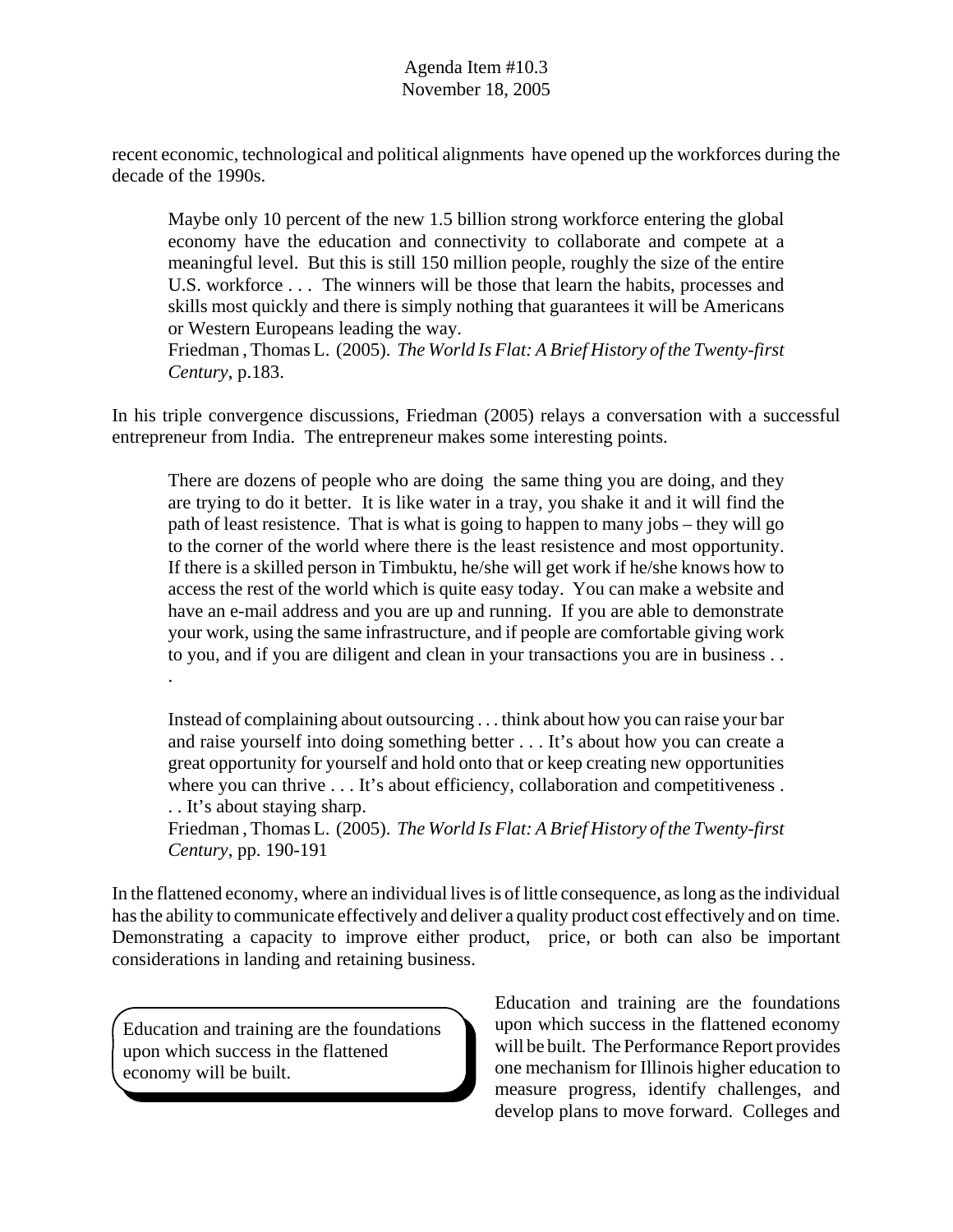universities shoulder part of the responsibility to help prepare and empower individuals to compete successfully in the flat global economy. It is particularly important that Illinois Community Colleges rise to these challenges since over nine out of ten graduates remain in state and must be part of the solution for the State of Illinois and Illinoisans to attain and retain a competitive advantage in the marketplace.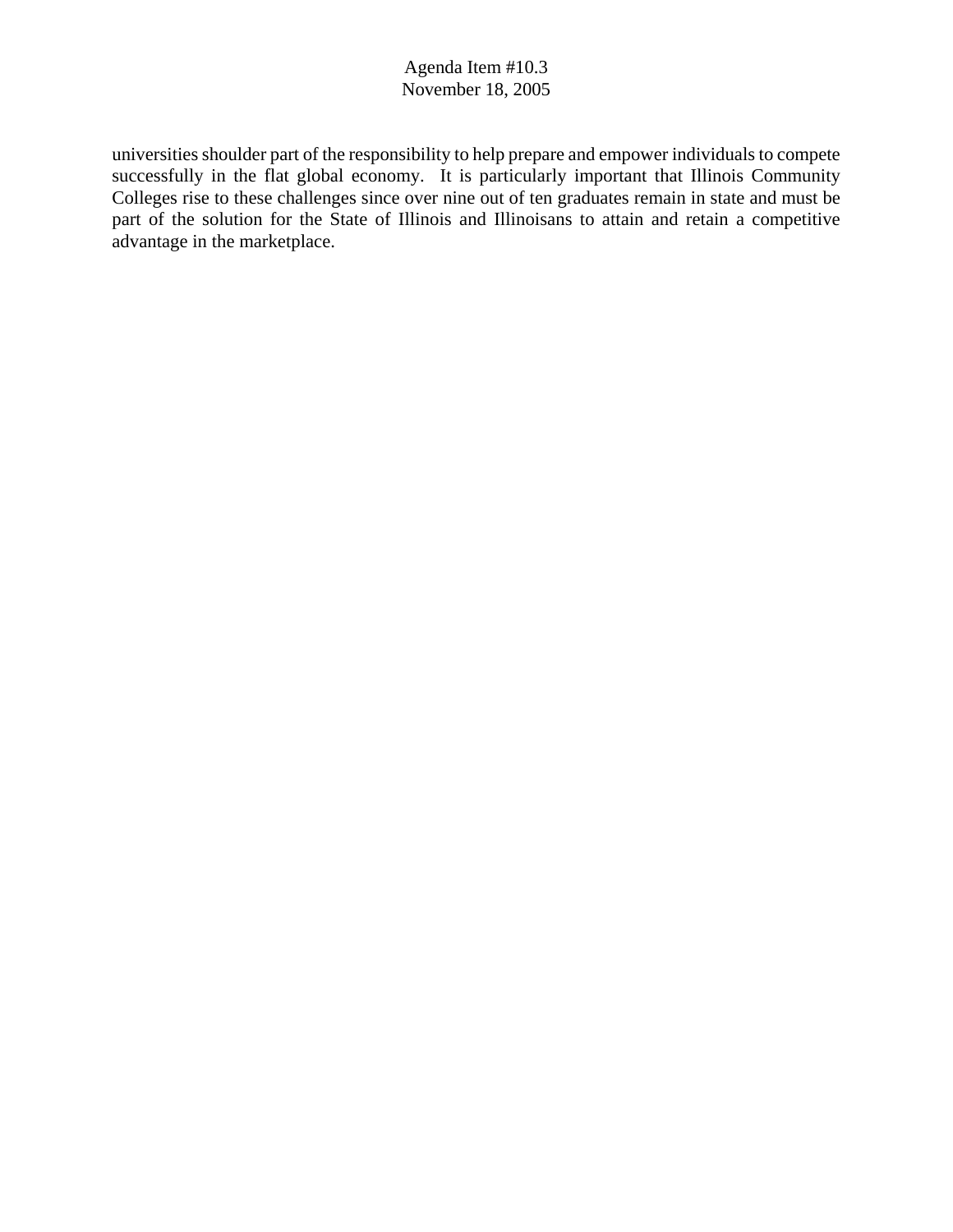#### UNAPPROVED

Minutes of the 360th Meeting of the Illinois Community College Board Business Session September 16, 2005 Harry L. Crisp Community College Center 401 East Capitol Avenue Springfield, Illinois

#### Item #1 - Roll Call and Declaration of Quorum

Chairman Alongi called the meeting to order at 9:15 a.m. Roll call was taken with the following members present: Guy Alongi, Jenna Altadonna, John Aurand, John Donahue, Marikay Hegarty, Dianne Meeks, Suzanne Morris, Bill Naegele, and Judith Rake. Marjorie Cole and Rudolph Papa were absent.

#### Item #2 - Announcements and Remarks by Guy H. Alongi, Chair

Chairman Alongi welcomed the two new Board members. Dianne Meeks (Carbondale) was appointed by Governor Blagojevich on August 24, 2005. Mrs. Meeks has been active with Southern Illinois University at Carbondale and serves as a member of the School of Arts Design. She is a member of the Foundation's President's Council and Board of Directors. Dianne is cofounder of One Village which provides workshops that give young people the opportunity to explore diverse forms of art and literature. She is also active in the Southern Illinois University's Preparation Program as the Assistant Director.

Bill Naegele (Chicago) was appointed by Governor Blagojevich on Wednesday, September 14, 2005. Mr. Naegele serves as the Illinois Federation of Teachers Union Vice President. He was also a long- time South Suburban College instructor and Cook County College Teachers Union Legislative Chair.

Roberto Rivera submitted a resignation letter after recently accepting a position with the Illinois Tollway Authority. Working for the State and serving on a board or commission is a conflict of interest under the current ethics legislation. Within days of accepting the new employment, Roberto was involved in a helicopter accident. Mr. Rivera sustained major injuries, but is recovering well. We wish him the best in his recovery and new employment. Laurna Godwin has also submitted a resignation letter. These names will be submitted to the Governor's Office for replacement.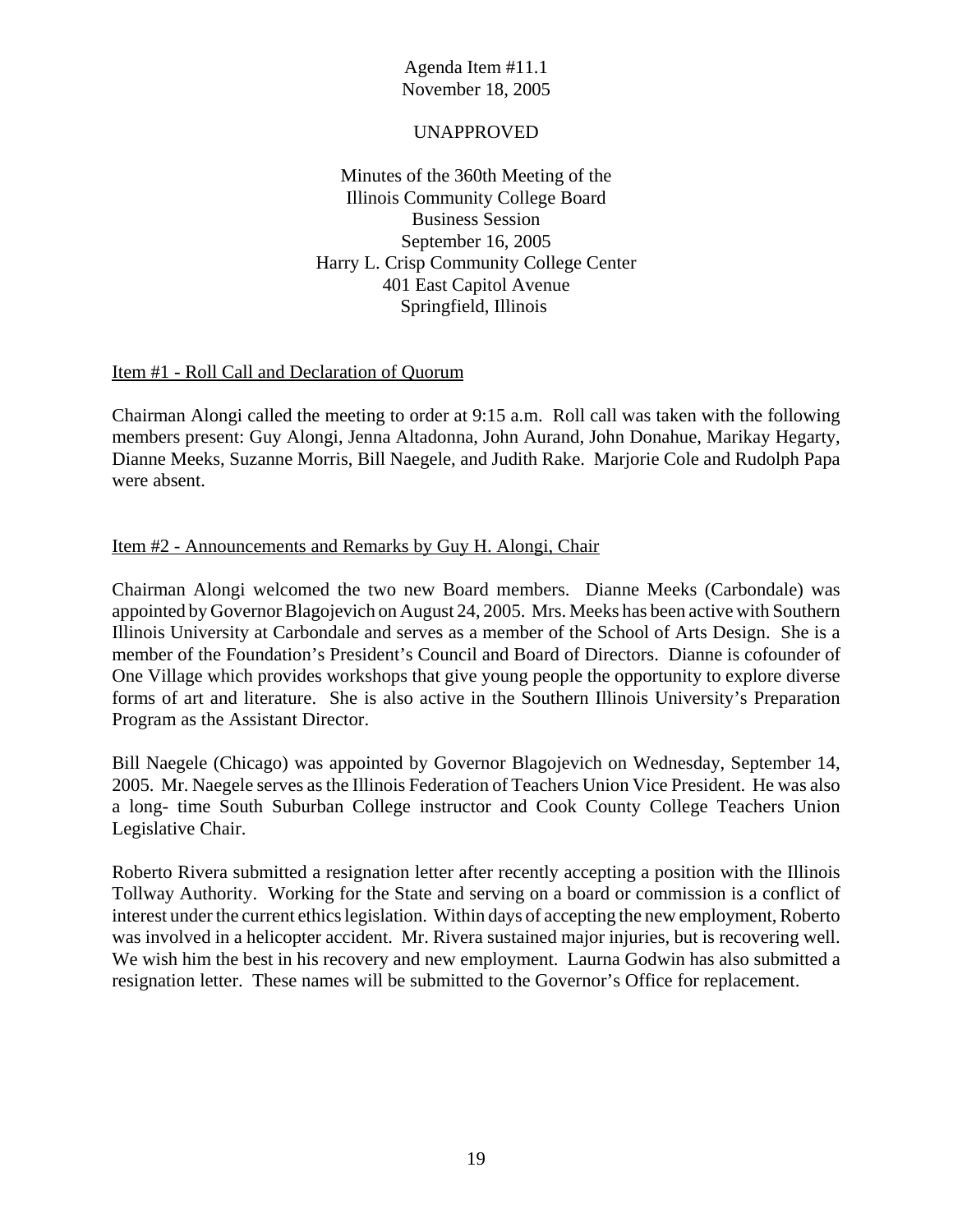Mr. Alongi introduced Judy Erwin, the new Executive Deputy Director of the Illinois Board of Higher Education, who is seated in the audience today. Judy was an educator before joining the State Senate staff in 1971. She served on that staff as Communication Director and Staff Director.

Ms. Erwin was then elected to the Illinois House of Representatives in 1993 and served for over a decade. She also served as Chair of the Illinois House Committee on Higher Education. Guy Alongi welcomed Ms. Erwin on behalf of the Board.

Chairman Alongi extended a warm thank you on behalf of the Board to all staff members for a great job and all the hard work they have been doing for the ICCB.

## Item #3 - Nomination of Vice Chair

Marikay Hegarty made a motion, which was seconded by Judith Rake, to nominate Suzanne Morris to remain as the Vice Chair for fiscal year 2006. The motion was approved by unanimous voice vote. Student advisory vote: Yes. Ms. Morris accepted the appointment.

#### Item #4 - Committee Reports

#### Item #4.1 - Adult Education & Family Literacy Committee

Marikay Hegarty reported that since responsibility of the General Educational Development (GED) program has been transferred to the ICCB, staffing has become a major issue. All administrative functions are being handled by ICCB staff. There are positions that need to be filled. With numerous calls coming in on a daily basis, according to Ms. Hegarty, ICCB staff need help.

Approval of the reauthorization will not likely occur this year. Jennifer Foster, Senior Director for Adult Education and Family Literacy, was in Washington, D.C., recently and participated in positive but lengthy meetings. At this time, it appears that there will be an extension on the current year. ICCB staff will consider the obstacles that may occur in the next year.

The U.S. Department of Education, Office of Vocational and Adult Education, conducted a follow-up monitoring visit on August 8-9, 2005. The focus of the visit was the new data collection system that will be tested with pilot sites beginning July 1, 2007.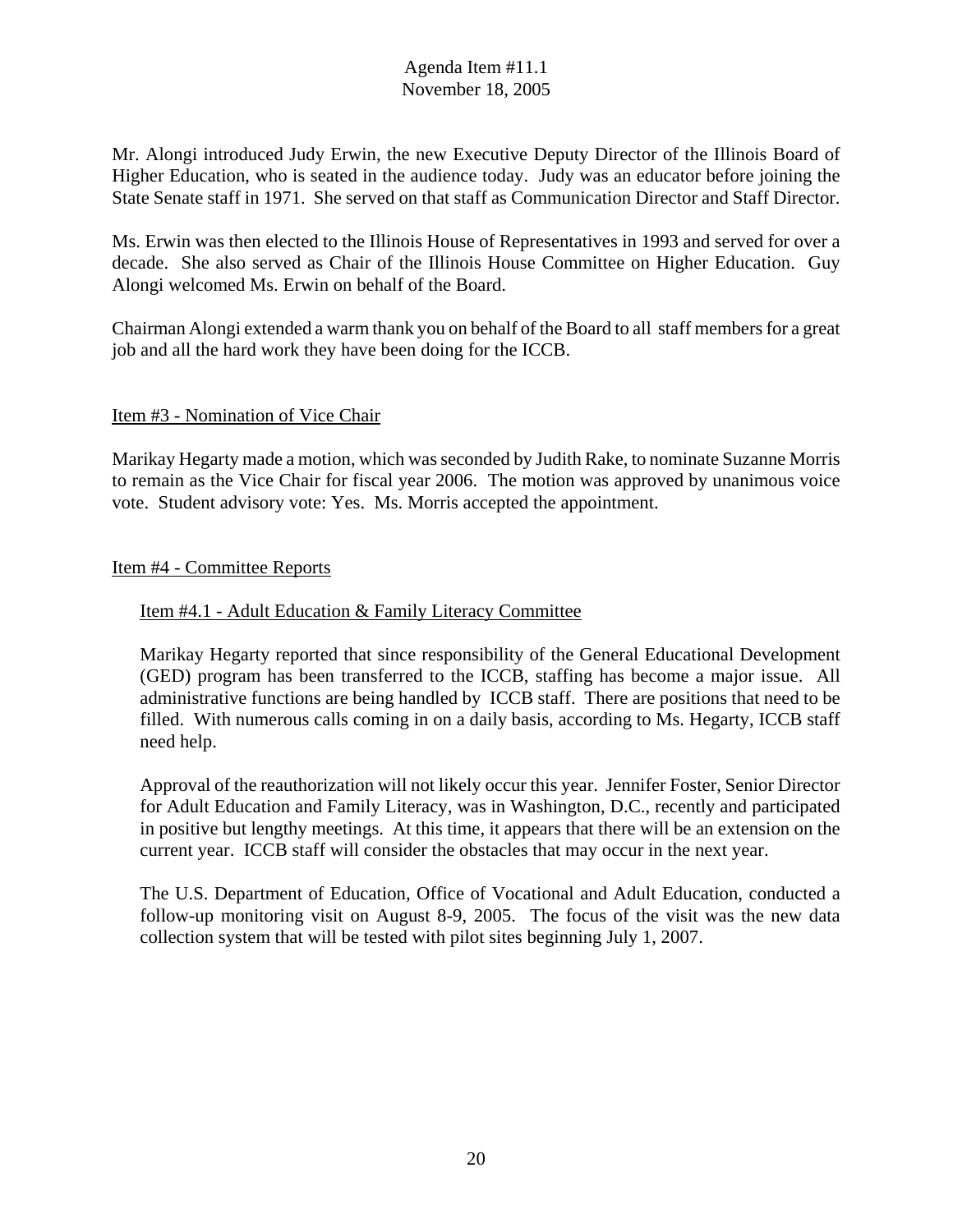#### Item #4.2 - Budget and Finance Committee

Suzanne Morris reported that part of the reason there is a budget balance is because so many positions have not been filled, which puts a strain on current staff. This issue must be addressed. Now that the GED is entirely the responsibility of the ICCB, an additional strain has been placed on staff. Suzanne Morris thanked staff for doing a good job dealing with this issue.

#### Item #5 - President/CEO Report

Geoff Obrzut welcomed the two new Board members, Dianne Meeks and Bill Naegele.

Mr. Obrzut regretfully informed the Board that Marjorie Cole has notified him that she will resign very soon due to vision/hearing problems and that one of her family members is very ill. She has not, however, turned in a resignation letter yet.

Geoff Obrzut also thanked Laurna Godwin and Roberto Rivera for their service to the Board.

Mr. Obrzut welcomed Judy Erwin, the new Executive Deputy Director at IBHE. Ms. Erwin has been a steadfast advocate of higher education.

Everyone involved with the ICCB should be proud for the response the system has given to the Hurricane Katrina disaster. Mr. Obrzut is proud to announce that the ICCB was the first agency to respond when the Governor asked for support with displaced college students. ICCB staff took the opportunity to discuss the commitment that the Illinois Community College System will have in dealing with this tragedy. The ICCB also encourages all the community colleges to support and assist the displaced students. To aid the community colleges with expenses from assisting the displaced students, funds will be requested in next year's budget.

There were some concerns with the displaced students, including residency, assessment, enrollment, student payments, financial aid, text books, adult education classes, and fund-raising efforts. Most of the colleges offered displaced students an in-district tuition rate, and some are offering to waive fees. City Colleges of Chicago has waived fees for auditing a class. Over 160 displaced students have enrolled in classes at Illinois community colleges, with the majority of the students attending the City Colleges of Chicago.

A large majority of community colleges are sponsoring fund-raisers on their campuses. The money raised will be given to the Red Cross. Students enlisted in the National Guard that are being sent to the Gulf area have been granted permission to withdraw from classes without penalty and will be allowed to re-enroll when they return.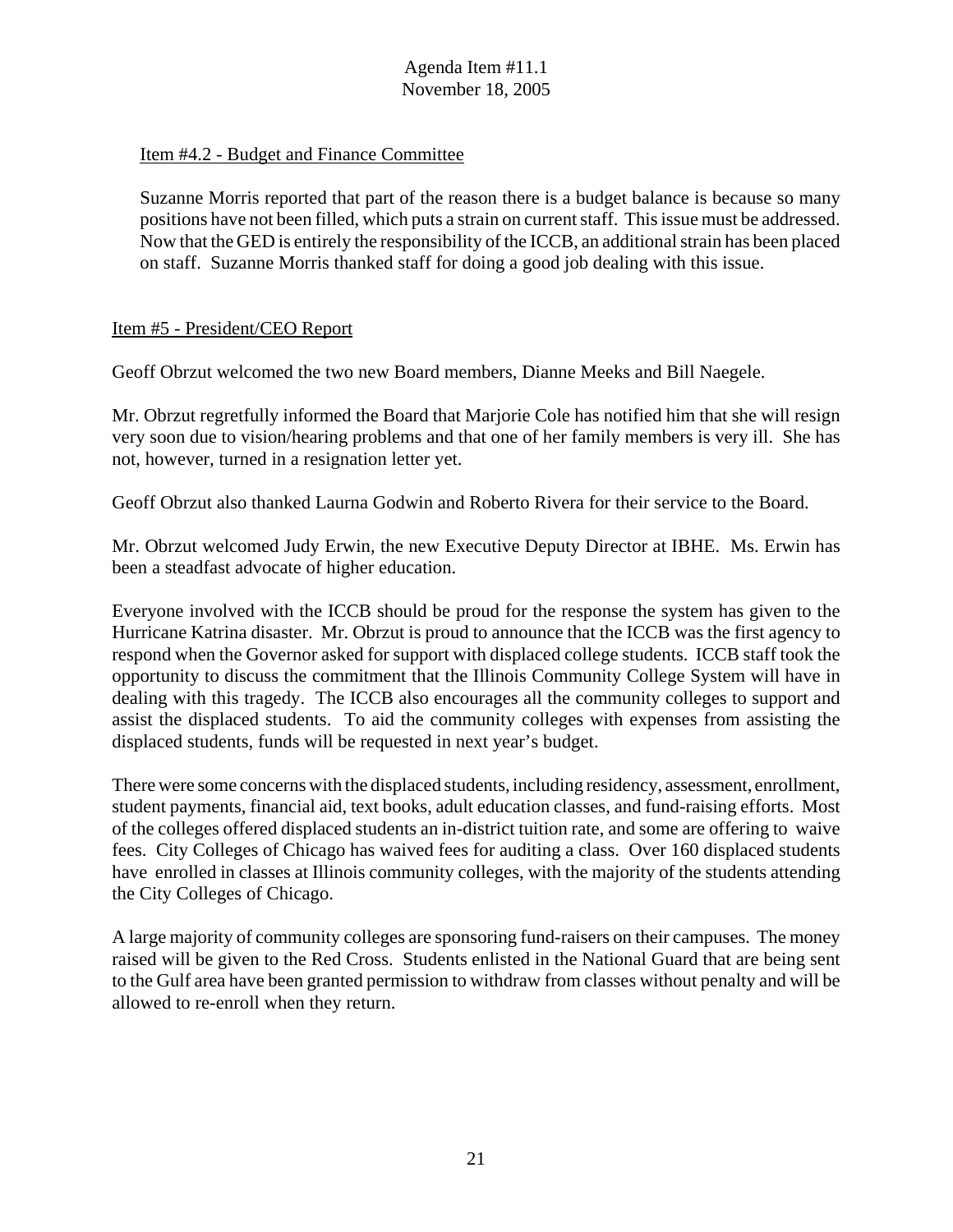Housing is another issue. The community colleges, in accordance with the Illinois Public Community College Act, are not allowed to have housing; however, some of the businesses that the community colleges deal with have been very helpful with trying to house some of the displaced students and their families. Illinois Central College has a new campus building that is being used to house displaced students and their families.

One of the success stories reported by Southwestern Illinois College involves a group of girls that escaped the flooded area just in time. As they were driving through Texas, one of the girls made a call to Southwestern Illinois College. She was concerned about continuing classes in order to still be on track with obtaining her pharmacy degree.

Mr. Obrzut is happy to report that she is now a full- time student at Southwestern Illinois College and was able to replicate all the classes she had been taking in New Orleans. Updates will be provided to the Illinois Community College System as these stories develop.

The 40<sup>th</sup> Anniversary campaign kicked off in Joliet with a press conference, followed by additional press conferences in Rockford, Rock Island, DuPage County, and Southern Illinois. Randy Barnette, Vice President for External Affairs, and his staff have been doing an excellent job promoting this event. The Public Relations campaign includes a DVD of the history of the Illinois Community College System. Geoff Obrzut was able to show a "close to final" version of the DVD at the American Community College Trustees Association Conference in Seattle, Washington, and received a positive reaction.

Congratulations to Tom Bennett, the current President of the Illinois Community College Trustees Association, who won a bid for a seat on the Board of Directors for the National Association of Trustees (ACCT). Mr. Bennett was able to join us today.

An ongoing issue with Jay Leno on the "Tonight Show with Jay Leno" making jokes about the community colleges provoked community colleges across the U.S. to fight back. A community college President from Northwest Ohio, Betty Young, who was an unemployed, 28 year old single mother who went back to school at a community college and eventually earned five degrees, is planning to do a seven-city tour while riding her Harley Davidson motorcycle. Dr. Young's first leg of her journey will stop in Joliet where a press conference is scheduled for 10:00 a.m. Tuesday, September 20, 2005. The whole concept is to get Jay Leno's attention and stress how important community colleges are to many people. Dr. Walter Packard, President of McHenry County College, has agreed to ride his Harley Davidson as well. Updates will be provided as this issue progresses.

A report on the Baccalaureate Access Task Force will be presented later in the agenda. Progress on this initiative has been going very well. Virginia McMillan was not able to be here today, but will provide a status report at the November Board meeting. Carol Lanning, Interim Vice President for Instructional and Policy Studies, will provide a brief update.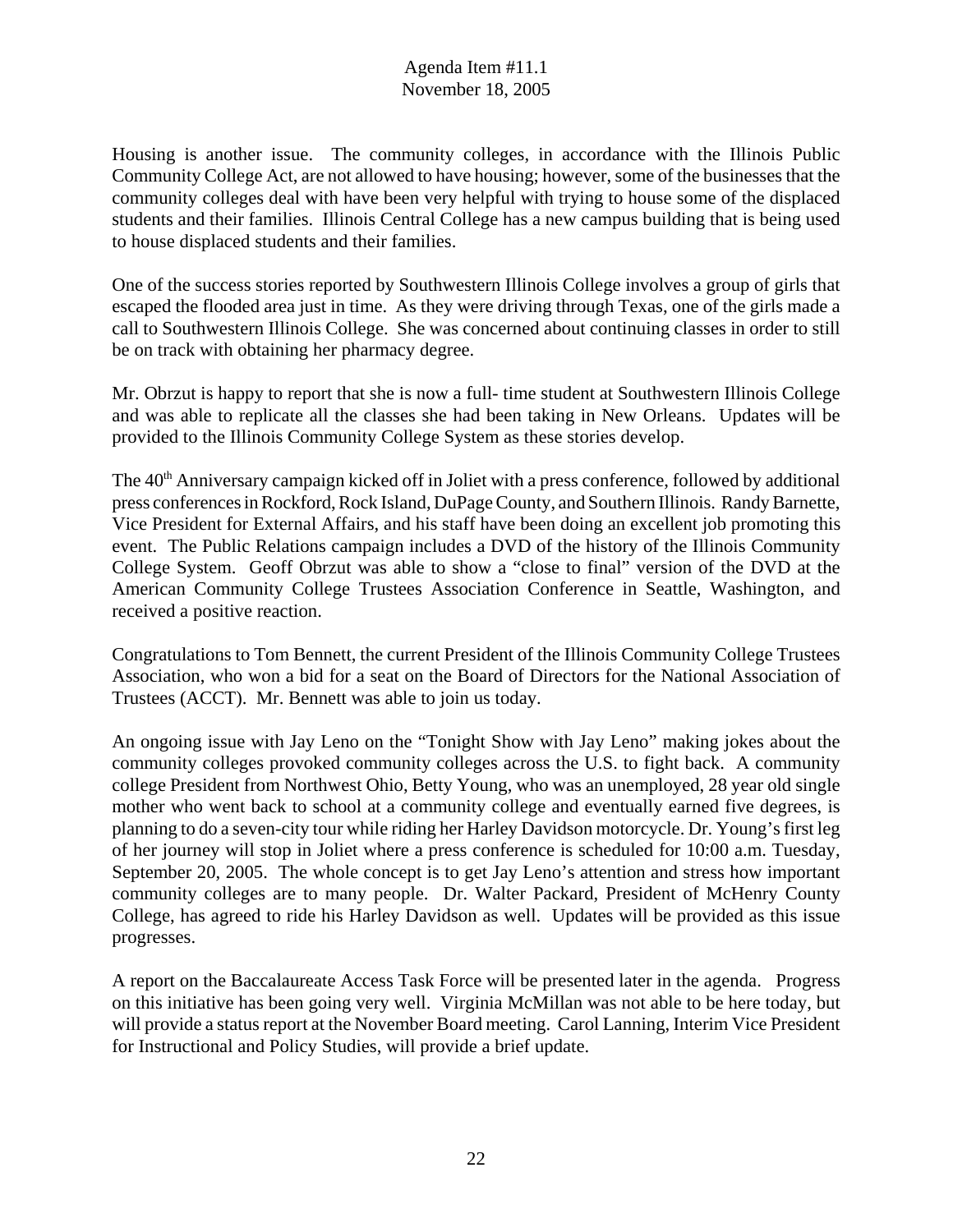On Friday, September 9, 2005, the Dual Enrollment/Dual Credit Task Force held its first meeting and began identifying issues for consideration in the future development of dual credit/dual enrollment programs. A second meeting is scheduled for November 10 at the ISBE Springfield office, at which the group plans to conclude its discussion of issues and determine action steps and recommendations.

Mr. Obrzut announced that there will be a Board retreat prior to November Board meeting. The retreat will be held in the Marion area, and the Board meeting will be held at Shawnee Community College. Ann Chandler, Executive Assistant to the President/CEO, will contact Board members in the near future regarding travel plans. The Board retreat will begin at 12:00 noon on Thursday and end at 7:00 p.m. Dr. Gary Davis, recently retired Executive Director of the Illinois Community College Trustees Association, will be the facilitator of the retreat. Virginia McMillan is working on the Strategic Plan and will provide an update at the retreat.

Geoff Obrzut introduced new staff members who have joined the ICCB recently. Jeri Dixon, Associate Director for Adult Education & Family Literacy/Program Support Specialist-Region I in Chicago, is located in the Chicago office; Rod Lane, Associate Director for Adult Education & Family Literacy/Program Support Specialist-Region III in Central Illinois, is located in the Springfield office; and Brenda Pryor, Associate Director for External Affairs, is located in the Chicago office. Mr. Obrzut also announced that Rob Kerr and Aimee LaFollette-Julian have resigned and will be leaving the ICCB very soon.

Geoff Obrzut concluded his report by announcing that his daughter, Lauren, has joined the ranks of the Illinois Community College System. She began the fall semester at the University of Iowa and has recently transferred to Joliet Junior College.

# Item #6 - 40<sup>th</sup> Anniversary Update

Randy Barnette, Vice President for External Affairs, reported that the PR campaign for the 40<sup>th</sup> Anniversary of the ICCB has progressed on schedule. Funds were not available in the budget for this event, so constituencies around the state were called upon and came through. With their assistance, the ICCB has raised close to \$20,000 to help facilitate the campaign.

A special thank you was extended to those who have contributed financially to the  $40<sup>th</sup>$  Anniversary campaign. A certificate of appreciation from the ICCB will be presented to: State Farm Insurance Agency Director Dan Billock; Illinois Community College Presidents Council, President Dr. Alice Jacobs; Billboard Association of Outdoor Advertising, Rose Trader; Illinois Community College System Foundation, Ray Hancock; Illinois National Bank; a CPA firm in Springfield who wishes to remain anonymous; and Illinois Community College Trustees Association, Mike Monaghan and Tom Bennett.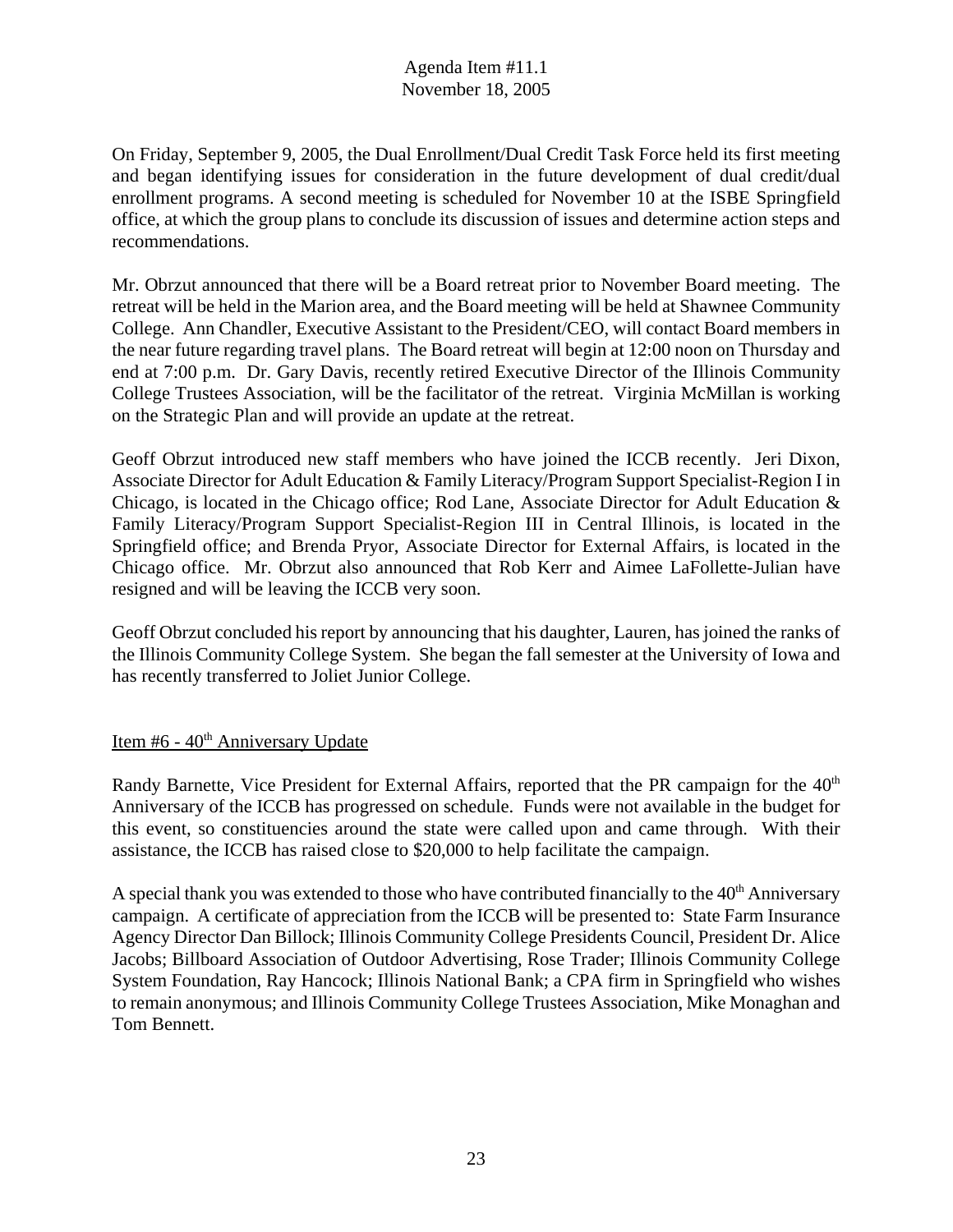Nine press conferences have already taken place with several more scheduled in the near future across the state. There is both a DVD that shows the history of the ICCB and a billboard campaign being developed. The billboards will be placed all across the state. Some public service announcements will be broadcast on radio and television stations. The DVD, which is in the final revision stage, was shown during the Board meeting today and will be distributed to all the colleges. To recoup any costs associated with making the DVD, a fee will be charged.

#### Item #7 - Advisory Organizations

#### Item #7.2 - Student Advisory Committee

Jenna Altadonna, the new student member for fiscal year 2006, reported that a Student Leadership Institute was held recently and attended by 28 student trustees who learned about basic Trusteeship and Leadership. Since then, they have been keeping in contact through an online chat room discussing next year's schedule.

The next SAC meeting will be held September 30 - October 1 in Springfield. A round table discussion about Homeland Security will be included in the agenda.

#### Item #7.3 - Illinois Community College Trustees Association

The President for 2005-2006, Tom Bennett, congratulated the new Board members on their appointment to the Illinois Community College Board. He reported that the trustees were delighted to work on SB 2112 with the Illinois Federation of Teachers and the Illinois Education Association, which added a requirement that community college faculty and trustees be represented by placing a faculty member and a trustee on the Illinois Community College Board. The trustees association is still anxiously awaiting the appointment of the trustee.

Mr. Bennett thanked Geoff Obrzut for his valuable contributions at the national meeting in Seattle. Geoff made a video presentation and provided information about the Illinois Community College System. He was successfully able to show the presidents and trustees what was being developed in Illinois. According to Mr. Obrzut everyone seemed very impressed.

Chairman Alongi was thanked for the great work that the Board is doing to protect state funding and the resources that are going to the community colleges in relation to Minority Transfer Centers. His leadership has served the system very well and is very appreciated.

The ICCTA is monitoring on a couple of issues as the veto session approaches, including working with the City Colleges of Chicago and various labor organizations to add the City Colleges of Chicago retirees to the college health insurance program. They are also working with the Presidents Council, the ICCB, and others to prepare for future initiatives.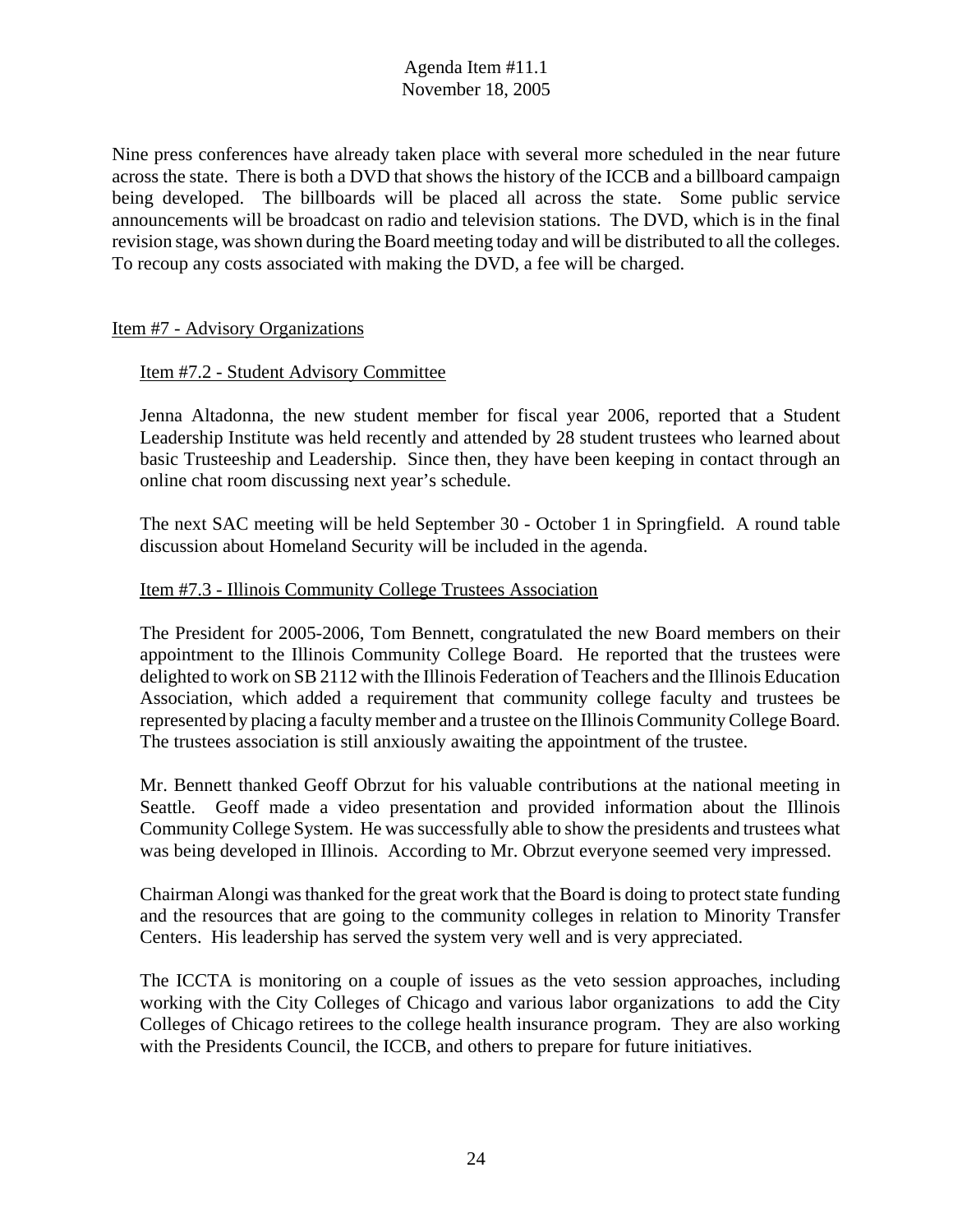Their next meeting is September 30 - October 1 in Springfield, which will be Tom Bennett's first meeting as President. Items on the agenda will include discussion of financial plans and Homeland Security issues associated with campus buildings.

## Item #7.4 - Presidents Council

Dr. Alice Jacobs, President of Danville Area Community College, reported that the Presidents Council held its annual planning retreat in July. The main priority issues were adequate funding for the community colleges, joint House Resolution 24, and Senate Bill 26.

Officers for 2005-2006 are: Vice President – Dr. Keith Miller, President of Black Hawk College; Secretary – Mr. Terry Bruce, Chief Executive Officer of Illinois Eastern Community Colleges.

## Item #7.5 - Adult Education and Family Literary Advisory Council

Sarah Hawker, Vice President for Workforce Development and Adult Education, reported in the absence of Gay Graves, Adult and Family Education Director for the St. Clair County Regional Office of Education, who was unable to attend. The Council is working to fill vacancies since several two-year terms have expired, and the process is nearly complete. The Council's next meeting will be September 29, 2005.

## Item #8 - Illinois Community College Foundation & Horizon Report

Dr. Raymond Hancock, Executive Director of the Illinois Community College System Foundation, reported that the Foundation is considering adding another floor to the downtown office building in Springfield. If the new floor was added, all ICCB staff located in Springfield could be consolidated into one building instead of some staff being located at the Lincoln Land campus. The addition would also provide the Foundation with an opportunity to rent any remaining space to other educational agencies and would be a potential source of revenue for the Foundation. Donations and grants are scarce, and rental of this building is a huge source of income. The addition would cost approximately \$1.8 million. The Foundation is interested in the opinion of the Illinois Community College Board on this endeavor.

Dr. Hancock also reported on a purchasing plan the Foundation has developed entitled the Illinois Community College Purchasing Consortium, which could be an additional source of revenue. The Foundation would be working with Horizon Resource Group, a company based in Brentwood, Tennessee. The plan has been presented to the Presidents Council and Chief Financial Officers, and they all seemed to support the concept.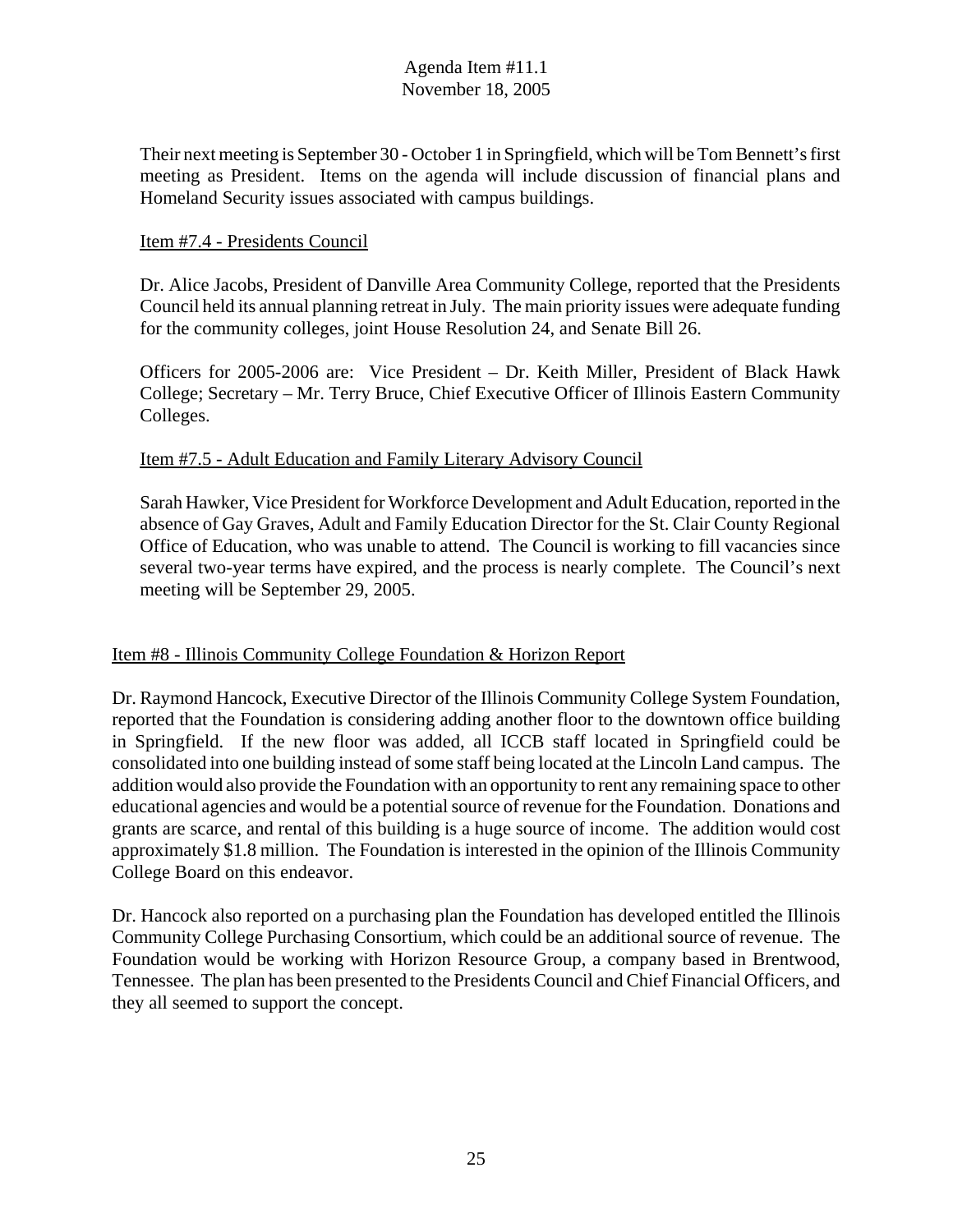Mr. Obrzut thanked Dr. Hancock for the Foundation's support for the Illinois Community College Board and the Illinois Community College System. He asked Dr. Hancock if an ICCB member would be allowed to sit on the Illinois Community College System Foundation's Board. Dr. Hancock will look into the request and report back to ICCB in the near future.

#### Item #9 - Associate of Arts in Teaching Degree Models

Carol Lanning, Interim Vice President for Instruction and Policy Studies, provided an update on the third and fourth completed Associate of Arts in Teaching (AAT) modules. In September 2002, a steering committee worked with hundreds of faculty, administrators, and agency representatives to propose AAT models in high need teaching disciplines. To date, AAT degree models in Secondary Mathematics and Secondary Science have been approved. Work has now been completed on an AAT Early Childhood Education model and Special Education model. Both of the models are being presented to the ICCB for approval.

#### Item #9.1 - Associate of Arts in Teaching Early Childhood Education

Judith Rake made a motion, which was seconded by Bill Naegele, to approve the proposed Associate of Arts in Teaching Early Childhood Education degree model. The motion was approved by unanimous voice vote. Student advisory vote: Yes.

## Item #9.2 - Associate of Arts in Teaching Special Education

Bill Naegele made a motion, which was seconded by John Aurand, to approve the proposed Associate of Arts in Teaching Special Education degree model. The motion was approved by unanimous voice vote. Student advisory vote: Yes.

## Item #10 - Revisions to Program Review

Carol Lanning reported that, over the past year and a half, a team of consultants has been engaged in an evaluation of the Illinois Community College Board program review system. The results of the evaluation were presented to the Board in July 2005 in a report titled "Findings and Recommendations: Evaluation of the Program Review System of the Illinois Community College Board," which was included as an external attachment. The report and recommendations are now being presented to the Board for its consideration.

\* \* \* \* \* \* \*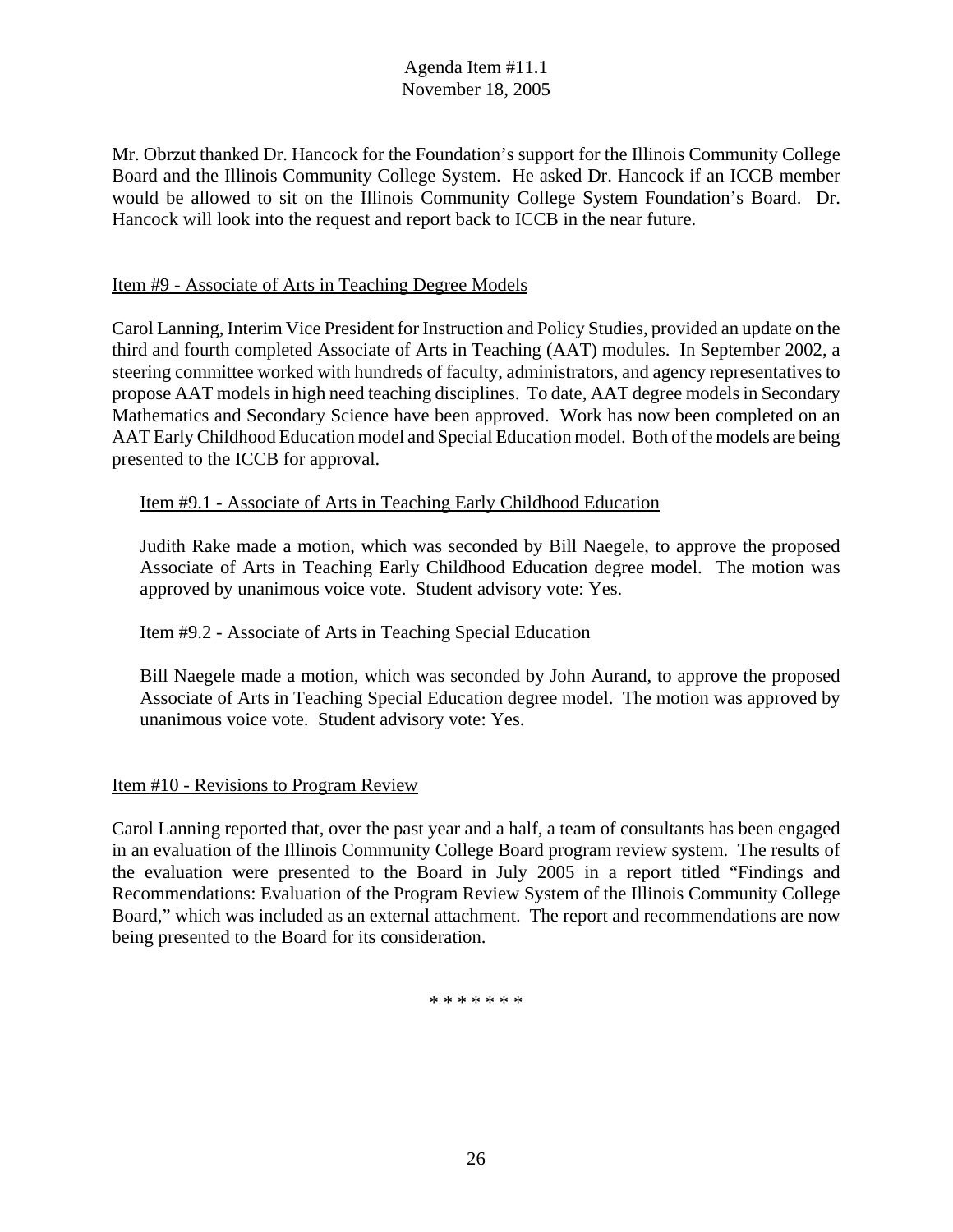Marikay Hegarty made a motion, which was seconded by Suzanne Morris, to accept and endorse the recommendations of the Program Review Evaluation Project consultant team and charges the President/CEO and staff to implement the revised program review process. The motion was approved by unanimous voice vote. Student advisory vote: Yes.

#### Item #11 - Baccalaureate Access Task Force Update

Virginia McMillan was unable to attend the Board meeting today. Carol Lanning reported that the Task Force has developed a preliminary draft report which is now available for public comment on the ICCB and Illinois Board of Higher Education (IBHE) website. Task Force members were also asked to work with constituents that they represent to get comments and feedback on the report, and IBHE is working with their constituent groups to get feedback as well. One public hearing will be scheduled and is tentatively scheduled to be held in Springfield. The Task Force will then analyze all the feedback and finalize the report,. The final report should be ready to present to the ICCB at its meeting on November 18, and presented to the IBHE at its meeting the following week.

#### Item #12 - Homeland Security

Sarah Hawker, Vice President for Workforce Development and Adult Education, and Karen Hunter Anderson, Senior Director for Student/Instructional Development, reported that in cooperation with the Office of the Governor and the Department of Commerce and Economic Opportunity, the Illinois Community College Board has undertaken efforts to address the educational, training, and business support services required to meet state and national homeland security needs. In order to retain and recruit businesses and industries that provide homeland security products and services, the Illinois Community College Board has identified eight colleges as demonstration sites for innovative strategies in five homeland security priority areas identified by the Office of the Governor. The priority areas are: Bio-Technology and Public Health; Manufacturing; Information Technology; Agro-Security/Food Safety and Security; and First Responder, Security, and Emergency Services.

The colleges that will be demonstration sites will serve as models for business partnership and support, educational program development, and technical training. Businesses and industries interested in establishing a presence in Illinois or seeking assistance in homeland security-related business services or training will work with the community colleges to develop customized and innovative programs and services to fit their specified needs. After the demonstration period, other colleges can replicate the demonstration project, seek input and assistance from the demonstration site, or customize the training for their own business partners using the demonstration model as a starting point.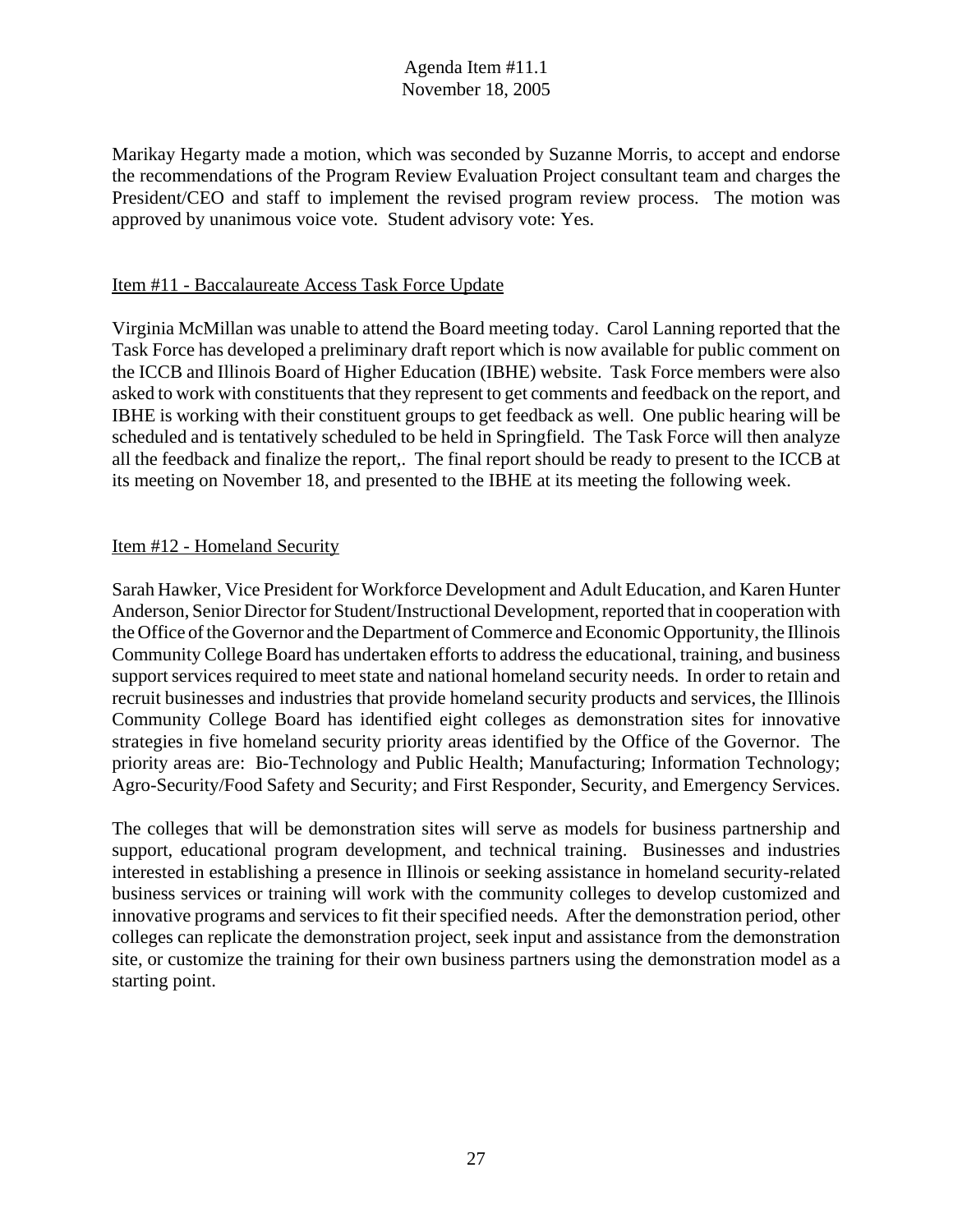The homeland security demonstration sites are as follows:

Harper College Illinois Central College Kankakee Community College College of Lake County Moraine Valley Community College Richland Community college Wilbur Wright College Illinois Eastern Community Colleges

Karen Hunter Anderson also gave an update on the Illinois Community College System Homeland Security and Emergency Response Institute. The ICCB is working with college leaders and agency partners to plan an Illinois Community College System Homeland Security and Emergency Response Institute to be held February 21-22, 2006, at the Crowne Plaza Hotel in Springfield.

Conference sessions and speakers are being recruited from the Illinois Community College System, disaster relief and emergency response agencies, security agencies, business partners, and national experts. The goal of the Institute is to create awareness of campus security issues; identify the connection between homeland security, emergency response, and workforce and economic development; and to promote the development and coordination of homeland security and emergency response instruction focusing on innovations to satisfy unmet needs.

The planning committee hopes the conference will command campuses to think about the community colleges' role in meeting regional and statewide needs in homeland security and disaster preparedness and management.

Item #13 - GED Online Update

Jennifer Foster, Senior Director for Adult Education, reported that on May 31, 2005, legislation transferring state administration of the GED Testing Program from the Illinois State Board of Education (ISBE) to the Illinois Community College Board was passed by the Illinois General Assembly. Effective July 6, 2005, administration of the Illinois GED Testing Program was implemented at the ICCB.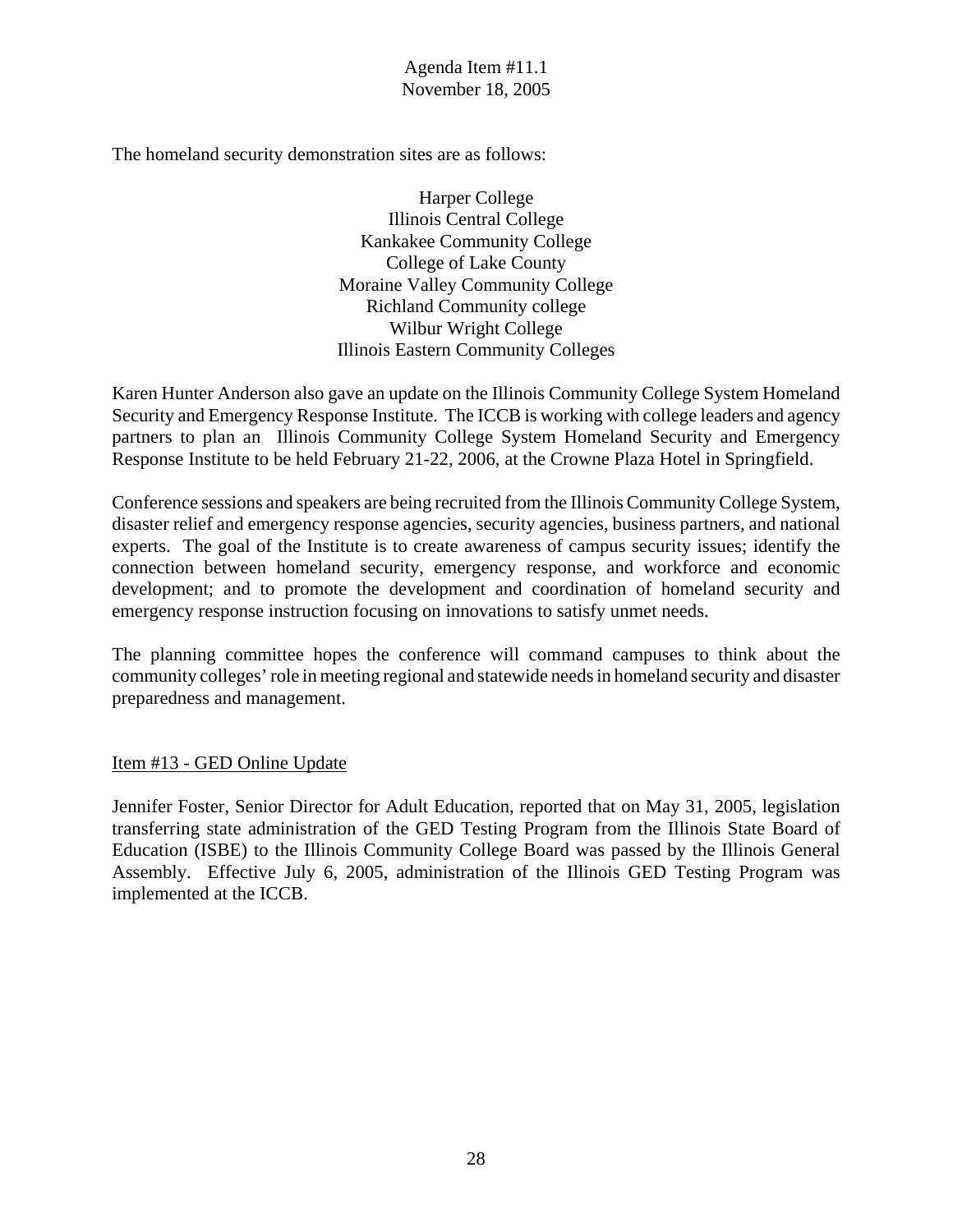ICCB staff will work during the next six months to implement a smooth transition. Jennifer Foster will serve as Interim State Director of the GED Testing Program until a permanent Director is selected. Sarah Hawker, Vice President for Adult Education and Workforce Development; David Baker, Associate Director for Adult Education- Staff Development/ Training and Marketing; and Roz Petrilli, a consultant and former State Director of the GED Testing Program at ISBE will work together to structure and implement administration of the program within the agency and with external constituents. Adult Education staff have developed a transition work plan outlining the tasks required for effective transfer of the program and have met with staff of the ISBE to obtain all information and records related to GED testing. Staff will continue to work with Regional Offices of Education, the Cook County GED Testing Center, and the American Council on Education/GED Testing Service to ensure a successful transfer of the program.

A GED Administration Transition Advisory Committee has been established consisting of representatives of the Regional Offices of Education (ROE), who are the local test administrators, and other key stakeholders in the program. The Committee is working with the ICCB to identify and address transition and program issues. They met for the first time on August 31, 2005, to discuss issues surrounding GED test administration, such as expanding access to testing opportunities, the cost of operating the program across the state, and the requirement that Illinois GED test takers pass a State constitution test.

Rosella Wamser, Superintendent of the St. Clair County Regional Office of Education and a member of the Transition Committee, will join the statewide Adult Education Advisory Committee to represent GED and transition issues. The next meeting of the Transition Advisory Committee will be held on Thursday, October 6, 2005, at the ICCB in Springfield.

## Item #14 - Workforce Investment Act Innovation Grants Final Report

Lavon Nelson, Director for Workforce Systems, reported that the Illinois Community College Board chose to focus on meeting the healthcare shortages across the state, mostly in the nursing profession, by providing grants to community colleges to develop pilot initiatives. The grants gave colleges the opportunity to address capacity, pipeline, technology, and public-private venture issues in healthcare education.

Community colleges were able to be creative and flexible in developing their pilot initiatives. Three regions of the state were the focus of the funds: the Northeast, Central, and Southeastern. The grant period ended June 30, 2005. The year-end report summarizes the innovations that were pilot tested and their results.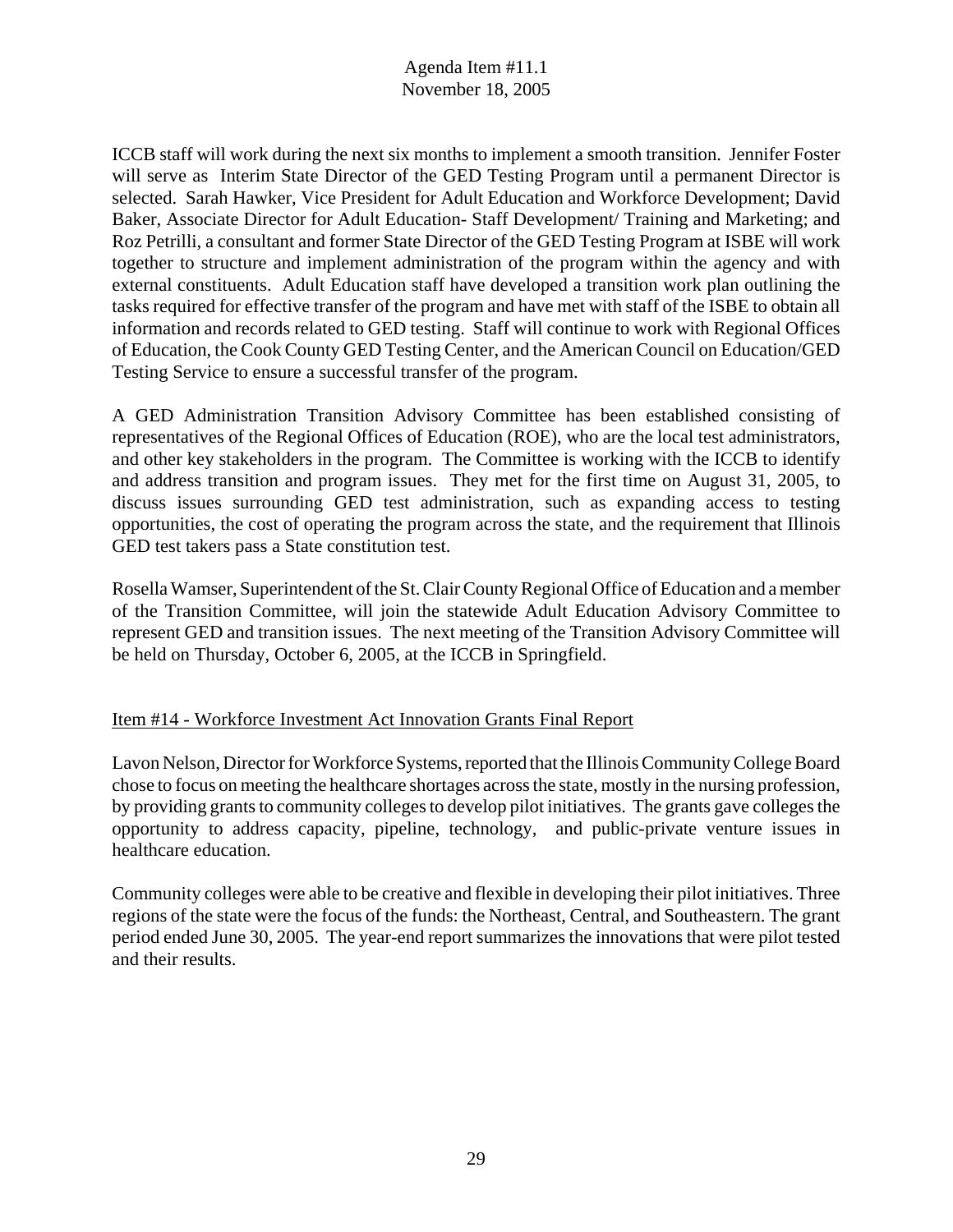The collaborative nature of the initiatives brought colleges together to address four major healthcare shortage issues:

- Online Hybrid Associate Degree Nursing Programs
- Fast-Track Nursing Programs
- Rural Hospital Healthcare Programs
- Healthcare Bridge Programs

Harry S Truman College, Triton College, and Kankakee Community College came together to develop online nursing curricula which will increase the pipeline and expand capacity by allowing more nontraditional students to have access to nursing programs.

The colleges were also able to purchase state-of-the-art technology to create and share the on-line curricula, develop web links, create videos, and develop an on-line library. Although not in the original scope of work, Triton was able to pilot-test with 28 students to get early feedback to make refinements to their courses. Triton paid tuition and fees for the students. Faculty were very pleased with the initiative and plan to continue the development of additional courses.

The colleges received a total of \$226,995.

Item #15 - Longitudinal Study of the Class of 2002 Illinois High School Graduates Presentation by Dr. Jennifer Presley, Director of the Illinois Education Research Council

Jennifer Presley, Director of the Illinois Education Research Council, gave a presentation to the Board regarding the College Readiness and Choice: The Longitudinal Study of the Illinois Class of 2002. The final observations that were concluded from their data were as follows:

- The Illinois Education Research Council (IERC) study demonstrates that high school preparation is a critical challenge for schools across the state. Raising graduation requirements is a good start, but attention also needs to be focused on the content of courses.
- Academic preparedness is the major critical component to college access. It also strongly influences the type of institution attended and continuation. All high school students benefit from being in higher quality schools; the access to such an education needs to be more equalized.

The IERC will provide updates on this research as they follow the high school class of 2002 class through college to graduation.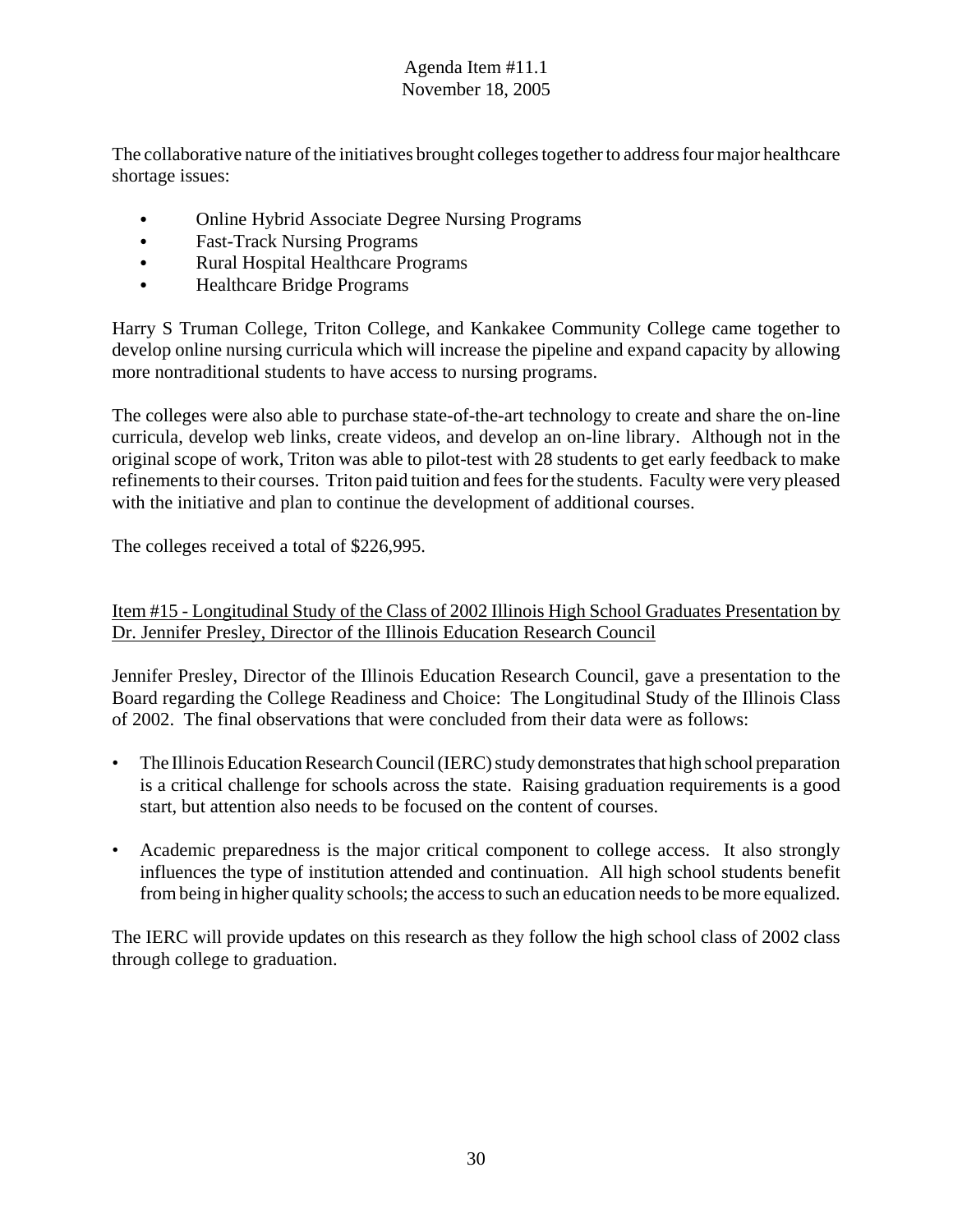#### Item #16 - Consent Agenda

Suzanne Morris made a motion, which was seconded by Judith Rake, to approve the following items:

#### Item #16.1 - Minutes of the June 17, 2005 Meeting

The Illinois Community College Board hereby approves the minutes of the June 17, 2005 meeting, as recorded.

#### Item #16.2 - New Units of Instruction

The Illinois Community College Board hereby approves the following new units of instruction for the community colleges listed below:

## **PERMANENT PROGRAM APPROVAL**

## **BACKGROUND**

Black Hawk College

- Associate of Arts in Teaching  $(A.A.T.)$  Secondary Mathematics
- < Massage Therapy & Bodywork Certificate (40 semester credit hours)

## College of DuPage

Mecomtronics A.A.S. degree (68 semester credit hours)

## Joliet Junior College

- Health Information Management Technology A.A.S. (68 semester credit hours)
- Radiology Technology A.A.S. degree (68 semester credit hours)

## Kishwaukee College

• Aviation Flight A.A.S. degree (62 semester credit hours)

## Lewis & Clark Community College

- Paralegal Certificate (39 semester credit hours)
- Paralegal A.A.S. degree (66 semester credit hours)

#### Lincoln Trail College

• Building Trades Certificate (36 semester credit hours)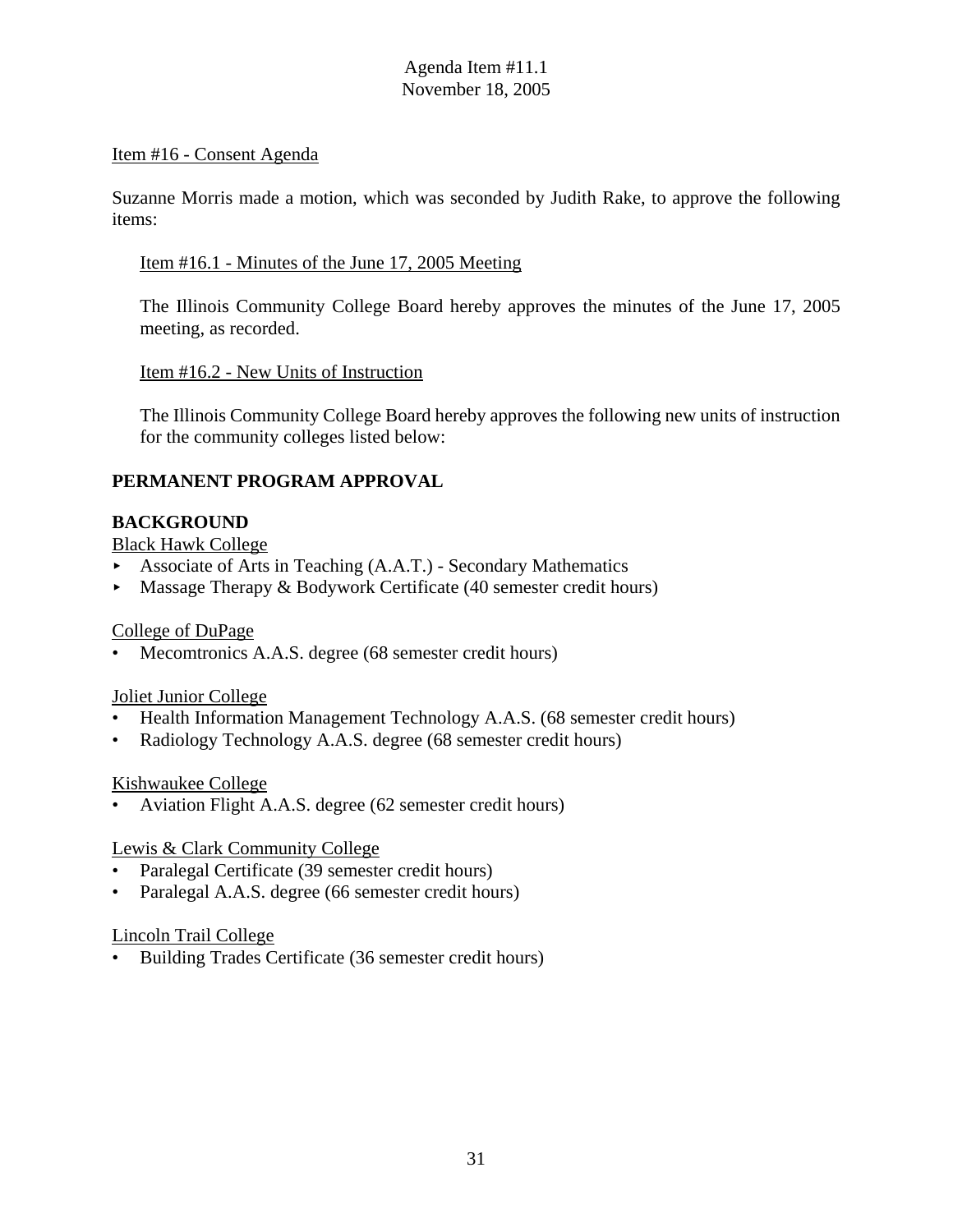#### Prairie State College

• Associate of Arts in Teaching (A.A.T.) - Secondary Mathematics

#### Southwestern Illinois College

• Aviation Management (65 semester credit hours)

#### Spoon River College

- Associate of Arts in Teaching (A.A.T.) Secondary Mathematics
- Associate of Arts in Teaching (A.A.T.) Secondary Science

#### Triton College

 $\blacktriangleright$  Associate of Arts in Teaching (A.A.T.) - Secondary Science

#### Waubonsee Community College

- Associate of Arts in Teaching  $(A.A.T.)$  Secondary Mathematics
- Exercise Science Certificate  $(30.5 \text{ semester credit hours})$

## **TEMPORARY PROGRAM APPROVAL**

Truman College

< Bioinformatics Certificate (32 semester credit hours)

## Item #16.3 - Certification of Eligibility for Special Tax Levy

The Illinois Community College Board hereby certifies that the following community college districts were (1) eligible to receive equalization grants either in fiscal year 2005 or fiscal year 2006 and (2) had combined educational and operations and maintenance purposes tax rates less than 25.15 cents per \$100 of equalized assessed valuation and are, therefore, eligible to levy at a combined educational and operations and maintenance purposes rate up to and including 25.15 cents per \$100 of equalization assessed valuation in accordance with the provisions of Section 3-14.3 of the Public Community College Act:

> Black Hawk College City Colleges of Chicago Heartland Community College Highland Community College Illinois Central College Illinois Eastern Community Colleges Illinois Valley Community College Kankakee Community College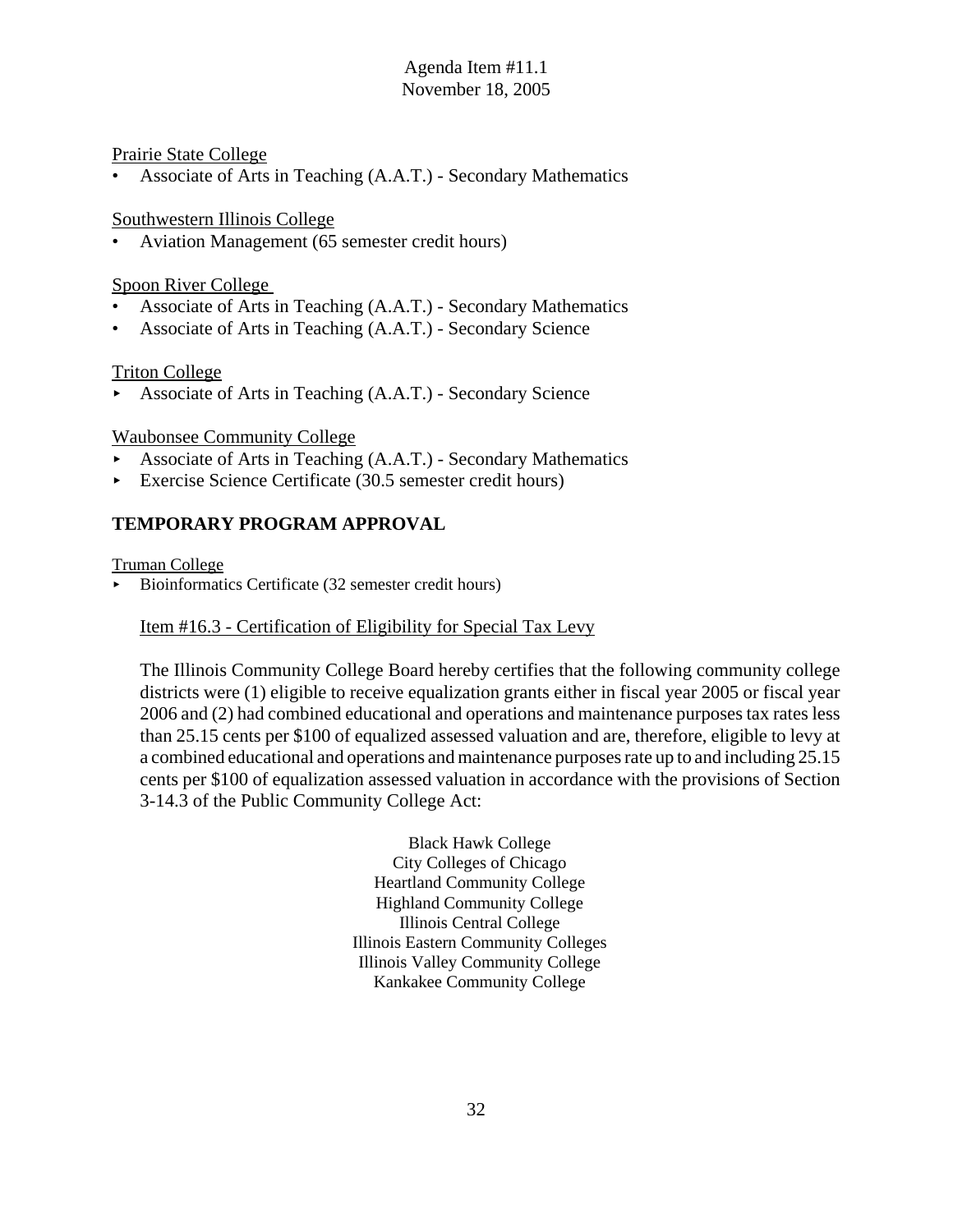Kaskaskia College Lake Land College Lewis and Clark Community College Moraine Valley Community College Prairie State College Rend Lake College Carl Sandburg College South Suburban College Southwestern Illinois College Spoon River College John Wood Community College

Item #16.4 - Final Recognition Reports

The Illinois Community College Board hereby grants a status of "recognition continued" to the following districts:

Morton College Richland Community College

\* \* \* \* \* \* \*

The motion was approved by unanimous voice vote. Student advisory vote: Yes.

Item #17 - Information Items

Item #17.1 - Fiscal Year 2005 Financial Statements

Financial Statements were provided for the Board's information and review.

Item #17.2 - Fiscal Year 2006 Financial Statements

Financial Statements were provided for the Board's information and review.

Item #17.3 - Illinois Community College Board Advisory Committee Member Appointments

A summary was provided for the Board's information and review.

Item #17.4 - Lincoln's Challenge Program FY 2005 Final Report

A summary was provided for the Board's information and review.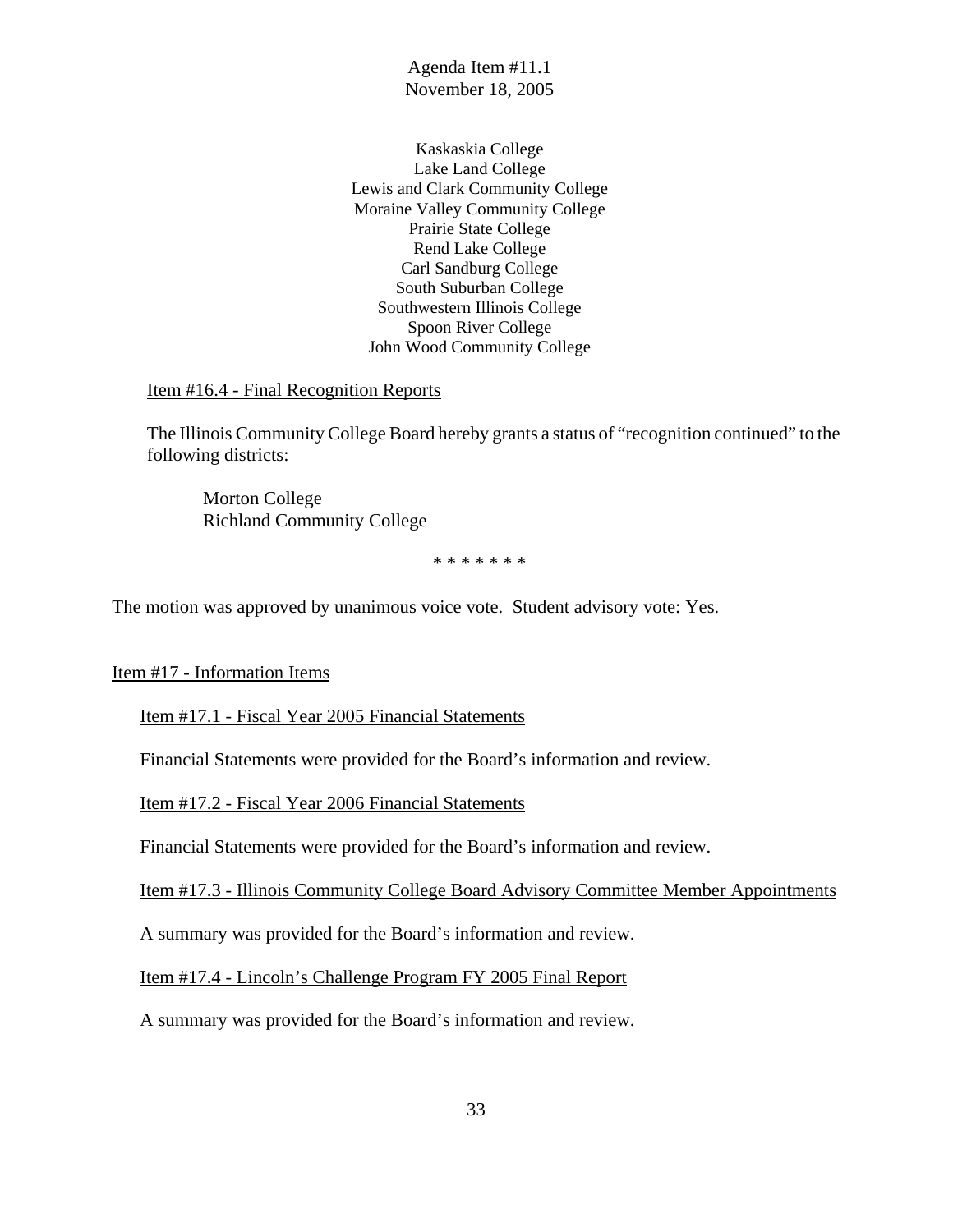#### Item #18 - Other Business

Mr. Obrzut informed the Board that a Personnel Committee meeting is tentatively scheduled for sometime next week. He will be in touch with Personnel Committee members (Suzanne Morris, John Aurand, and Rudolph Papa) to set the date and time for the meeting.

Some of the Board members were scheduled to get a state Identification (ID) badge today. Those involved will be taken over to receive one after the meeting is over. Ann Chandler will take one group right after the meeting, and Geoff Obrzut will take the second group after they had eaten lunch.

The new members need to decide what committees they would like to serve on. Dianne Meeks will be on the Adult Education and Family Literacy Committee. Bill Naegele will be getting back to Mr. Obrzut on this issue.

#### Item #19 - Executive Session

At 10:50 a.m., Judith Rake made a motion, which was seconded by John Aurand, to go into Executive Session to discuss personnel matters. The motion was approved by unanimous voice vote. Student advisory vote: Yes.

\* \* \* \* \* \*

At 11:15 a.m., John Donahue made a motion, which was seconded by Suzanne Morris, to adjourn the Executive Session meeting and return to the regular Board meeting. The motion was approved by unanimous voice vote. Student advisory vote: Yes.

The Board voted on issues discussed in the Executive Session.

John Aurand made a motion, which was seconded by Suzanne Morris, to increase the Executive Assistant to the President/CEO Ann Chandler's base salary to the minimum posted amount of \$35,000. The motion was approved by a unanimous roll call vote. Student advisory vote: Yes.

Judith Rake made a motion, which was seconded by Marikay Hegarty, to increase Sarah Hawker's base salary 6%, increasing it to \$115,000. The motion was approved by a unanimous roll call vote. Student Advisory vote: Yes.

Marikay Hegarty made a motion, which was seconded by Dianne Meeks, to give all employees of the ICCB a 3% raise or a minimum of \$1,000. This motion excludes President/CEO Geoff Obrzut due to his contract previously being voted on at the April 22 Board meeting. The motion was approved by a unanimous roll call vote. Student Advisory vote: Yes.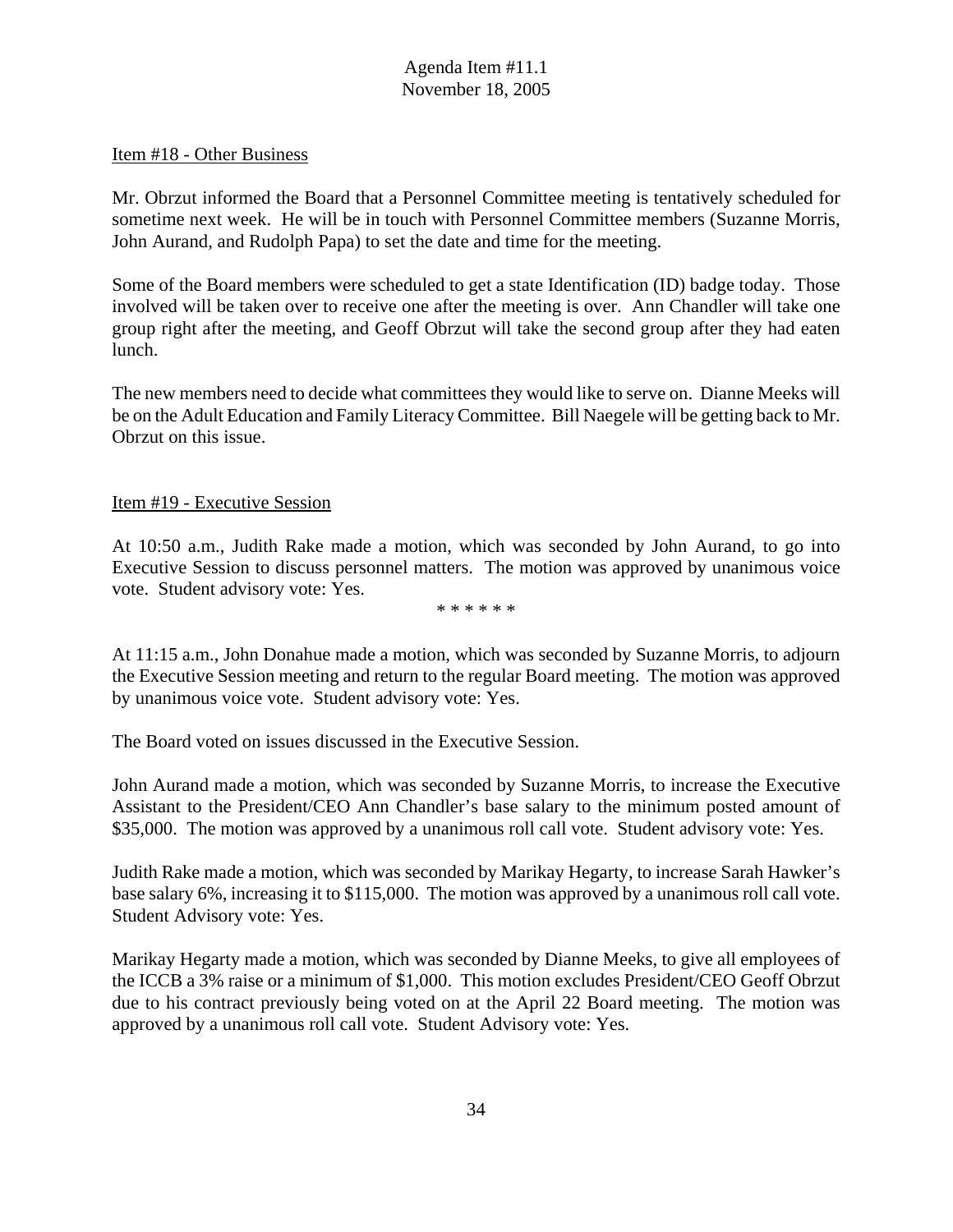Bill Naegele made a motion, which was seconded by Dianne Meeks, to give the Career and Technical Education contractual employees a 3% raise. The motion was approved by a unanimous roll call vote. Student advisory vote: Yes.

\* \* \* \* \* \* \*

Marikay Hegarty left the meeting at 11:25 a.m., after voting on the matters discussed in Executive Session, due to personal reasons.

Item # 20 - Adjournment

At 12:15 p.m., Bill Naegele made a motion, which was seconded by John Aurand, to adjourn the meeting. The motion was approved by unanimous voice vote. Student advisory vote: Yes.

 $\overline{a}$ 

Guy H. Alongi Geoffrey S. Obrzut Chairman President/CEO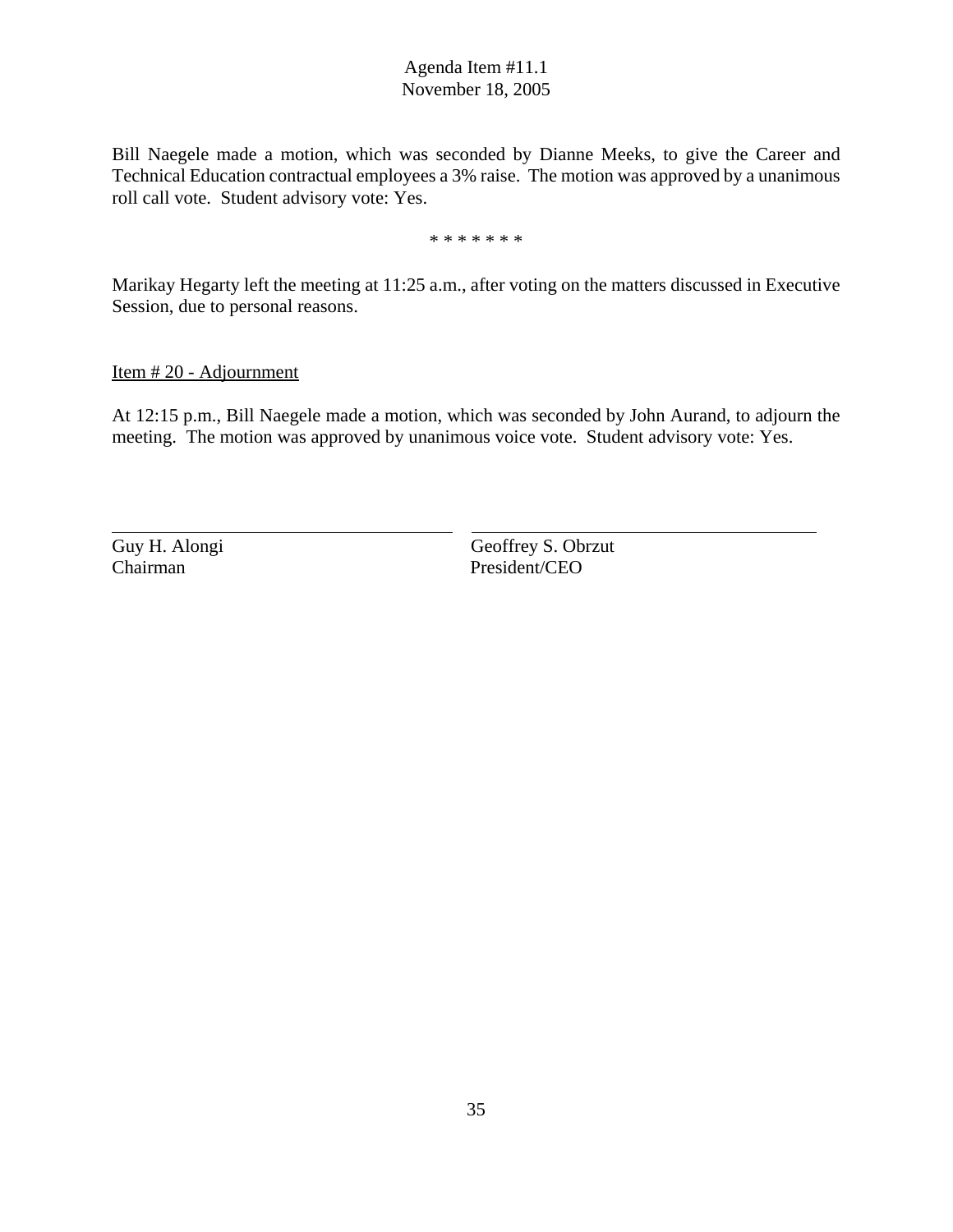#### Illinois Community College Board

#### **NEW UNITS OF INSTRUCTION**

The Illinois Community College Board is requested to approve new units of instruction for the following community colleges:

#### **RECOMMENDED ACTION:**

It is recommended that the following motion be adopted:

The Illinois Community College Board hereby approves the following new units of instruction for the community colleges listed below:

#### **PERMANENT PROGRAM APPROVAL**

Joliet Junior College

 $\blacktriangleright$  HVA/C A.A.S. degree (64 semester credit hours)

Lewis & Clark Community College

Process Operations Technology A.A.S. degree  $(62.5 \text{ semester credit hours})$ 

Lincoln Land Community College

< Customized Applied Technology A.A.S. degree (62 semester credit hours)

Southwestern Illinois College

< Associate of Arts in Teaching (A.A.T.) - Secondary Mathematics

Waubonsee Community College

< Health and Wellness Specialist A.A.S. degree (64 semester credit hours)

Wilbur Wright College

Paralegal A.A.S. degree (65 semester credit hours)

#### **BACKGROUND**

**Joliet Junior College** is seeking approval to offer a 64 semester credit hour Associate of Applied Science (A.A.S.) degree program in "Heating, Ventilation and Air Conditioning". This program will prepare individuals for employment as HVA/C (or HVA/CR) technicians in a variety of residential, commercial, and industrial environments. The curriculum consists of 16 semester credit hours of required general education coursework, 45 semester credit hours of required career and technical education coursework, and three (3) semester credit hours of related technical electives.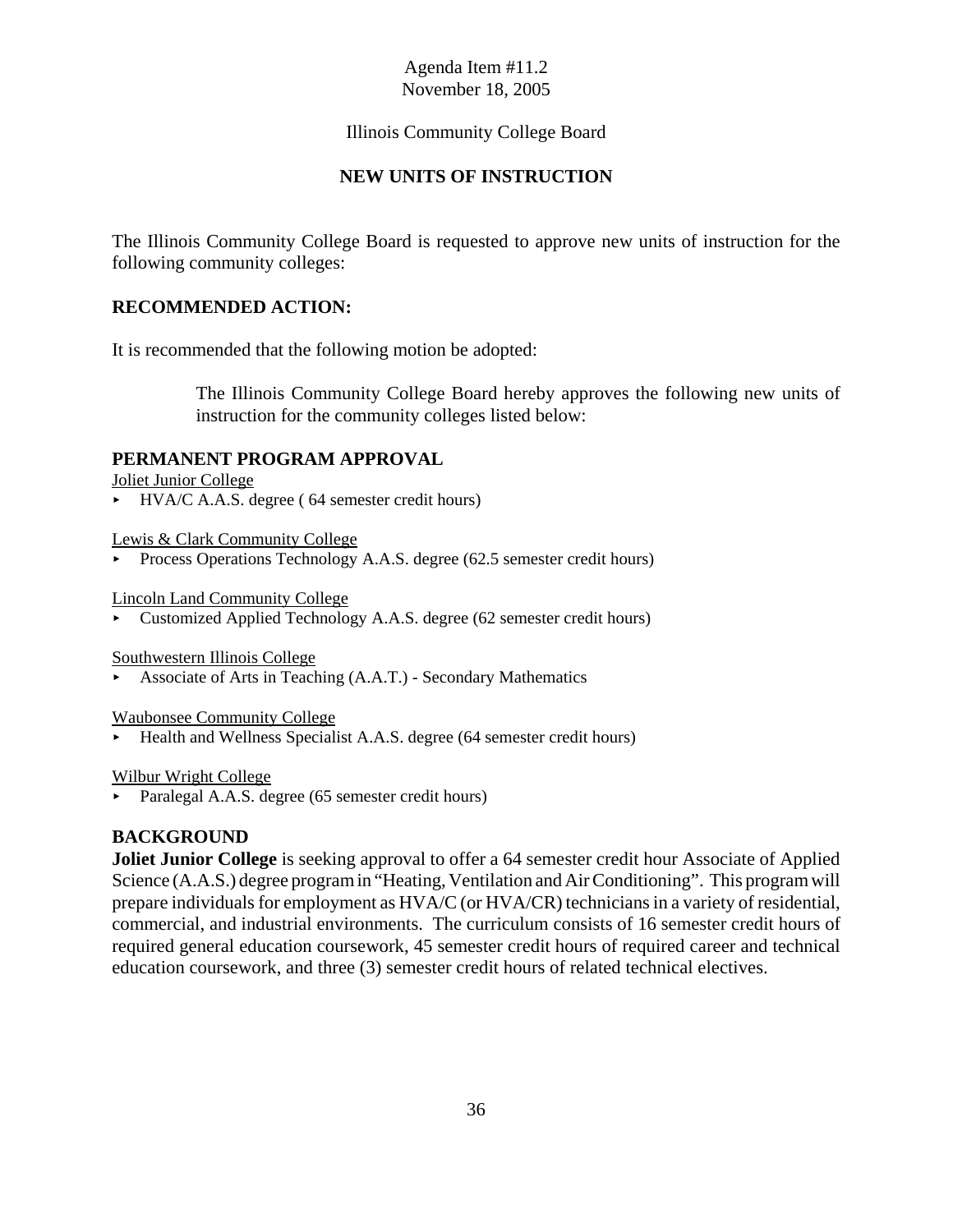The career and technical component of the curriculum includes blueprint reading, introductory air conditioning, introductory heating, advanced laboratory in applied heating and A/C, heat pumps and hydronic boiler technology, duct design and installation, heat loss and gain calculations, industrial controls, electrical controls for HVA/CR, commercial building automation control design, commercial building air flow, and a required work-based learning experience in HVA/C. Assessment of student learning objectives will be accomplished through a comprehensive final exam, both written and performance based, as evaluated by the program coordinator.

Students will also be observed and evaluated by local employers during their internship. The curriculum was developed according to guidelines established by The ESCO (Educational Standards Corporation) Institute for Heating, Ventilation and Air Conditioning/Refrigeration, and will lead towards two certifications available from the Environmental Protection Agency (EPA) for HVA/CR technicians. This includes the required EPA 608 Certification for residential and commercial air conditioning and refrigeration, and the optional EPA 609 Certification for motor vehicle air conditioning.

Labor market information provided by the college supports the interest in and need for a degree program in heating, ventilation, and air conditioning. According to the Illinois Department of Employment Security, growth in the employment of "HVA/C technicians" is anticipated to be much faster than average both statewide and within the college's district through 2012. The college anticipates an enrollment of 15 full-time and 20 part-time students the third year, increasing to 20 full-time and 30 part-time students by the third year. One (1) existing full-time and one (1) existing part-time faculty will be required the first year. Costs of implementing this program will be approximately \$5,250 the first year, \$8,250 the second year, and \$3,150 the third year.

Lewis & Clark Community College is seeking approval to offer a 62.5 semester credit hour Associate of Applied Science (A.A.S.) degree program in "Process Operations Technology". This program will prepare individuals for employment as process technicians capable of performing a variety of duties related to the petrochemical refinery process. The program was developed in collaboration with ConocoPhillips, a local refinery and major employer within the college's district. The curriculum consists of 26 semester credit hours of required general education coursework, 35.5 semester credit hours of required career and technical education coursework, and 1-3 semester credit hours of required work based learning. The career and technical component of the curriculum includes chemistry, introductory and advanced process technology, process technology equipment, process technology instrumentation control, process technology operations, process troubleshooting, introductory fire science, emergency response, quality control, safety of environment, and a required work-based learning experience in process technology. Assessment of student learning objectives will be accomplished through observation and evaluation of the student's required internship by both the employer and college faculty, as well as a written final exam developed by The Center for Advancement of Process Technology (CAPT).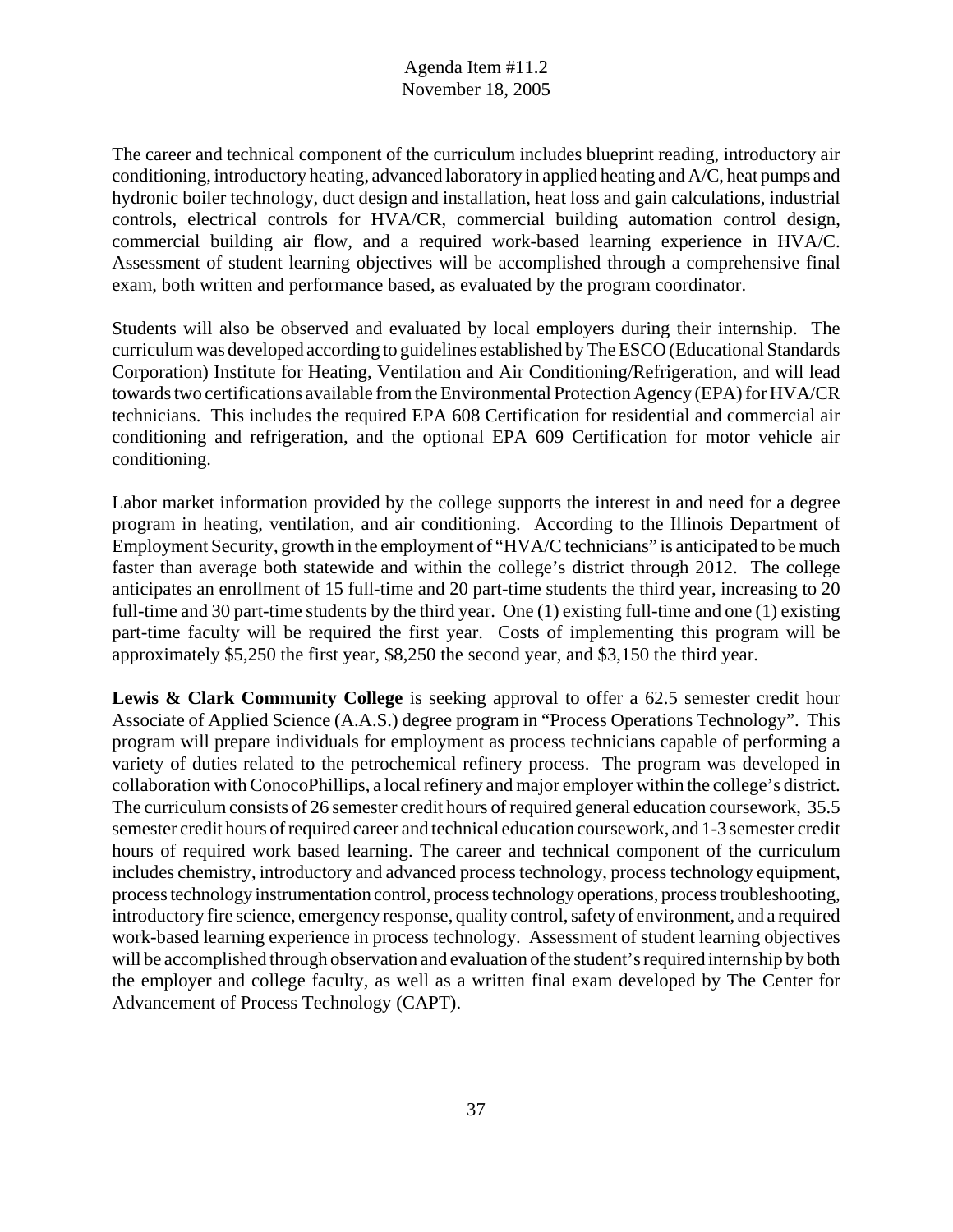The curriculum was developed according to guidelines established by CAPT. This center is apart of the National Science Foundation Advanced Technological Education Center for Excellence in Process Technology, whose goal is to lead education, industry and government policymakers in developing a skilled process technology workforce to remain globally competitive.

Although according to statewide labor market information demand for process technicians is on the decline, locally the district's market exhibits strong demand. ConocoPhillips is expected to be affected by mass retirements in the coming year which will drive the demand for trained process technicians. Furthermore, this employer recently acquired and re-opened a new refinery within the college's district. This is also expected to increase demand for skilled workers. The college anticipates an enrollment of 15 full-time and five (5) part-time students the first year, increasing to 25 full-time and 15 part-time students by the third year.

One (1) new part-time faculty will be required the first year, one (1) full-time faculty member will be added during the second year of operation. Costs of implementing this program will be approximately \$18,718 the first year, \$40,000 the second year, and \$85,000 the third year. Higher second and third year costs reflect the addition of faculty and the purchase of equipment.

**Lincoln Land Community College** is seeking approval to offer a 62 semester credit hour Associate of Applied Science (A.A.S.) degree program in "Customized Applied Technology". The program will allow individuals to pursue postsecondary education in an area specific to their personal needs and the needs of their employers where existing career and technical education programs do not exist. The program is designed to allow students to design a customized program of study that meets their and their employers unique educational needs, building upon several specific areas of study currently available at the college. The curriculum will consist of 15 semester credit hours of required general education, 14 semester credit hours of core career and technical courses, and a minimum of 30 semester credit hours of career and technical coursework directly related to the students career goal(s), in addition to a work-based learning experience in an appropriate field. Assessment of student learning objectives will be accomplished through a student portfolio and an observation and evaluation by both the employer and college faculty during their internship. Career and technical coursework will be jointly determined by the student, college personnel and the employer, where applicable, to ensure the successful completion of the program and to ensure that the course work furthers the student's learning objectives. Program areas currently offered by the college from which students may focus their career and technical coursework include Computer Aided Drafting (CAD), Welding, HVA/CR, and Transportation.

This program was developed in response to local business and industry support for a two-year career and technical degree program tailored to meet their needs across a range of employment fields. The college anticipates an enrollment of five (5) full-time and 10 part-time students each year during the first three years. One (1) new part-time faculty, four (4) existing full-time and three (3) existing part-time faculty will be required the first year of the program. Costs of implementing this program will be approximately \$1,500 per year during the first three years.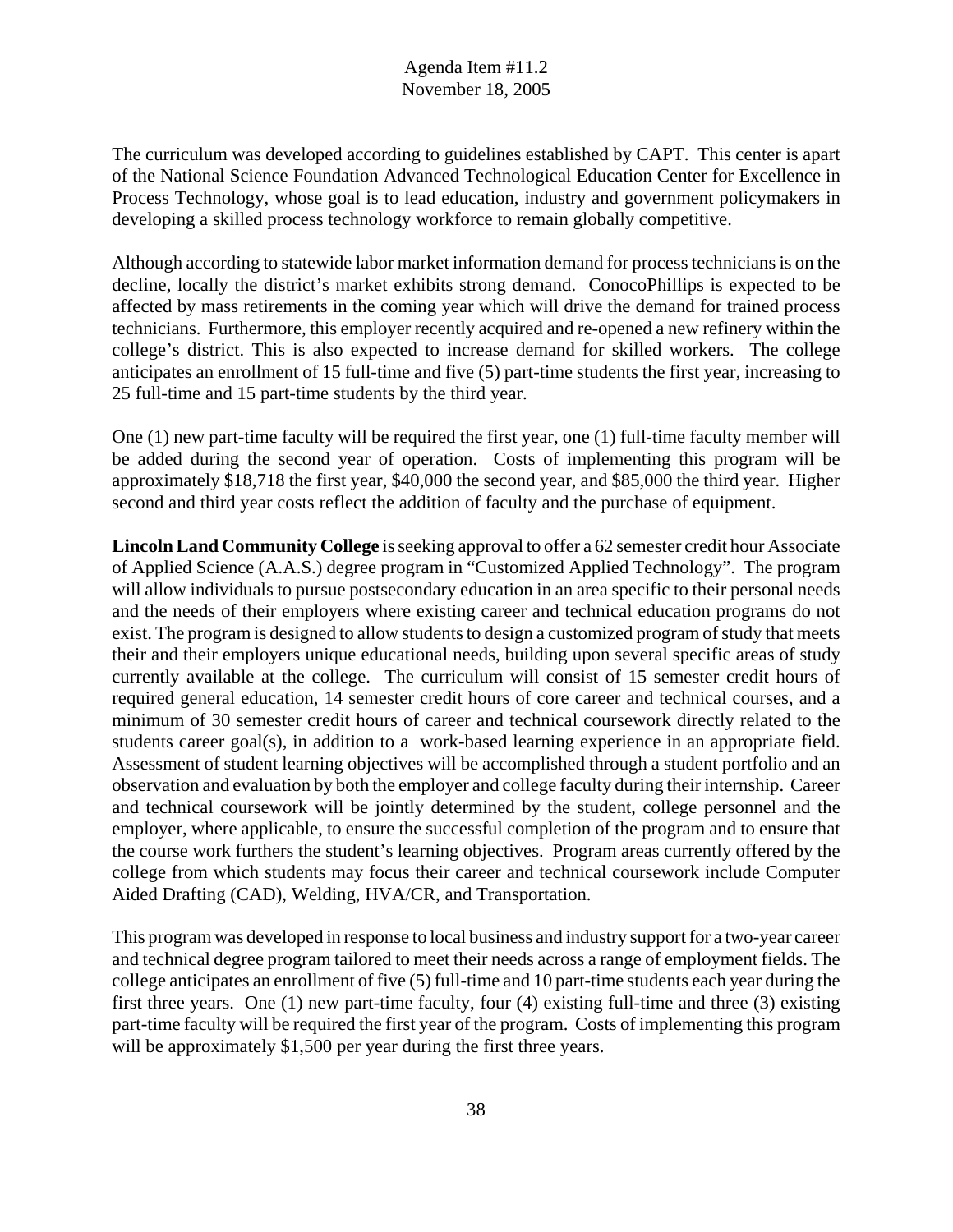**Southwestern Illinois College** has submitted a proposal to offer the Associate of Arts in Teaching (A.A.T.) Secondary Mathematics Statewide Model Curriculum. The 60-64 semester credit hour model curriculum consists of 37-41 semester credit hours of general education coursework, 3-9 semester credit hours of professional education coursework and 9-15 semester credit hours in major content area coursework. This proposal meets the model guidelines endorsed by the Illinois Community College Board and the Illinois Board of Higher Education.

**Waubonsee Community College** is seeking approval to offer 64 semester credit hour "Health and Wellness Specialist" Associate of Applied Science (A.A.S.) degree program. This curriculum will prepare individuals for employment as personal trainers, group fitness instructors and planners, and fitness coordinators in corporate, commercial, or public training facilities. The curriculum consists of 18 semester credit hours of required general education coursework, and 46 semester credit hours of required career and technical education coursework.

The career and technical component of the curriculum consists of nutrition, human structure and function, psychology, personal wellness, fitness training, principles of resistance training, exercise for special populations, fitness assessment and exercise programming, first aid and emergency care, small business creation and management, and an exercise science internship. Completion of this program will prepare students for the optional Certified Personal Trainer (CPT) certification and the Health/Fitness Instruction certification exams offered by the American College of Sports Medicine (ACSM). Assessment of student learning objectives will be accomplished through a portfolio collection of the student's work, as well as through observation and evaluation of their performance during the internship by the employer and college faculty.

Labor market information provided by the college supports the interest in and need for a formalized training program for entry-level fitness trainers. According to the Illinois Department of Employment Security, employment demand for "fitness trainers" is expected to increase much faster than the average for all occupations both statewide and within the college's district through 2012. The college anticipates an enrollment of three (3) part-time students the first year, increasing to five (5) full-time and eight (8) part-time students by the third year. The program will require one existing full-time and two new part-time instructors the first year. Costs of implementing this program will be approximately \$8,000 the first year, and \$10,500 each year during the second and third years.

**Wilbur Wright College**, one of the City Colleges of Chicago, is seeking approval to offer a 65 semester credit hour "Paralegal" Associate of Applied Science (A.A.S.) degree program. This program will prepare individuals for employment as paralegals in both legal and non-legal environments. The curriculum consists of 21 semester credit hours of required general education coursework, and 44 semester credit hours of career and technical education coursework. The career and technical component of the curriculum includes introductory paralegal studies, civil litigation, family law, real estate law, business law, tort law, criminal law, elder law, environmental law, immigration law, introductory and advanced legal research and writing, wills, trusts and probate.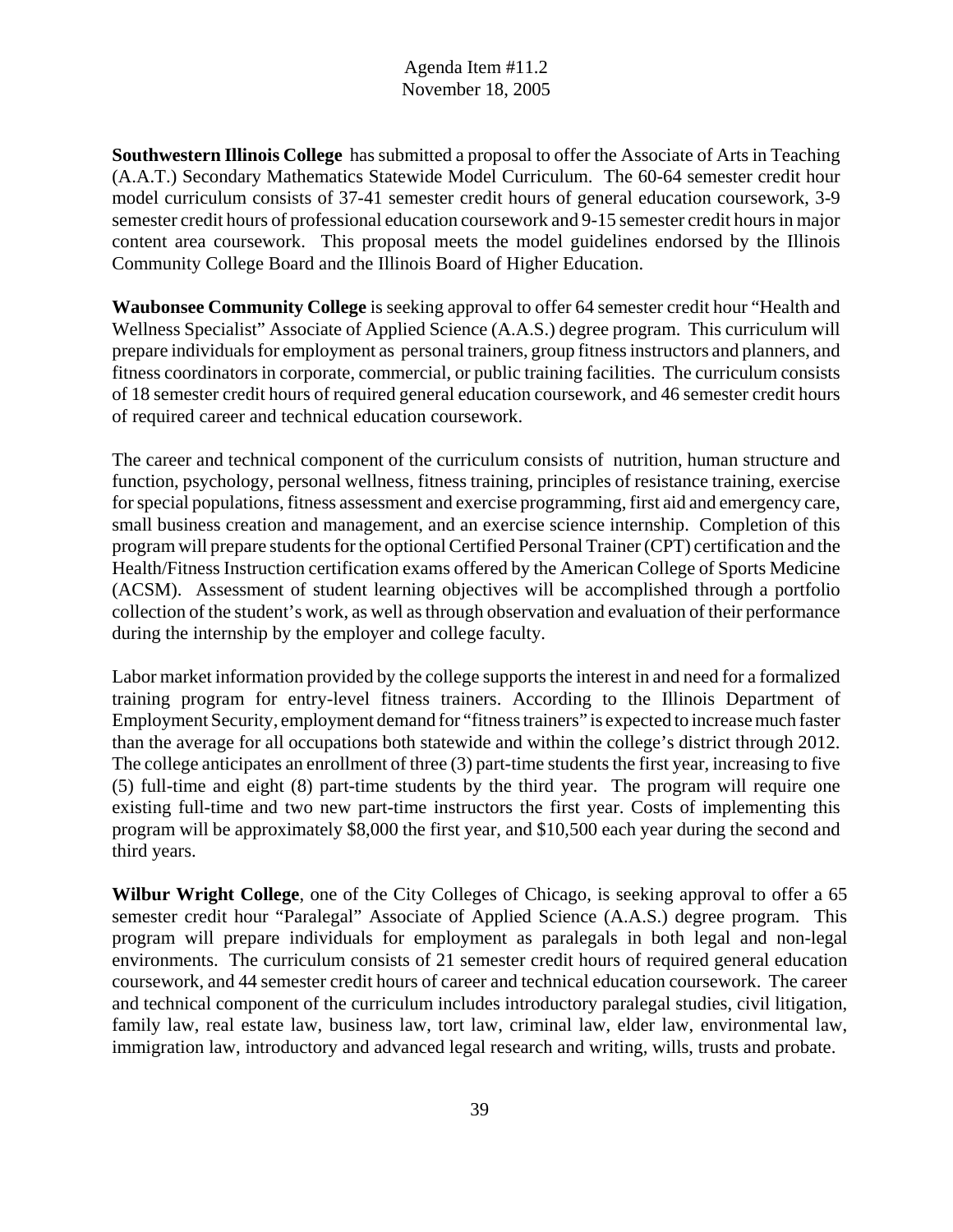This curriculum also includes a required internship in paralegal practice. Assessment of student learning will be accomplished through a comprehensive final exam and through an evaluation of the student during their internship by both the employer and faculty. The curriculum was developed using guidelines established by the National Federation of Paralegals Association (NFPA) and includes all of the competencies outlined for paralegals by the American Association for Paralegal Educator's (AAfPE). In addition, graduates of this program will be prepared to sit for several optional credentialing exams, including the Paralegal Advanced Competency Exam (PACE) for the Registered Paralegal (RP) credential offered through NFPA, and the Certified Legal Assistant (CLA) credential offered through the National Association of Legal Assistants (NALA). Program accreditation is available through the American Bar Association (ABA). The college plans to seek this optional accreditation once the program has met the criteria for application, which includes being in operation for two years and graduating at least one class.

Labor market demand for paralegals is well documented both statewide and locally by the Illinois Department of Employment Security. Employment of "paralegals" is expected to increase at a rate much faster than the average for all occupations through the year 2012. While there are several private institutions offering paralegal training within the college's district boundaries, there are no other public colleges or universities currently offering a two-year associate's degree.

The Paralegal A.A.S. degree at Wright College will provide district students with a more accessible and affordable option in this field of study. The college anticipates an enrollment of five (5) full-time and 20 part-time students the first year. The program will require one new part-time faculty and three (3) existing full-time faculty the first year. Costs of implementing this program will be approximately \$42,250 the first year and \$39,750 the second and third years.

## **TEMPORARY PROGRAM APPROVAL**

Kennedy-King College

- < Elevator Construction Technology A.A.S. degree (64 semester credit hours)
- Elevator Construction Technology Advanced Certificate (48 semester credit hours)

## **BACKGROUND**

**Kennedy-King College**, one of the City Colleges of Chicago, is seeking temporary approval to offer 64 semester credit hour Associate of Applied Science (A.A.S.) degree program in "Elevator Construction Technology", and a related 48 semester credit hour certificate program of the same title, for a period of three years. The degree program will prepare individuals for employment as elevator maintenance and repair technicians. The curriculum consists of 16 semester credit hours of required general education coursework, and 48 semester credit hours of required career and technical education coursework.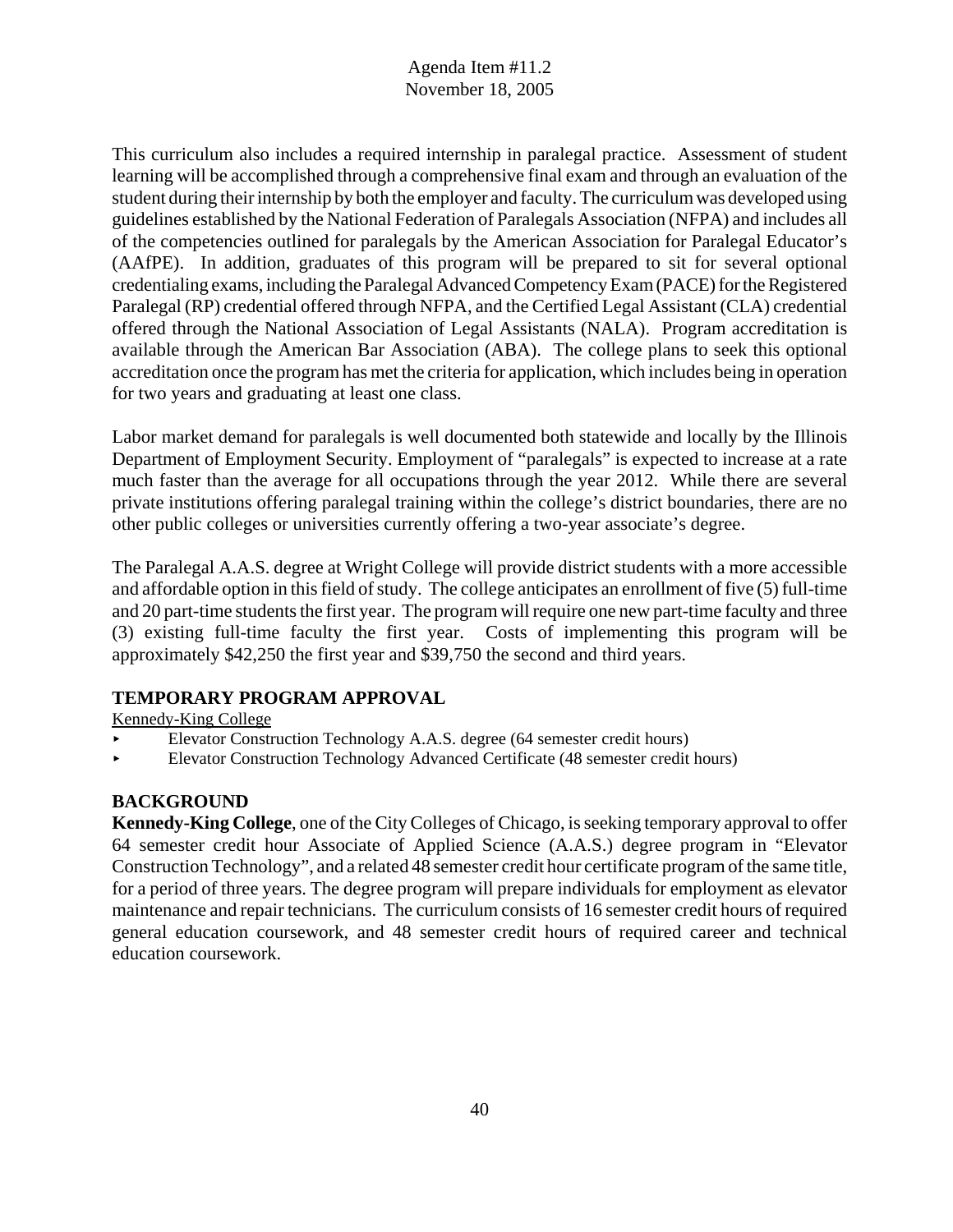The career and technical component of the curriculum includes blueprint reading, basic electricity, meters, hydraulics, DC generators and motors, basic elevator electronics, circuit tracing, machine room and overhead installation, car and counterweight assembly and reroping, pit structures and guide rails, doors and operators, elevator maintenance, construction wiring, escalators and moving walkways, elevator industry safety, and a required internship in elevator construction technology. Assessment of student learning objectives will be accomplished through a comprehensive final exam, both written and performance-based, as well as through observation and evaluation of the internship by both the employer and college faculty. The program was developed in collaboration with the International Union of Elevator Constructors (IUEC), using the National Elevator Industry Educational Program standards for technician training.

The related certificate program requires coursework that is included as apart of the A.A.S. program and will serve as an educational ladder for students interested in pursuing the two-year degree. Temporary approval is sought to meet the immediate needs of the district's local industry. *Permanent approval of these programs will be considered after a period of three years, based on program outcomes.* 

## **TEMPORARY TO PERMANENT PROGRAM APPROVAL**

The following colleges were approved to offer their programs on a temporary basis for a period of three years and now request permanent approval for the following programs:

#### Elgin Community College

< Personal Trainer Certificate (22 semester credit hours)

#### Lincoln Trail College

< Microsoft Computer Systems Engineer Certificate (27 semester credit hours)

#### Moraine Valley Community College

- < Polysomnography Technologist Certificate (24 semester credit hours)
- < Medical Assistant Certificate (41 semester credit hours)

## **BACKGROUND**

**Elgin Community College** is seeking permanent approval to offer a 22 semester credit hour "Personal Trainer" certificate program. The program was approved on a temporary basis August 9, 2001. This program prepares individuals for employment as personal athletic or fitness trainers in private practice or in health and fitness facilities. The curriculum prepares graduates for the National Strength and Conditioning Association (NSCA) Certified Personal Trainer credential.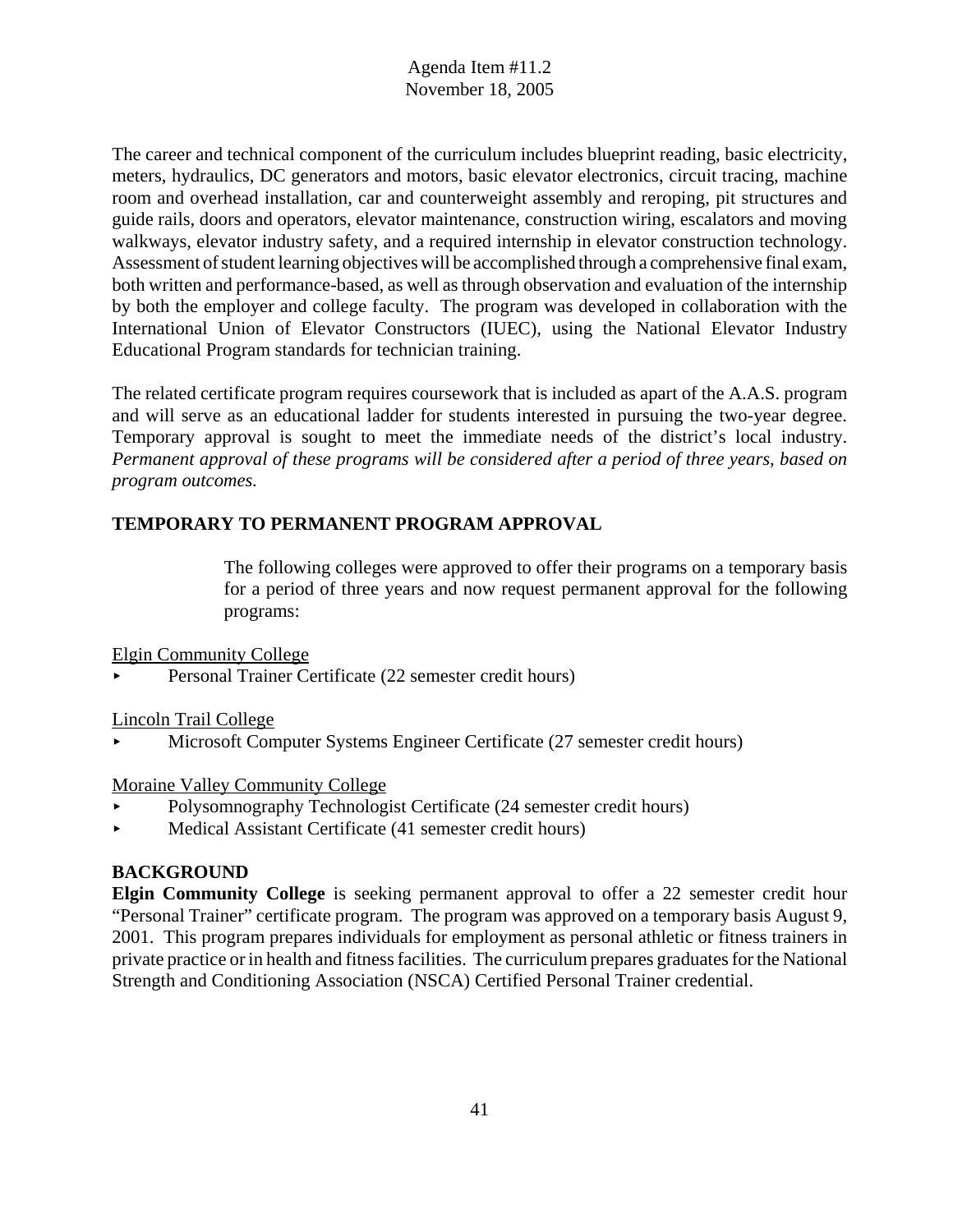The program has met its benchmarks for enrollments over the last three year period and has not changed the content nor focus of the curriculum since its original approval.

Student interest in related courses remains very high. Quality improvements planned for this program by the college include the addition of a kinesiology course and a required work-based learning experience.

**Lincoln Trail College**, one of the Illinois Eastern Community Colleges, is seeking permanent approval to offer a 27 semester credit hour "Microsoft Computer Systems Engineer" certificate program. The program was approved on a temporary basis July 30, 2003. The program prepares individuals for employment in computer systems network design and administration and follows the curriculum developed by Microsoft that will prepare students for their MCSE certification. This certificate program has also served as an educational ladder into the college's existing Microcomputer Support Specialist A.A.S. degree. The program has met its benchmarks for enrollments over the last two year period and students continuing onto the related degree program have exceeded original projections. Student interest in the related courses and MSCE certification remains high. Quality improvements planned for this program by the college include the addition of new faculty for coordinating the testing process and follow-up for data collection, and increased marketing and promotion of educational ladder opportunities.

**Moraine Valley Community College** is seeking permanent approval to offer a 24 semester credit hour "Polysomnography Technologist" certificate program. This program was approved on a temporary basis April 30, 2002. The program prepares individuals for employment as polysomnography technicians who perform testing for the diagnosis and treatment of sleep/arousal disorders in hospitals, sleep clinics and other testing facilities. The program exceeded its original benchmarks for enrollments, completions and has maintained a placement rate of 100% over the last two year period. The curriculum has been enhanced by increasing the required number of clinical hours, based o feedback by the program advisory committee and students. Quality improvements planned for this program by the college include increased retention activities and maintaining a level of consistency among various clinical sites.

**Moraine Valley Community College** is also seeking permanent approval to offer a 41 semester credit hour "Medical Assistant" certificate program. The program was approved on a temporary basis June 14, 2002. This program prepares individuals for routine administrative and clinical tasks in hospitals, group practices, clinics, long-term care facilities, and medical offices. The program has met its benchmarks for enrollments, completions in the required courses, and on placements in the field.